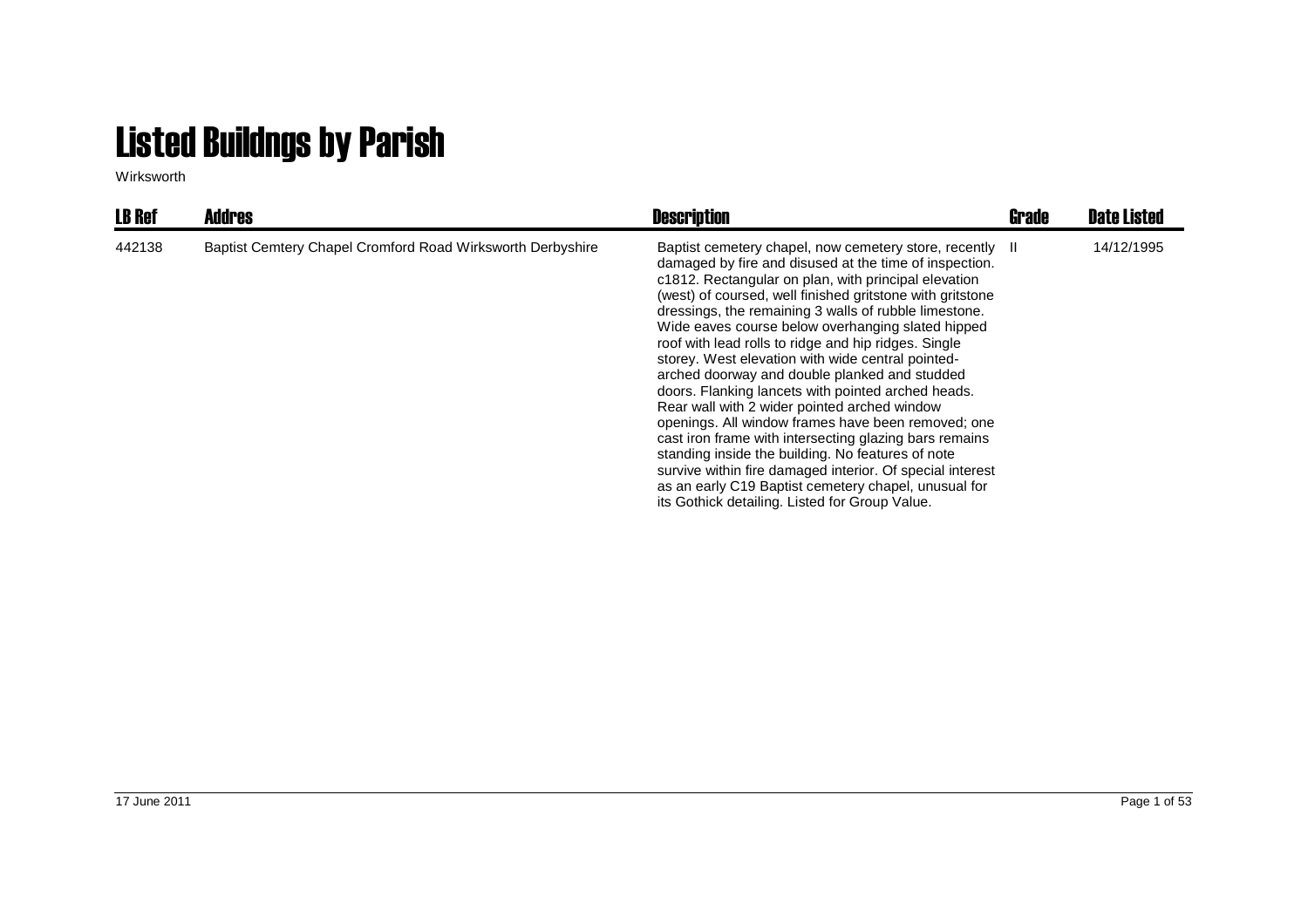| <b>LB Ref</b> | <b>Addres</b>                                                                       | <b>Description</b>                                                                                                                                                                                                                                                                                                                                                                                                                                                                                                                                                                                                                                                                                                                                                                     | Grade | <b>Date Listed</b> |
|---------------|-------------------------------------------------------------------------------------|----------------------------------------------------------------------------------------------------------------------------------------------------------------------------------------------------------------------------------------------------------------------------------------------------------------------------------------------------------------------------------------------------------------------------------------------------------------------------------------------------------------------------------------------------------------------------------------------------------------------------------------------------------------------------------------------------------------------------------------------------------------------------------------|-------|--------------------|
| 442139        | Railing, Gates And Gatepiers Baptist Cemtery Cromford Road<br>Wirksworth Derbyshire | Entrance walls, railings, gates and gatepiers to Baptist II<br>cemetery. Mid C19. Low, curved stone walls, with<br>steeply chamfered, dressed copings surmounted by<br>plain pointed railings. Gate piers, square on plan, are<br>gritstone monoliths, with simple moulded pyramidal<br>caps and ball finials. The piers carry railed gates, with<br>ramped upper horizontal rails, and bobbin finials to the<br>hanging bars, and to the railings next to the meeting<br>bars. Terminal piers at outer ends of walls of different<br>heights to reflect sloping site. The walls, railings, gates<br>and gatepiers define the frontage of the Baptist<br>cemetery, and form an important, detached element of<br>the setting of the cemetery chapel (q.v.). Listed for<br>Group Value. |       | 14/12/1995         |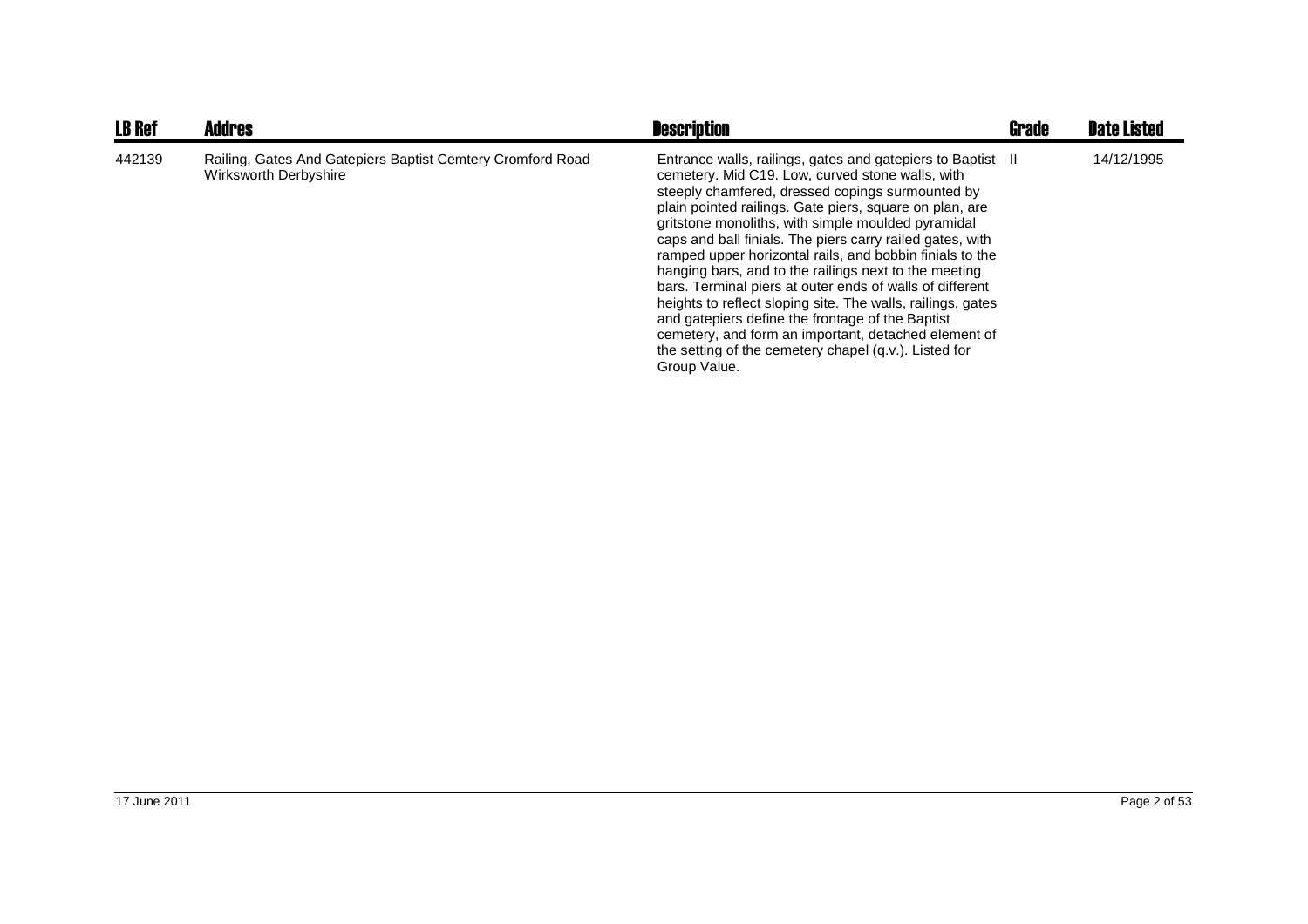| <b>LB Ref</b> | <b>Addres</b>                                             | <b>Description</b>                                                                                                                                                                                                                                                                                                                                                                                                                                                                                                                                                                                                                                                                                                                                                                                                                                                                                                                                                                                                                                                                                                                                                                                                                                                                                                                                                                                                                                                                                                                                                                                                     | Grade        | <b>Date Listed</b> |
|---------------|-----------------------------------------------------------|------------------------------------------------------------------------------------------------------------------------------------------------------------------------------------------------------------------------------------------------------------------------------------------------------------------------------------------------------------------------------------------------------------------------------------------------------------------------------------------------------------------------------------------------------------------------------------------------------------------------------------------------------------------------------------------------------------------------------------------------------------------------------------------------------------------------------------------------------------------------------------------------------------------------------------------------------------------------------------------------------------------------------------------------------------------------------------------------------------------------------------------------------------------------------------------------------------------------------------------------------------------------------------------------------------------------------------------------------------------------------------------------------------------------------------------------------------------------------------------------------------------------------------------------------------------------------------------------------------------------|--------------|--------------------|
| 449839        | 14, 15 And 15A The Causeway Wirksworth Derbyshire DE4 4DL | Range of 3 houses. Early to mid C19, with minor C20<br>alterations. Coursed squared gritstone with ashlar<br>dressings, part rendered with painted finish, ridge and<br>side wall brick chimneys, and slated roof coverings,<br>some laid to diminishing courses. Street elevation; 2<br>and 3 storeys, lower 2 bays to left, taller 3-bay part to<br>right with curved end. Lower part (No 15) incorporates<br>passage entry for No 15a, with plank door and dished<br>soffit to deep lintel. To right,2 sash windows to each<br>floor, with plain lintels and cills, those to first floor 6<br>over 6 panes, those to the ground floor 2 over 2 panes.<br>To the right, plain doorcase with shallow hood, 6-<br>panel door and rectangular overlight. To right (No 14),<br>stacked glazing bar sashes, 6 over 6 panes within<br>ashlar flush surrounds, some with C20 renewed<br>jambs. single attic light with C20 frame. Straight joint<br>at former quoined end, where curved end with curved<br>window frames was added. Ground and first floor<br>openings within curved face of building have 6 over 6<br>pane sashes, the second floor with a 9 pane light.<br>Curved pointed end to roof Garden front (no 14) with<br>painted render finish, doorway to left with C20 4-panel<br>door; the upper panels glazed. 2 first floor windows<br>with 2 over 2 pane sashes. No, 15a enclosed between<br>the ranges, with asymmetrical south gableland<br>substantial square brick stack. Interiors not inspected<br>but thought to contain features of interest. Panelled<br>reveals to windows visible from street. | $\mathbf{H}$ | 26/07/1994         |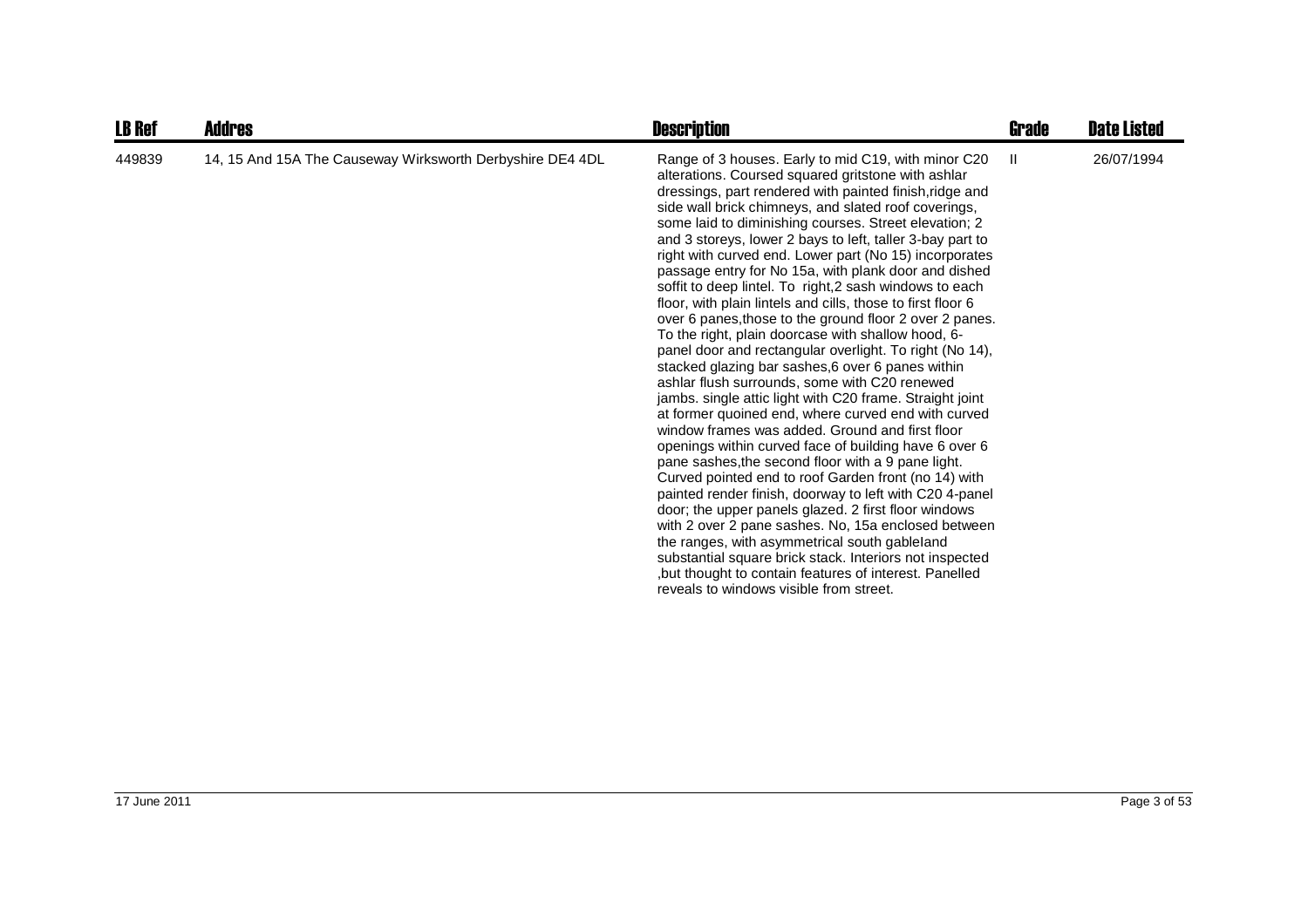| <b>LB Ref</b> | <b>Addres</b>                              | <b>Description</b>                                                                                                                                                                                                                                                                                                                                                                                                                                                                                                                                                                                                                                                                                                                                                                                                                                                                                                                                                                                                                                                                                                                                                                                                                                                                                                                                                                                                                                                                                                                                                                                                                                                                                         | Grade | <b>Date Listed</b> |
|---------------|--------------------------------------------|------------------------------------------------------------------------------------------------------------------------------------------------------------------------------------------------------------------------------------------------------------------------------------------------------------------------------------------------------------------------------------------------------------------------------------------------------------------------------------------------------------------------------------------------------------------------------------------------------------------------------------------------------------------------------------------------------------------------------------------------------------------------------------------------------------------------------------------------------------------------------------------------------------------------------------------------------------------------------------------------------------------------------------------------------------------------------------------------------------------------------------------------------------------------------------------------------------------------------------------------------------------------------------------------------------------------------------------------------------------------------------------------------------------------------------------------------------------------------------------------------------------------------------------------------------------------------------------------------------------------------------------------------------------------------------------------------------|-------|--------------------|
| 449840        | 42 North End Wirksworth Derbyshire DE4 4FG | Town house and attached workshop and shop. c1800,<br>with later alterations. Rubble stone and brick with<br>ashlar dressings, and hipped slate roofs. 5 brick wall<br>stacks. Ashlar plinth, all windows have flush ashlar<br>lintels. Main 3 storey, 3 window front has central<br>painted ashlar door surround with pilasters and flat<br>hood, plus an original 6-panel door, with glazed top<br>panels. Eitherside a single 16-pane sash. Above a<br>central 16-pane fixed light flanked by similar sashes.<br>Above again two 12-pane sashes. Street front has 3<br>storey section to right with an off-centre doorway with<br>painted, plain pilaster surround and original 6-panel<br>door. To the left a single 16-pane sash to the lower<br>floors, and a 12-pane sash to the top floor. To the left<br>a 2 storey shop with a plank door and a small shop<br>window with painted surround and above a single 20-<br>pane casement. Rendered north front has a single 3-<br>light glazing bar casement under a segmental head,<br>and above a 2-light casement and a 12-pane fixed<br>light. Rubble stone east front has quoins and most<br>windows have flush ashlar surrounds. The 3 storey<br>wing has a glazing bar sash to each floor, and the 2<br>storey wing has an unusual 2-light lattice window to<br>the former workshop and a glazing bar sash above.<br>Interior; retains a main stick baluster staircase, and a<br>wooden winder back staircase. It also retains almost<br>all of its original doors and various original fireplaces<br>some with their original basket grates. The back<br>parlour retains its original range, and the kitchen<br>retains a late Victorian range. | -H.   | 06/09/1994         |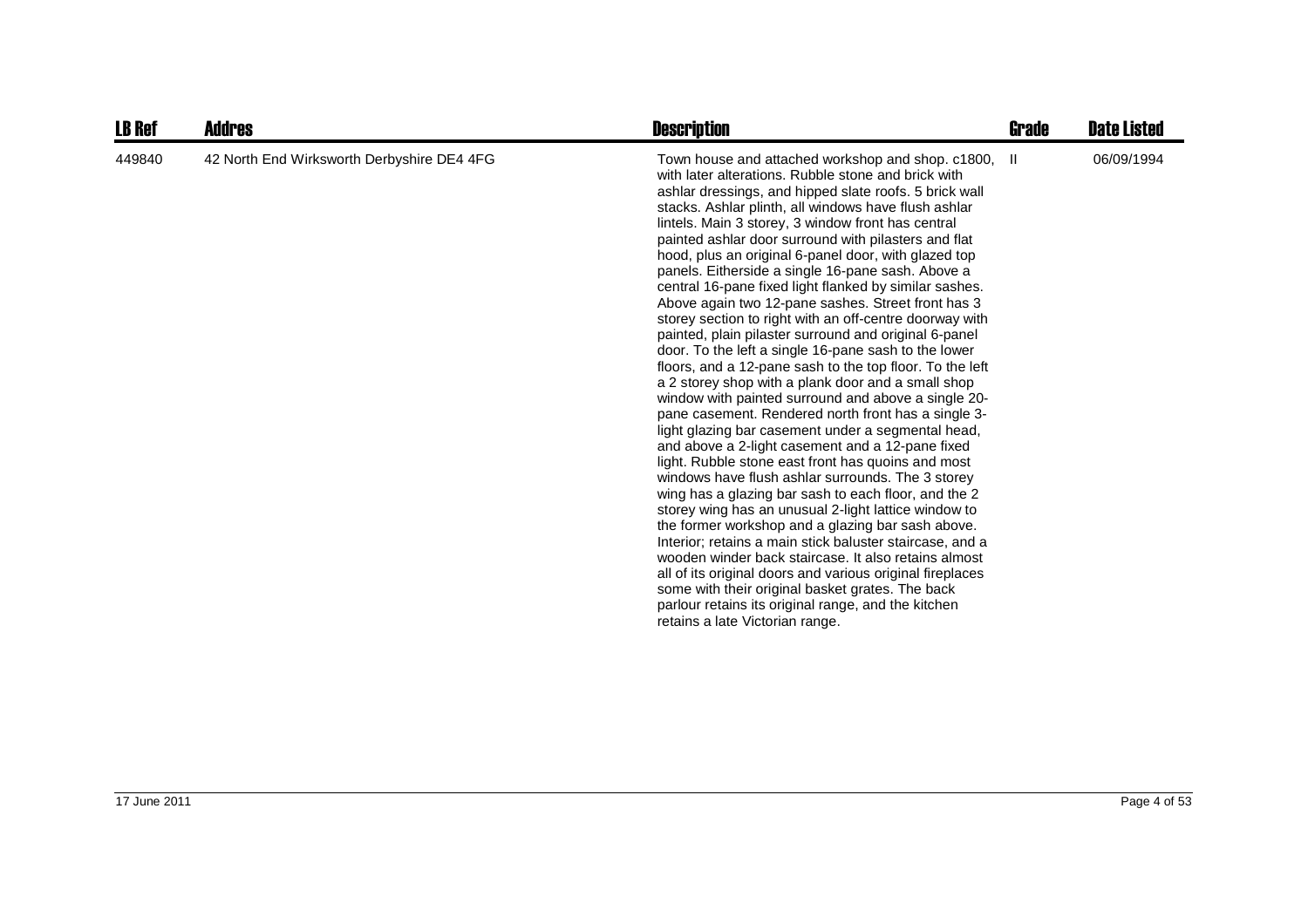| <b>LB Ref</b> | <b>Addres</b>                               | <b>Description</b>                                                                                                                                                                                                                                                                                                                                                                                                                                                                                                                                                                                                                                                                                                                                                                                                                                                                                                                                                                                                                                                                                                                                                                                                                                                                                                                                                                                                                                                                                                                                                                                                                                                                                                                                                                                                        | Grade | <b>Date Listed</b> |
|---------------|---------------------------------------------|---------------------------------------------------------------------------------------------------------------------------------------------------------------------------------------------------------------------------------------------------------------------------------------------------------------------------------------------------------------------------------------------------------------------------------------------------------------------------------------------------------------------------------------------------------------------------------------------------------------------------------------------------------------------------------------------------------------------------------------------------------------------------------------------------------------------------------------------------------------------------------------------------------------------------------------------------------------------------------------------------------------------------------------------------------------------------------------------------------------------------------------------------------------------------------------------------------------------------------------------------------------------------------------------------------------------------------------------------------------------------------------------------------------------------------------------------------------------------------------------------------------------------------------------------------------------------------------------------------------------------------------------------------------------------------------------------------------------------------------------------------------------------------------------------------------------------|-------|--------------------|
| 453830        | 22 Wash Green Wirksworth Derbyshire DE4 4FD | 1758 (dated on front door lintel). A large house<br>standing on street boundary. Formerly the Ship Inn.<br>Brick with plinth; front elevation rendered and incised<br>to simulate ashlar. Stone quoins exposed at rears.<br>Plain tiled roof with stone ridge and coped gable ends<br>with moulded kneelers. Brick end stacks. 3 storeys.<br>Symmetrical 2 window facade. 2 light casements with<br>glazing bars; square section stone mullion between<br>lights. Centre doorway with plain stone surround and<br>small flat hood. 2 steps to street and C19 half glazed<br>door with margin lights. Rear elevation has full height<br>C18 stair window above doorway with square section<br>stone surround and leaded lights. Small brick cross<br>wing set into hillside with cellar off-shut and small<br>chamber above. Interior contains several items of<br>interest relating to former inn including fixed settle<br>beside hearth in east and ground floor room (settle as<br>baffle) and serving hatch to same room. Window<br>seats (panelled on 1st floor), and 6 panelled doors<br>throughout. Plain staircase; with plan identical on all<br>floors. Lower 2 storey building adjoins to east.<br>Formerly cottage and stable with over-loft forming part<br>of the inn. Coursed grit stone rubble; front elevation<br>rendered as house. Large graduated Welsh slate<br>roof. Plain gables and centre brick stack. C18 square<br>section 2-light mullioned window to ground and 1st<br>floor. Plain plank door at western end and planked<br>double doors to stable entrance at east end with<br>modern window above. To north, yard with limestone<br>setts. (Some fragmentary remains of possible heavy<br>doorway in rear elevation suggest No 22 may have<br>been an C18 rebuilding of an earlier house) | Ш     | 23/08/1979         |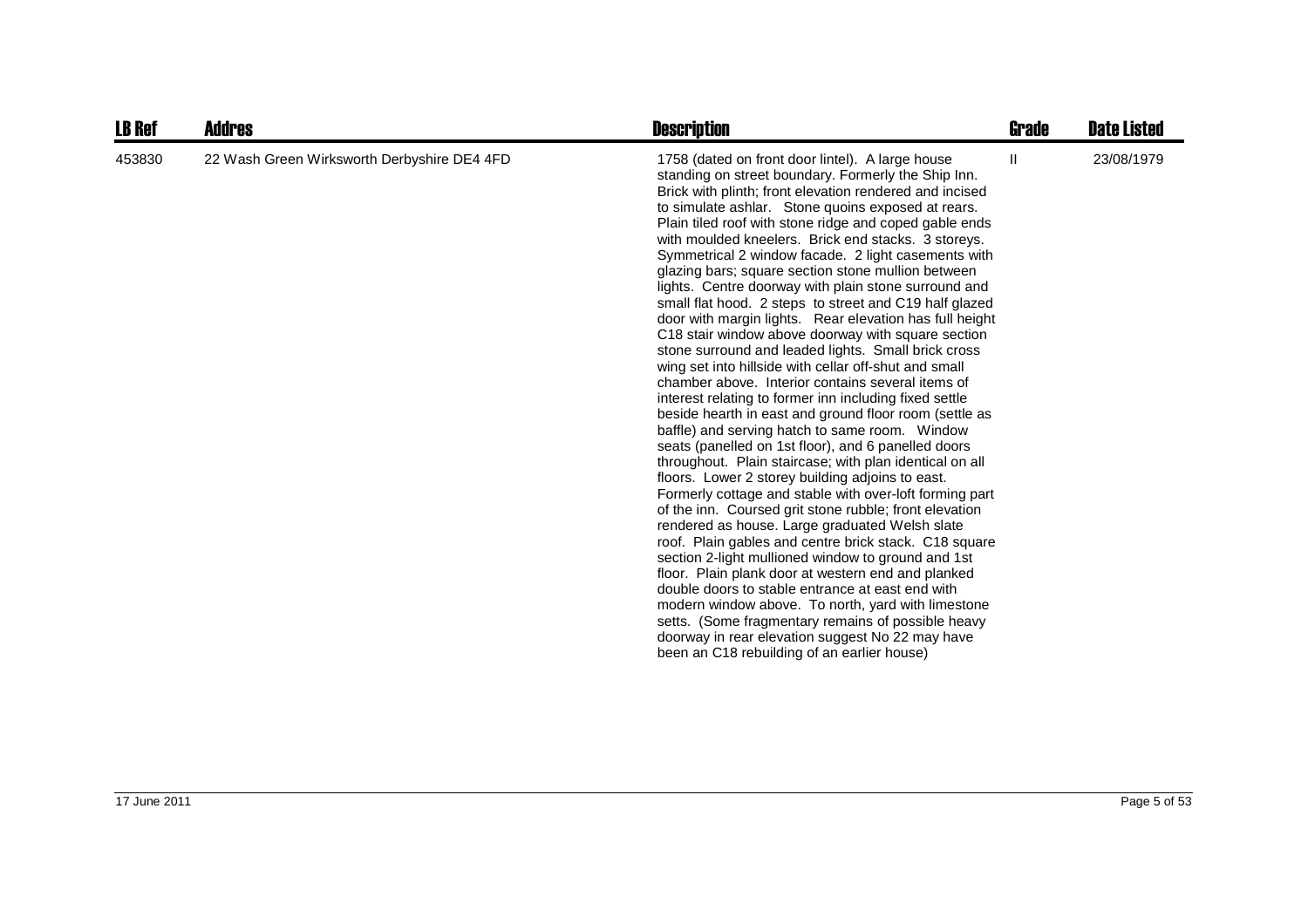| <b>LB Ref</b> | Addres                                                      | <b>Description</b>                                                                                                                                                                                                                                                                                                                                                                                                                                                                                                                                                                                                                                                                                                                                         | <b>Grade</b> | <b>Date Listed</b> |
|---------------|-------------------------------------------------------------|------------------------------------------------------------------------------------------------------------------------------------------------------------------------------------------------------------------------------------------------------------------------------------------------------------------------------------------------------------------------------------------------------------------------------------------------------------------------------------------------------------------------------------------------------------------------------------------------------------------------------------------------------------------------------------------------------------------------------------------------------------|--------------|--------------------|
| 453831        | The Engine House Spring Close Wirksworth Derbyshire DE4 4JA | Circa Mid C19. former engine house. Limestone<br>rubble with dressed quoins and lintels. Plain tile roof<br>with gabled ends. Two storeys. Various openings,<br>some with round arched heads and doorway with<br>arched head. Stone stairs to first floor west door. The<br>engine house is associated with the driving of the<br>Meerbrook Sough, constructed for the draining of the<br>Meerbrook lead mine. It is stated that this is the<br>earliest of the remaining winding houses in<br>Derbyshire. The engine was taken out Circa 1870.                                                                                                                                                                                                            | Ш            | 12/01/1981         |
| 470180        | 7 St Johns Street Wirksworth Derbyshire DE4 4DR             | House and shop. C17, re-fronted mid C19 with minor<br>C20 alterations. Rubble limestone, and coursed<br>squared gritstone with ashlar dressings, coped east<br>gable, and with a shallow parapet to red brick street<br>frontage. Plain tile roof. End entry plan. WEST<br>ELEVATION: 2 storeys with attic, 2 bays, with C19<br>shop fronts either side if central doorway. Each shop<br>window of 4 panes, with moulded cill and glazing bars.<br>Plain fascia and cornice bel; ow blind box. C20 half-<br>glazed door. Above, C20 imitation sash windows to<br>first and attic floors, below plain lintols. Plain parapet<br>with shallow moulded cornice. REAR ELEVATION:<br>Coursed masonry gable with moulded gable coping<br>Listed for Group Value. | H.           | 27/08/1998         |
| 479260        | Mile Stone Bolehill Derbyshire                              | Milepost. Late C18 or early C19. Square-sectioned<br>gritstone pillar with smoothly-dressed faces, the sides<br>lightly tooled. Approx. 1 metre in height, and set into<br>northern verge of the lane running south-east / north<br>west and linking the settlements of Wirksworth and<br>Belper. South -west face inscribed " LONDON 139,<br>DERBY 12, WIRKSWORTH ", and with incised gloved<br>hands pointing in 2 directions. Later inscripions<br>include survey benchmarks. Listed for Group Value.                                                                                                                                                                                                                                                   | Ш            | 23/11/1999         |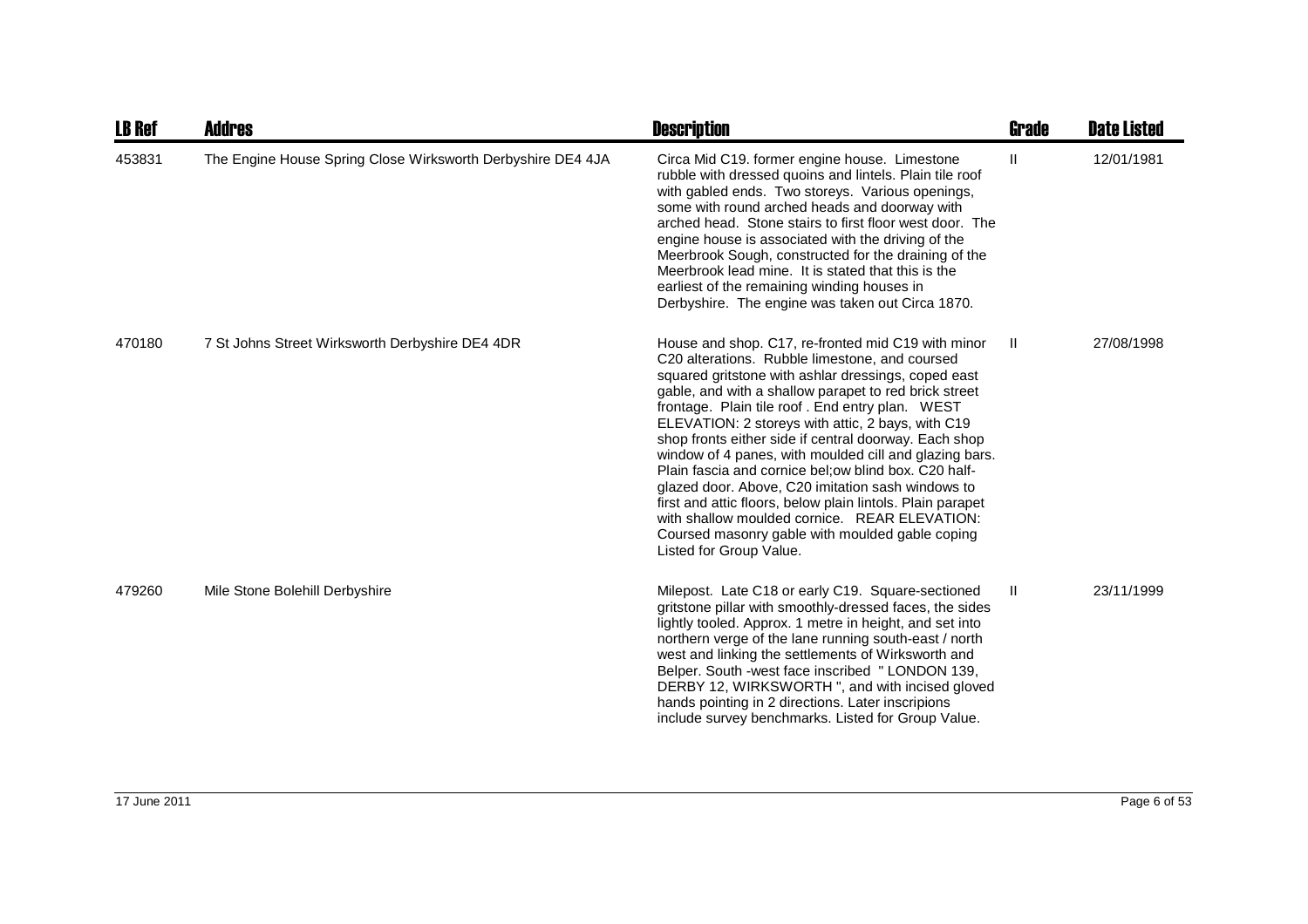| <b>LB Ref</b> | <b>Addres</b>                                                 | <b>Description</b>                                                                                                                                                                                                                                                                                                                                                                                                                                                                                                                                                                                                                                                                                                                                                                                                                                                                                                                                                                                                                                                                                                                                                                                                                                                                                                                                                                                                                                                                                                                                                                                                                                                                   | Grade | <b>Date Listed</b> |
|---------------|---------------------------------------------------------------|--------------------------------------------------------------------------------------------------------------------------------------------------------------------------------------------------------------------------------------------------------------------------------------------------------------------------------------------------------------------------------------------------------------------------------------------------------------------------------------------------------------------------------------------------------------------------------------------------------------------------------------------------------------------------------------------------------------------------------------------------------------------------------------------------------------------------------------------------------------------------------------------------------------------------------------------------------------------------------------------------------------------------------------------------------------------------------------------------------------------------------------------------------------------------------------------------------------------------------------------------------------------------------------------------------------------------------------------------------------------------------------------------------------------------------------------------------------------------------------------------------------------------------------------------------------------------------------------------------------------------------------------------------------------------------------|-------|--------------------|
| 490048        | Moor Cottage Farm Wirksworth Moor Bolehill Derbyshire DE4 4GW | House, c.1830, later adapted for use as a farmhouse.<br>Red brick, iron framed windows, Roman tiled roof. Two<br>storeys. PLAN: originally cross-shaped, with later 19th<br>century infill to north angle. EXTERIOR: south-facing<br>main front of three bays with projecting gabled central<br>section. Pairs of pointed windows to left and central<br>sections with small panes of glass, arched and with<br>quatrefoils to most windows; those to ground floor<br>centre are taller than the others. Altered French<br>windows with shutters, set within a trellised verandah<br>with slate roof to right. INTERIOR: not inspected,<br>reported as retaining marble chimneypieces, early<br>doors, cupboards, plasterwork. Iron hand-pump in<br>vaulted cellar. HISTORY: not shown on an Enclosure<br>map of 1806 but marked on the Tithe Apportionment<br>plan of 1835. Identified as Wright's Cottage on the<br>1849 Tithe Award map. This house was probably built<br>for the family of Charles Wright (d.1846), a prosperous<br>grocer and vintner. It is a highly characteristic example<br>of a cottage ornee, adapted for use later in the 19th<br>century as a farmhouse when the adjoining range of<br>farm buildings were added. There is a tufa-faced<br>grotto in the garden, emphasising the genteel nature<br>of the original house. Photographic evidence suggests<br>that the building was formerly lime-washed; the roof<br>covering has been altered, and may originally have<br>been thatched. Listed as a highly characateristic<br>example of a late Georgian genteel cottage, displaying<br>the influence of designers such as Humphry Repton<br>and sons. | -II   | 08/04/2003         |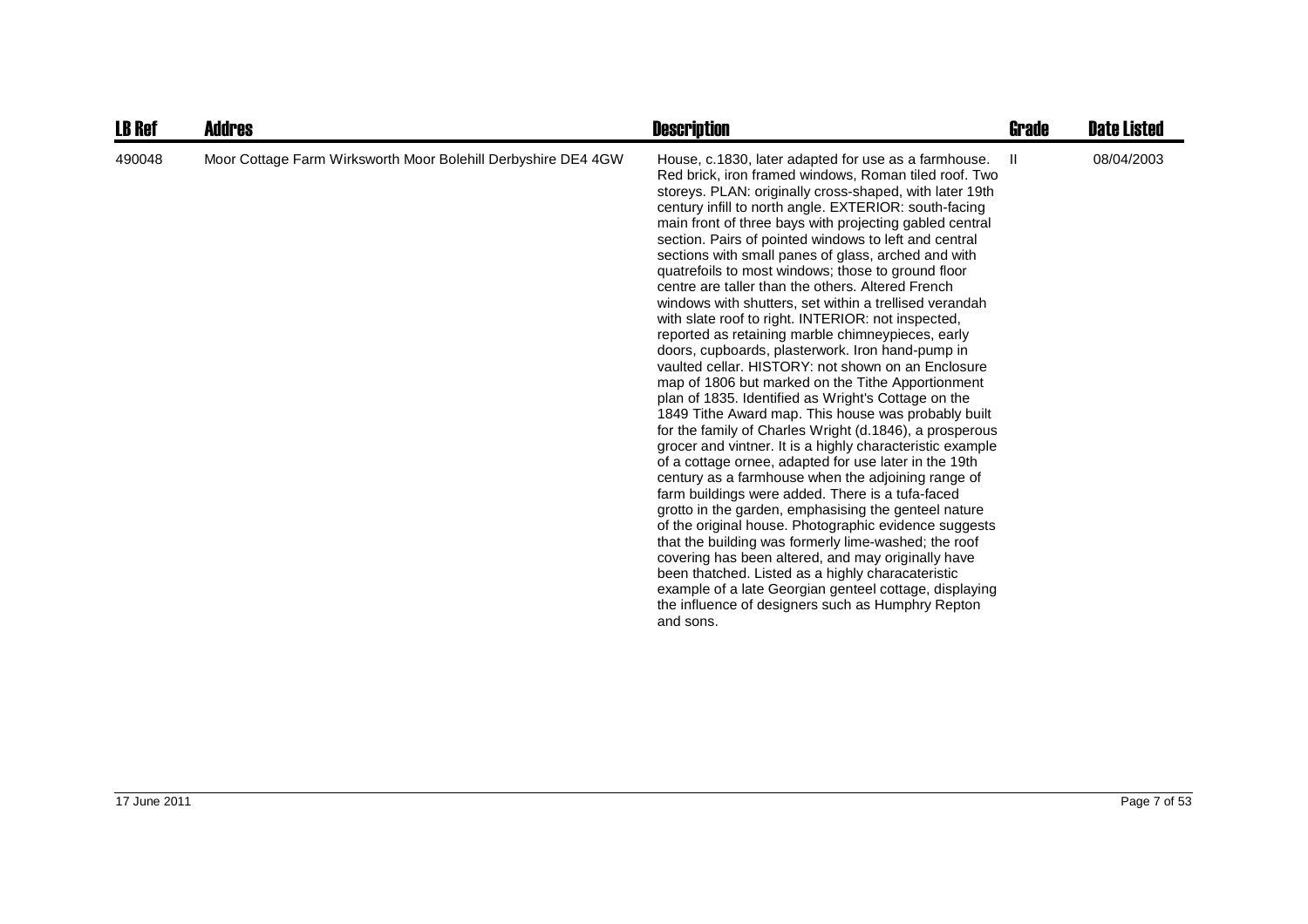| <b>LB Ref</b> | <b>Addres</b>                                                           | <b>Description</b>                                                                                                                                                                                                                                                                                                                                                                                                                                                                                                                                                                                                                                                                                                                                                                                                                                                                                                                                                                                                                                                                                                                                                                                                                                                                                                                                                                                                                                                                                                                                                                                                                                                                                                                                                                                                                                                                                                                                                                                                                                                                                                                                                                                                                                                | <b>Grade</b> | <b>Date Listed</b> |
|---------------|-------------------------------------------------------------------------|-------------------------------------------------------------------------------------------------------------------------------------------------------------------------------------------------------------------------------------------------------------------------------------------------------------------------------------------------------------------------------------------------------------------------------------------------------------------------------------------------------------------------------------------------------------------------------------------------------------------------------------------------------------------------------------------------------------------------------------------------------------------------------------------------------------------------------------------------------------------------------------------------------------------------------------------------------------------------------------------------------------------------------------------------------------------------------------------------------------------------------------------------------------------------------------------------------------------------------------------------------------------------------------------------------------------------------------------------------------------------------------------------------------------------------------------------------------------------------------------------------------------------------------------------------------------------------------------------------------------------------------------------------------------------------------------------------------------------------------------------------------------------------------------------------------------------------------------------------------------------------------------------------------------------------------------------------------------------------------------------------------------------------------------------------------------------------------------------------------------------------------------------------------------------------------------------------------------------------------------------------------------|--------------|--------------------|
| 490603        | Wirksworth Infant School Cromford Road Wirksworth Derbyshire DE4<br>4GZ | Also Known As: Wirksworth Infants and Junior School, II<br>HARRISON DRIVE School. 1851-2. By H.I.Stevens of<br>Derby. Coursed squared and tooled sandstone with<br>ashlar dressings and plain tile roofs with coped gables<br>with kneelers and finials. Stacks mainly truncated but<br>tall moulded stone stack to central south front<br>element. Irregular plan with three main elements, the<br>gables facing to south. Tudor style with stone mullion<br>and transom windows. Single-storey and single-storey<br>and attic. West front faces Harrison Drive/Cromford<br>Road and is a single-storey range with a projecting<br>porch to left with wall blank to road but for a quatrefoil<br>window and curved hood-mould. From the corners<br>extend the boundary wall to left and the railings to<br>right. In the returns are doors either side within<br>moulded Tudor arch surrounds. 6 2-light windows to<br>right. One either end is a 4-light window. The south<br>front facing Cemetery Lane is a U-plan with a<br>truncated projecting stack to the side of the Cromford<br>Road element, a 2-light window, and a porch with door<br>in similar surround. Then the front facing south has 2-<br>and 3-light windows and in the gable a tablet inscribed<br>This School Erected A.D. 1851. The return has a door<br>in similar surround, with 2-light dormer over and a<br>single-light window with lattice glazing. This element<br>also has a basement and the facing gable has a<br>canted bay window on a high plinth with a 2-light<br>window over. Single-light lattice and other windows to<br>the return from which projects a porch with door in<br>similar surround leading to a third tall single-storey<br>element which has a 4-light window facing south and 3-<br>light windows and projecting porch to east. The north<br>front of this element is blank, and there are other<br>windows and a door in similar surround to the higher<br>central element. From the road porch extends the<br>boundary wall to left. This is of coursed squared stone<br>with triangular coping and there is a small outbuilding<br>on the north side. From the right of the porch extend<br>the railings to right with two sets of stone gatepiers. |              | 17/11/2003         |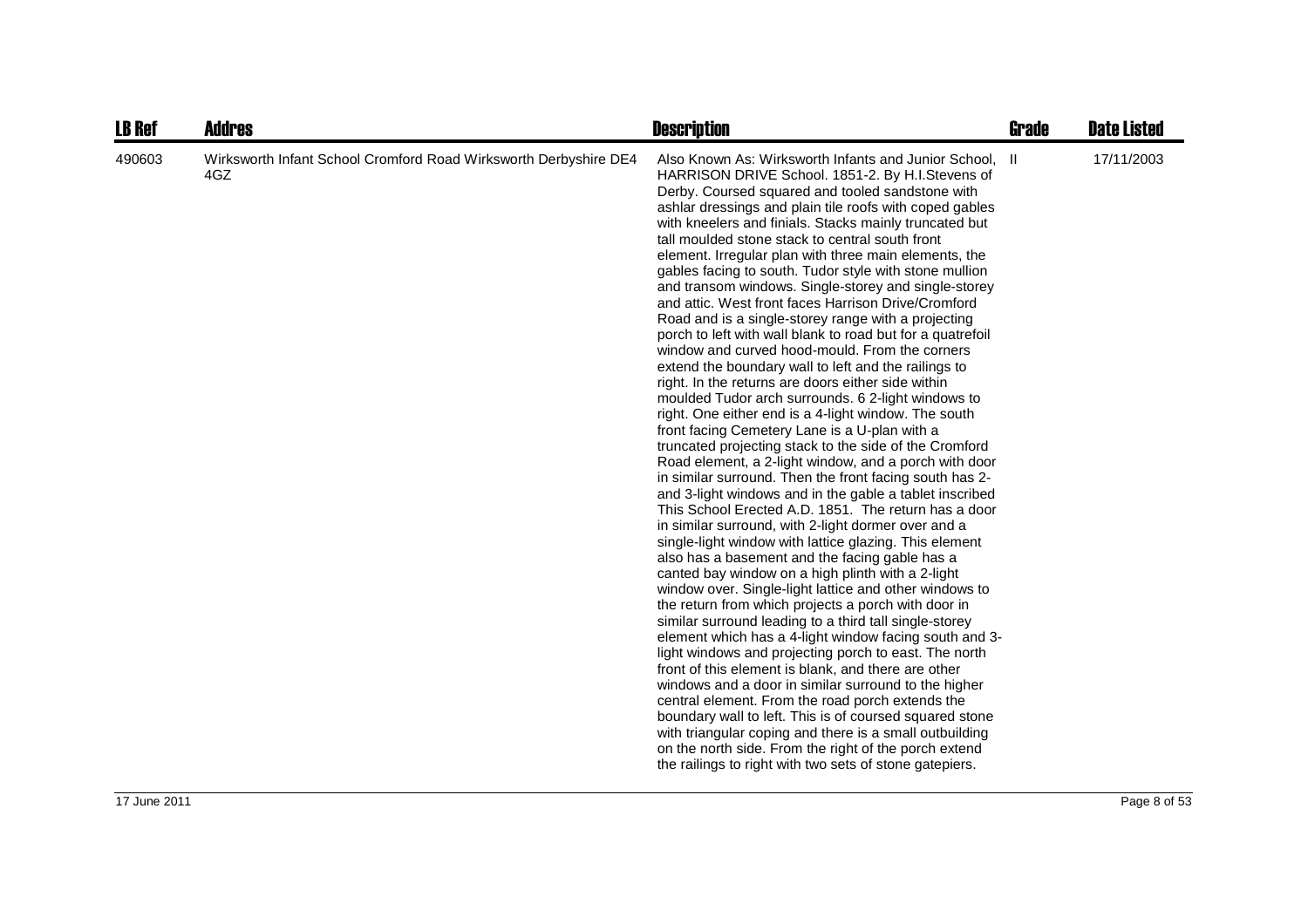| <b>LB Ref</b> | Addres | <b>Description</b>                                                                                                                                                                                                                                                                                                                                                      | <b>Grade</b> | <b>Date Listed</b> |
|---------------|--------|-------------------------------------------------------------------------------------------------------------------------------------------------------------------------------------------------------------------------------------------------------------------------------------------------------------------------------------------------------------------------|--------------|--------------------|
|               |        | The railings have knob finials and extend round to the<br>south front and from there the wall continues round the<br>perimeter. INTERIOR not inspected. A fine and little-<br>altered school of the period by a significant local<br>architect. SOURCE. Mark K.Askey, The Life and<br>Works of Henry Isaac Stevens - Architect, 1806-73.<br>Unpubld Ph.D. Thesis, 1994. |              |                    |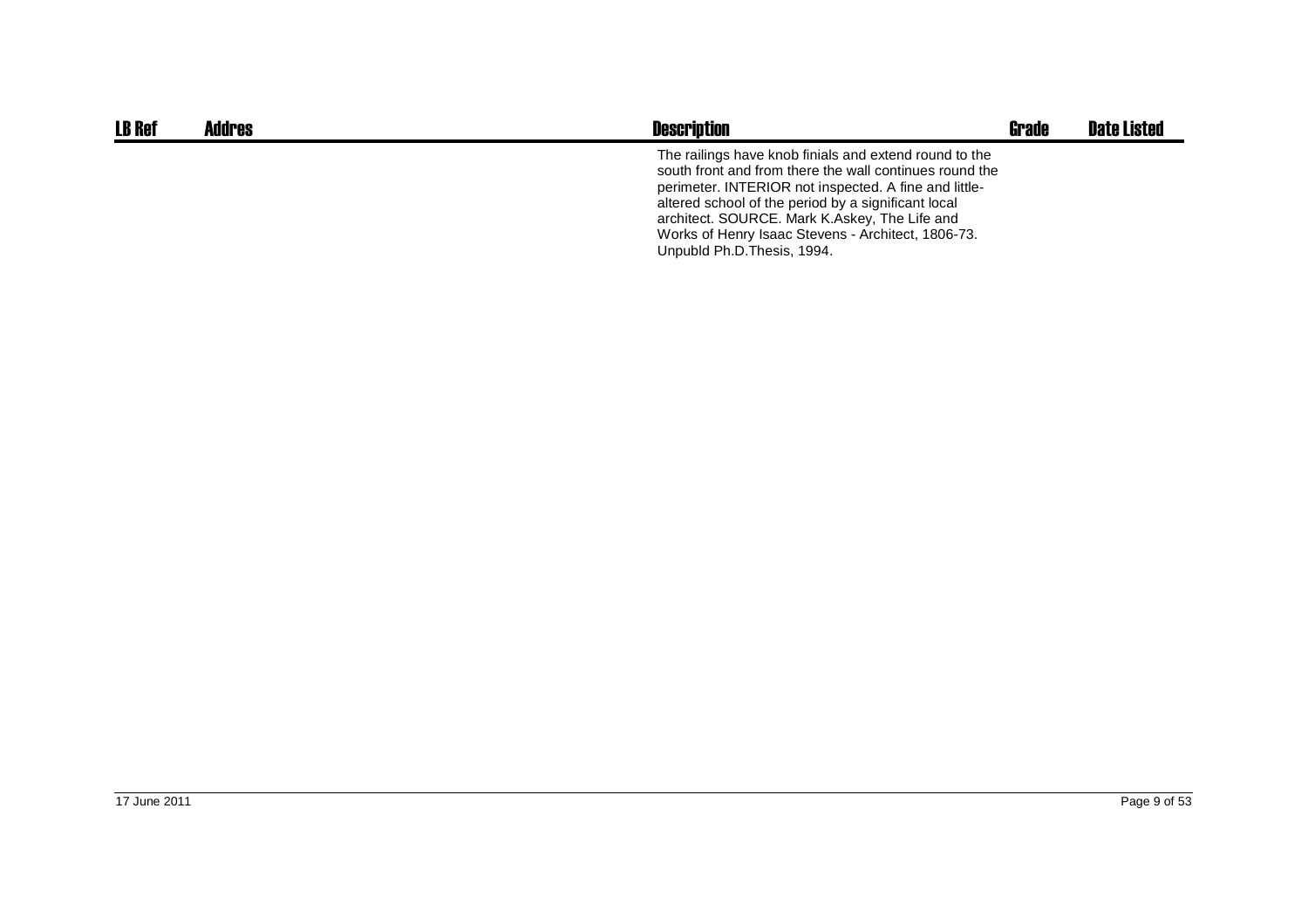| <b>LB Ref</b> | <b>Addres</b>                             | <b>Description</b>                                                                                                                                                                                                                                                                                                                                                                                                                                                                                                                                                                                                                                                                                                                                                                                                                                                                                                                                                                                                                                                                                                                                                                                                                                                                                                                                                                                                                                                                                                                                                                                                                                                                                                                                                                                                                                                                                                                                                                                                                                                                                                                                                                                                                             | <b>Grade</b> | <b>Date Listed</b> |
|---------------|-------------------------------------------|------------------------------------------------------------------------------------------------------------------------------------------------------------------------------------------------------------------------------------------------------------------------------------------------------------------------------------------------------------------------------------------------------------------------------------------------------------------------------------------------------------------------------------------------------------------------------------------------------------------------------------------------------------------------------------------------------------------------------------------------------------------------------------------------------------------------------------------------------------------------------------------------------------------------------------------------------------------------------------------------------------------------------------------------------------------------------------------------------------------------------------------------------------------------------------------------------------------------------------------------------------------------------------------------------------------------------------------------------------------------------------------------------------------------------------------------------------------------------------------------------------------------------------------------------------------------------------------------------------------------------------------------------------------------------------------------------------------------------------------------------------------------------------------------------------------------------------------------------------------------------------------------------------------------------------------------------------------------------------------------------------------------------------------------------------------------------------------------------------------------------------------------------------------------------------------------------------------------------------------------|--------------|--------------------|
| 496261        | War Memorial New Road Bolehill Derbyshire | First World war memorial built in 1925. Designed by<br>Harry Hopkins and built by W.Gallimore and Sons,<br>both of Wirksworth. It is constructed in reinforced<br>concrete blocks which takes the form of an alcove<br>shelter. The memorial is rectangular in plan and built<br>in a classical design. The shelter has a pointed arch<br>roof supported by flanking pilasters. The pilasters were<br>originally decorated with Hopton Wood stone tablets<br>but these have now been removed. The capitals<br>above the pilasters are decorated with moulded<br>concrete wreaths with the inscription of 1914 on the<br>left side and 1919 on the right. In relief across the arch<br>reads 'They died that we may live'. On the back wall of<br>the shelter are two white marble tablets. That to the<br>left records the fact that it was erected by public<br>subscription in honour of the men of Bolehill and<br>Steeple Grange who sacrificed their lives in the Great<br>War. The tablet to the right lists the names of the<br>twelve men who lost their lives. A third marble tablet<br>has been inserted on the internal left wall of the<br>shelter. This tablet records the fact that it too was<br>erected by public subscription in memory of the men<br>from Bolehill and Steeple Grange who sacrificed their<br>lives in World war II and lists the two names. A slatted<br>metal bench sits within the shelter. SUMMARY OF<br>IMPORTANCE: War memeorials have a very strong<br>historical and cultural significance on both a local and<br>national scale. War memorials erected by<br>communities to honour their war dead are generally<br>considered of special interest because of their very<br>strong historic and cultural significance both on a<br>local and a national scale. This is a good example,<br>erected in 1925, and deicated to the men of Bolehill<br>and Steeple Grange who sacrificed their lives in the<br>First World War, and a further two who lost their lives<br>in the Second World War. It is unusual in its form as a<br>recess shelter and innovative in the early use of<br>reinforced moulded concrete in its construction, which<br>adds ito its architectural interest. SOURCES: Plan of | Ш            | 21/02/2007         |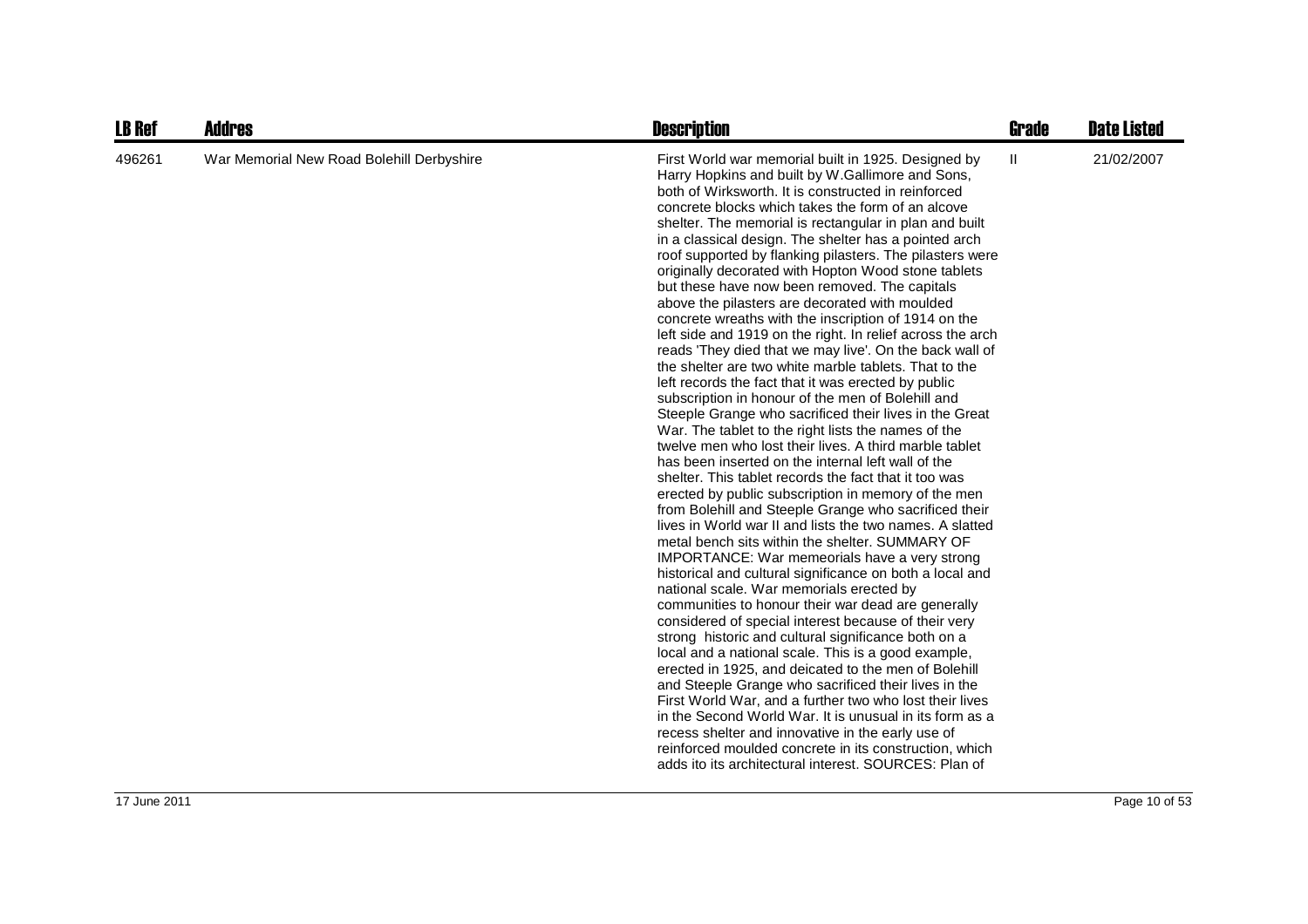| <b>LB Ref</b> | Addres | <b>Description</b>                                                                                                                                          | Grade | Date Listed |
|---------------|--------|-------------------------------------------------------------------------------------------------------------------------------------------------------------|-------|-------------|
|               |        | Bolehill and Steeple Grange war memorial, Harry<br>Hopkins architect and surveyor October 1923, Building<br>Contract W. Gallimore and Sons April 14th 1924. |       |             |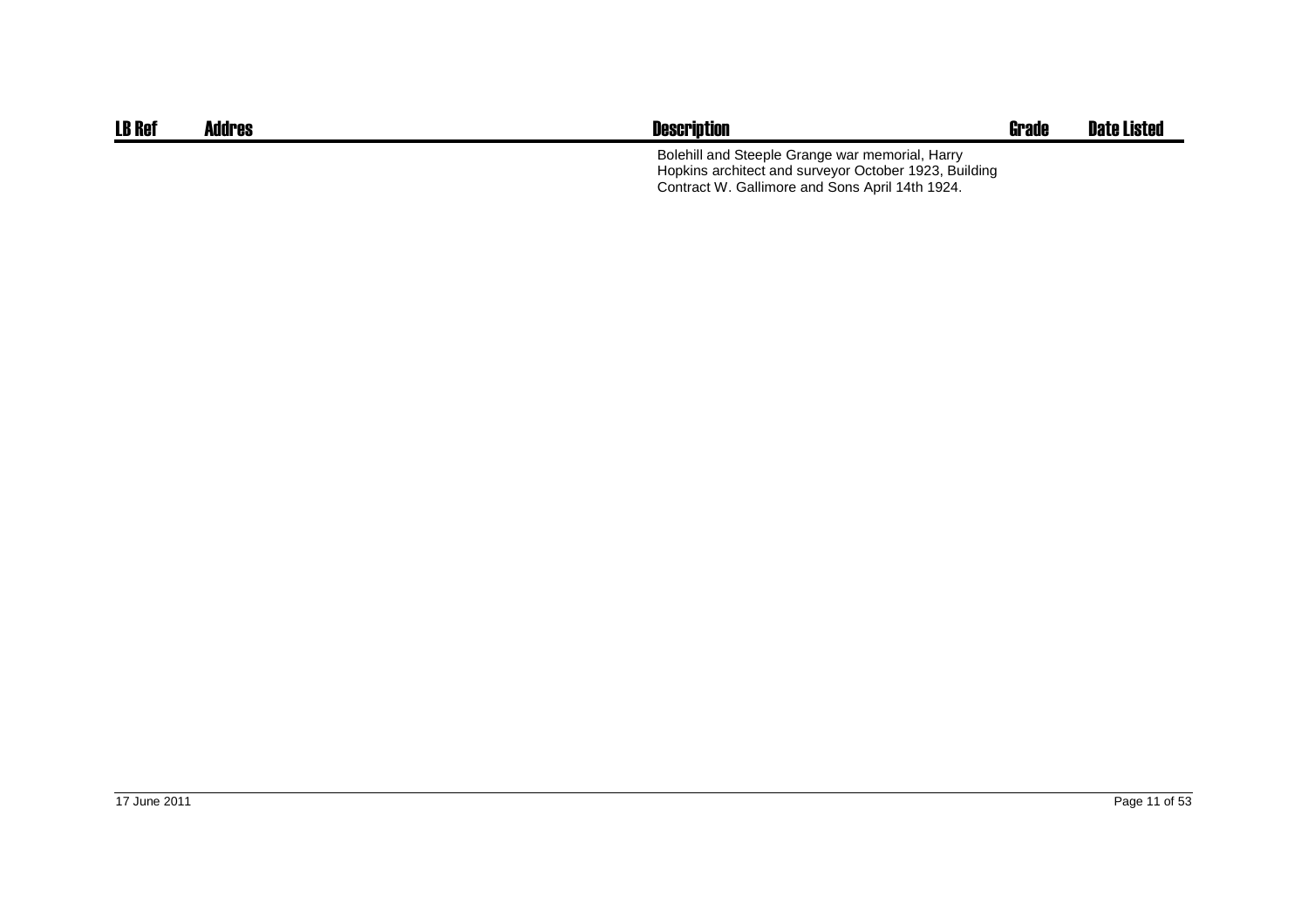| <b>LB Ref</b> | <b>Addres</b>                                                      | <b>Description</b>                                                                                                                                                                                                                                                                                                                                                                                                                                                                                                                                                                                                                                                                                                                                                                                                                                                                                                                                                                                                                                                                                                                                                                                                                                                                                                                                                                                                                                                                                                                                                                                                                                                                                                                                                                                                                                                                                                                                                                                                                                                                                                                                                                                                                     | Grade       | <b>Date Listed</b> |
|---------------|--------------------------------------------------------------------|----------------------------------------------------------------------------------------------------------------------------------------------------------------------------------------------------------------------------------------------------------------------------------------------------------------------------------------------------------------------------------------------------------------------------------------------------------------------------------------------------------------------------------------------------------------------------------------------------------------------------------------------------------------------------------------------------------------------------------------------------------------------------------------------------------------------------------------------------------------------------------------------------------------------------------------------------------------------------------------------------------------------------------------------------------------------------------------------------------------------------------------------------------------------------------------------------------------------------------------------------------------------------------------------------------------------------------------------------------------------------------------------------------------------------------------------------------------------------------------------------------------------------------------------------------------------------------------------------------------------------------------------------------------------------------------------------------------------------------------------------------------------------------------------------------------------------------------------------------------------------------------------------------------------------------------------------------------------------------------------------------------------------------------------------------------------------------------------------------------------------------------------------------------------------------------------------------------------------------------|-------------|--------------------|
| 496408        | 7, 9 And 11 (Former Miners Standard Pub) The Lane Bolehill Matlock | BUILDING: Mid to late C18 dwelling and dairy,<br>adapted for use as a public house in the early C19,<br>and with a domestic extension of the late C19. Later,<br>C20 alterations have been followed by alterations to<br>form two dwellings, underway at the time of inspection<br>(July 2010). MATERIALS: Coursed squared gritstone<br>to the front elevation, rubble gritstone and limestone to<br>other elevations. The building has a Staffordshire Blue<br>tile roof covering with brick chimneys, all repaired in<br>2010. Parts of the wet cellar and some of the later<br>extensions to the building are built of red brick. PLAN:<br>L-shaped in plan; the former public house within the<br>north-west end, the earlier dwelling and later extension<br>at right angles forming the south-east range.<br>EXTERIOR: The front elevation to the former public<br>house is aligned south-west to north-east. It is of two<br>storeys with a single doorway at the eastern end. there<br>is an 8-over-8 pane, horned sash window to the<br>ground floor and a 15 pane casement directly above,<br>set within the surround of a former 2-light flush-<br>mullioned window. The rear section of the double-<br>gabled south-west end has a 10-over-10 pane, horned<br>sash window to the first floor, and a flight of stone<br>steps against its ground-floor wall leading to higher<br>ground at the rear of the house. The westernmost wall<br>is faced in red brick with a first floor doorway and a 12-<br>over-12 pane, horned sash window, both with deep<br>lintels. The south-east range is of two storeys and five<br>bays. It is comprised of a late-C18, double-fronted<br>house to which was added a two-bay extension. The<br>earlier house has a doorway with a stone surround<br>with massive gritstone jambs and deep bonding<br>stones below the lintel. The doorway is flanked by<br>recently installed, C21, 2-over-2 pane sashes set<br>beneath deep stone lintels. The first-floor window<br>frames are of matching design, their lintels set at<br>eaves level. The extesnion to the right has a doorway<br>and a single window opening. This and the two<br>matching upper floor windows have C21, 2 over 2 | $\mathbf l$ | 06/02/2008         |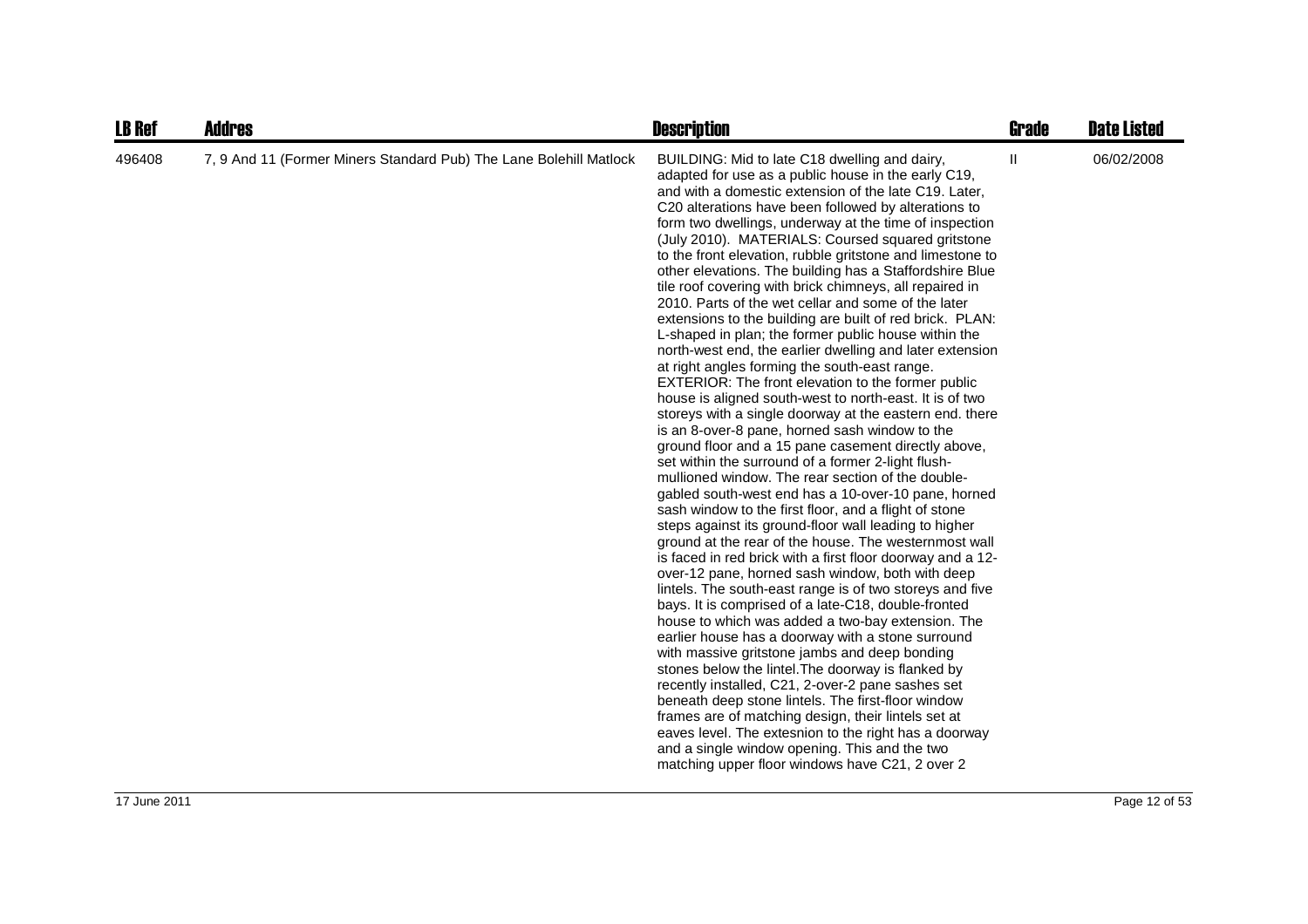| <b>LB Ref</b> | <b>Addres</b> | <b>Description</b>                                                                                                                                                                                                                                                                                                                                                                                                                                                                                                                                                                                                                                                                                                                                                                                                                                                                                                                                                                                                                                                                                                                                                                                                                                                                                                                                                                                                                                                                                                                                                                                                                                                                                                                                                                                                                                                                                                                                                                                                                                                                                                                                                                                                                                                                                              | <b>Grade</b> | <b>Date Listed</b> |
|---------------|---------------|-----------------------------------------------------------------------------------------------------------------------------------------------------------------------------------------------------------------------------------------------------------------------------------------------------------------------------------------------------------------------------------------------------------------------------------------------------------------------------------------------------------------------------------------------------------------------------------------------------------------------------------------------------------------------------------------------------------------------------------------------------------------------------------------------------------------------------------------------------------------------------------------------------------------------------------------------------------------------------------------------------------------------------------------------------------------------------------------------------------------------------------------------------------------------------------------------------------------------------------------------------------------------------------------------------------------------------------------------------------------------------------------------------------------------------------------------------------------------------------------------------------------------------------------------------------------------------------------------------------------------------------------------------------------------------------------------------------------------------------------------------------------------------------------------------------------------------------------------------------------------------------------------------------------------------------------------------------------------------------------------------------------------------------------------------------------------------------------------------------------------------------------------------------------------------------------------------------------------------------------------------------------------------------------------------------------|--------------|--------------------|
|               |               | pane sash frames. To the rear of the building are two-<br>storey lean-to extensions to both parts of the building,<br>one in brick, the other in stone. Built at right angles to<br>the brick extension is a C21 lean-to addition with a<br>blue clay tile roof. INTERIOR: Much of the building's<br>interior was being repaired at the time of inspection,<br>with defective plasterwork and joinery having been<br>removed. Within the former public house area, a small<br>servery incorporating a sash window and settles, all of<br>early-C20 date, remain in-situ. The fire surround is late<br>C19 or early C20, but the large plain stone fireplace<br>behind reflects the buildings earlier origins. Adjacent to<br>this area is a dry cellar with stone benching around the<br>perimeter. At right angles to the dry cellar, to the rear<br>of the building, is a barrel-vaulted wet cellar. The rear<br>wall and ceiling are of brick, whilst the remainder of<br>the walls are of stone. The cellar has a brick channel<br>in the floor, and a salting trough and salting stones<br>around the perimeter. A series of iron hooks and bars<br>are attached to the ceiling. A ventilation shaft extends<br>vertically from the cellar to the ground surface behind<br>the main building. The later C18 house has two plain<br>late C18 stone hearth surrounds with cast iron hob<br>grates to the first floor rooms and is otherwise of plain<br>character. The roof structure has been largely<br>renewed, but retains a single tie beam truss made up<br>of roughly-shaped rather than sawn timbers. The C19<br>house has a stick baluster staircase with turned newel<br>posts and a tall ground-floor fireplace. HISTORY: The<br>evolution of the present complex appears to have<br>begun with a small mid-late C18 dwelling and attached<br>dairy, later enlarged, then adapted to form a public<br>house and then further extended to provide an<br>additional dwelling. An early C20 photograph shows<br>the earlier parts of the building forming a public house,<br>with multi-pane sash and casement frames to window<br>openings and sign boards above the doorways. The<br>building was the last of three public houses in the<br>village serving the needs of local quarry men and lead |              |                    |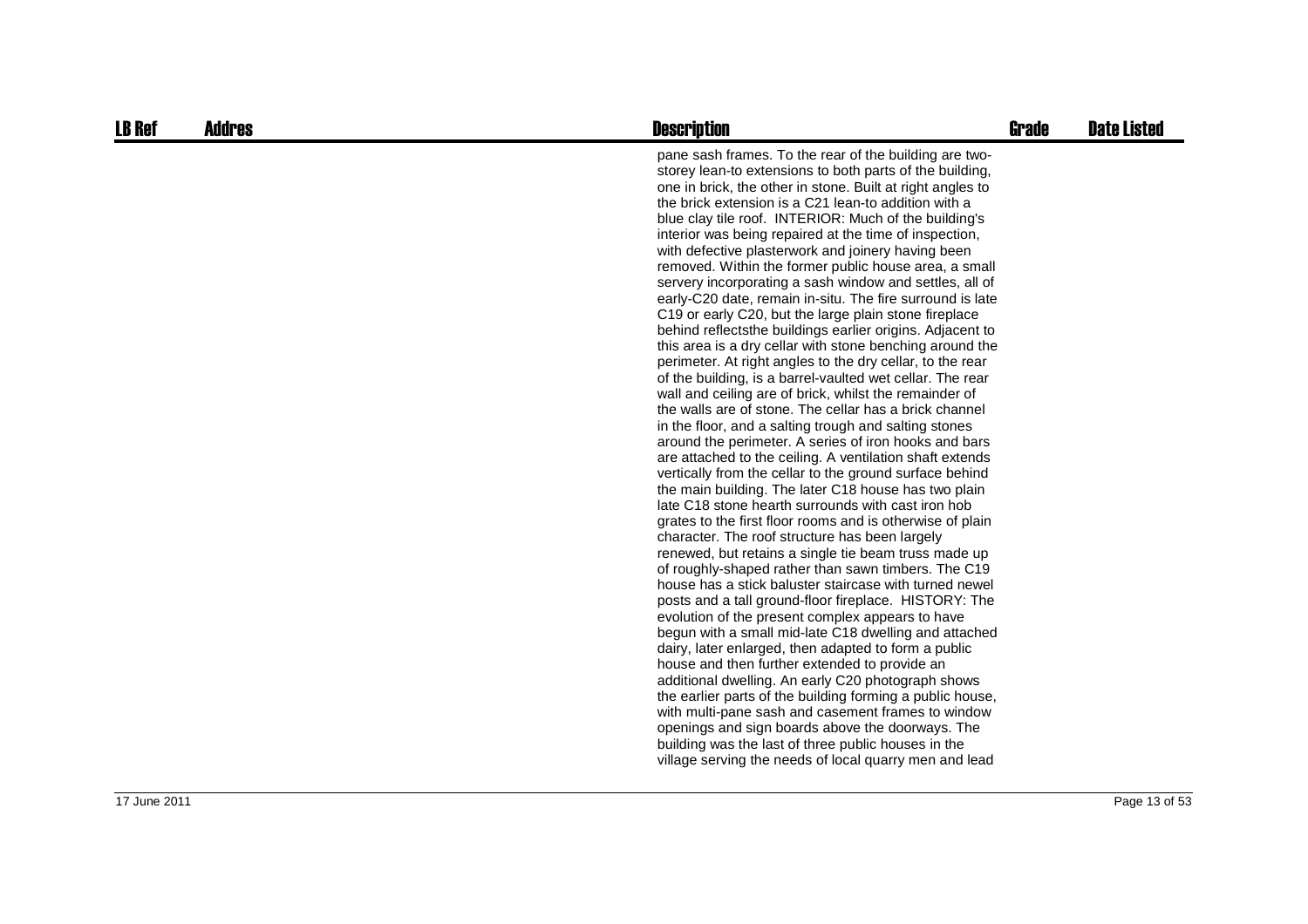| <b>LB Ref</b> | <b>Addres</b> | <b>Description</b>                                                                                                                                                                                                                                                                                                                                                                                                                                                                                                                                                                                                                                                                                                                                                                                                                                                                 | <b>Grade</b> | <b>Date Listed</b> |
|---------------|---------------|------------------------------------------------------------------------------------------------------------------------------------------------------------------------------------------------------------------------------------------------------------------------------------------------------------------------------------------------------------------------------------------------------------------------------------------------------------------------------------------------------------------------------------------------------------------------------------------------------------------------------------------------------------------------------------------------------------------------------------------------------------------------------------------------------------------------------------------------------------------------------------|--------------|--------------------|
|               |               | miners. The name 'Miners Standard' refers to the dish<br>used by the miners for measuring lead ore. Sources:<br>Samuel agshaw: History, Gazetteer and Directory of<br>Derbyshire (1846) REASON FOR DESIGNATION<br>DECISION This building is designated at Grade II for<br>the following principal reasons: Architectural<br>interest: It is a substantially intact example of<br>vernacular building traditions retaining clear evidence<br>of its development from C18 to the late C19.<br>Historical interest: The building reflects the historical<br>development of its location in which lead mining and<br>quarrying replaced agriculture as the major source of<br>employment in a settlement which derived its name<br>from the lead ming industry. The original list<br>description of 06.02.08 has been amended by English<br>Heritage on 22.11.10 as is as shown above. |              |                    |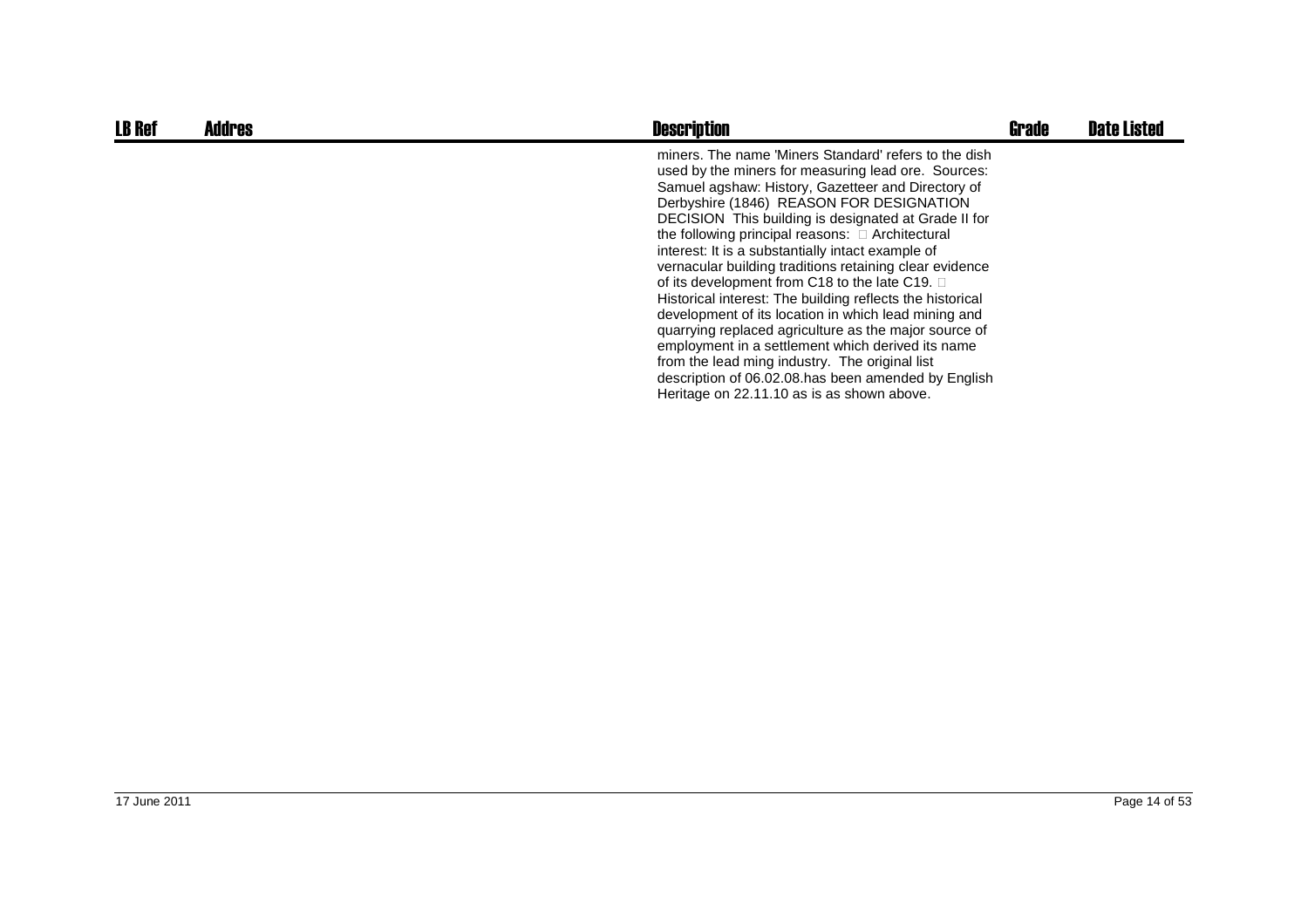| <b>LB Ref</b> | Addres                                                | <b>Description</b>                                                                                                                                                                                                                                                                                                                                                                                                                                                                                                                                                                                                                                                                                                                                                                                                                                                                                                                                                                                                                                                                                                                                                                                                                                                                                                                                                                                                                                                                                                                                                                                                                                                                                                                                                                                                                                                                                                                                                                                                                                                                                                                                                                                                                             | <b>Grade</b> | <b>Date Listed</b> |
|---------------|-------------------------------------------------------|------------------------------------------------------------------------------------------------------------------------------------------------------------------------------------------------------------------------------------------------------------------------------------------------------------------------------------------------------------------------------------------------------------------------------------------------------------------------------------------------------------------------------------------------------------------------------------------------------------------------------------------------------------------------------------------------------------------------------------------------------------------------------------------------------------------------------------------------------------------------------------------------------------------------------------------------------------------------------------------------------------------------------------------------------------------------------------------------------------------------------------------------------------------------------------------------------------------------------------------------------------------------------------------------------------------------------------------------------------------------------------------------------------------------------------------------------------------------------------------------------------------------------------------------------------------------------------------------------------------------------------------------------------------------------------------------------------------------------------------------------------------------------------------------------------------------------------------------------------------------------------------------------------------------------------------------------------------------------------------------------------------------------------------------------------------------------------------------------------------------------------------------------------------------------------------------------------------------------------------------|--------------|--------------------|
| 502317        | Hardhurst Farm Hay Lane Wirksworth Derbyshire DE4 4AF | Farmhouse, attached outbuildings and attached<br>frontage enclosure wall. Late 18th century, with minor<br>late 19th and 20th century alterations. Regularly<br>coursed, squared gritstone with ashlar dressings and<br>detailing, coped gables, block kneelers, gable and<br>ridge chimneys to house part and plain tile roof<br>coverings. PLAN: In-line linear range comprising a<br>central dwelling with attached farm outbuildings to<br>east and west ends, and with low attached frontage<br>enclosure wall to dwelling. EXTERIOR: South Front.<br>Assymmetrical 4 bay house of 2 storeys and attics,<br>with near contemporary lower outbuildings to each<br>end, that to the west sharing the same frontage line,<br>that to the east end set back. House with doorways to<br>bays 2 and 4, the former with quoined surround, deep<br>chamfered lintel and shallow bracketed flat canopy.<br>Former 6 panel door with upper 4 panels replaced in<br>glass. A similar doorway to bay 4, now enclosed within<br>a 20th century single-storeyed porch. Above the<br>doorway to bay 2, a narrow, tall 2-light transomed stair<br>window with 2-light casement frames. To the left, 3<br>stacked, 2-light flush mullioned windows with 2-pane<br>casement frames, the openings diminishing in size<br>from ground to attic floors. To the right of the stair<br>window, 2-light windows to each bay at ground and<br>first floor levels, set at a higher level than the opeings<br>to bay 1 and indicative of different floor levels. Low<br>atached enclosure wall to house frontage incorporates<br>stone gatepiers and integral feeding trough. 2 storey<br>outbuilding to west, formerly cowhouse with lofts, with<br>2 ground floor doorways defined by monolithic jambs<br>and deep lintels, all with herringbone tooling within<br>margins. 3 ground floor windows, that to the west a<br>later insertion. Off centre loft doorway similarly<br>detailed with flight of stone steps and entrance<br>landing. Two, 2-light flush mullioned windows to upper<br>floor, some lights retaining multi-pane fixed glazing. A<br>lower outbuilding extending southwards from the west<br>end of this building is not of special interest. | $\mathbf{H}$ | 15/05/2007         |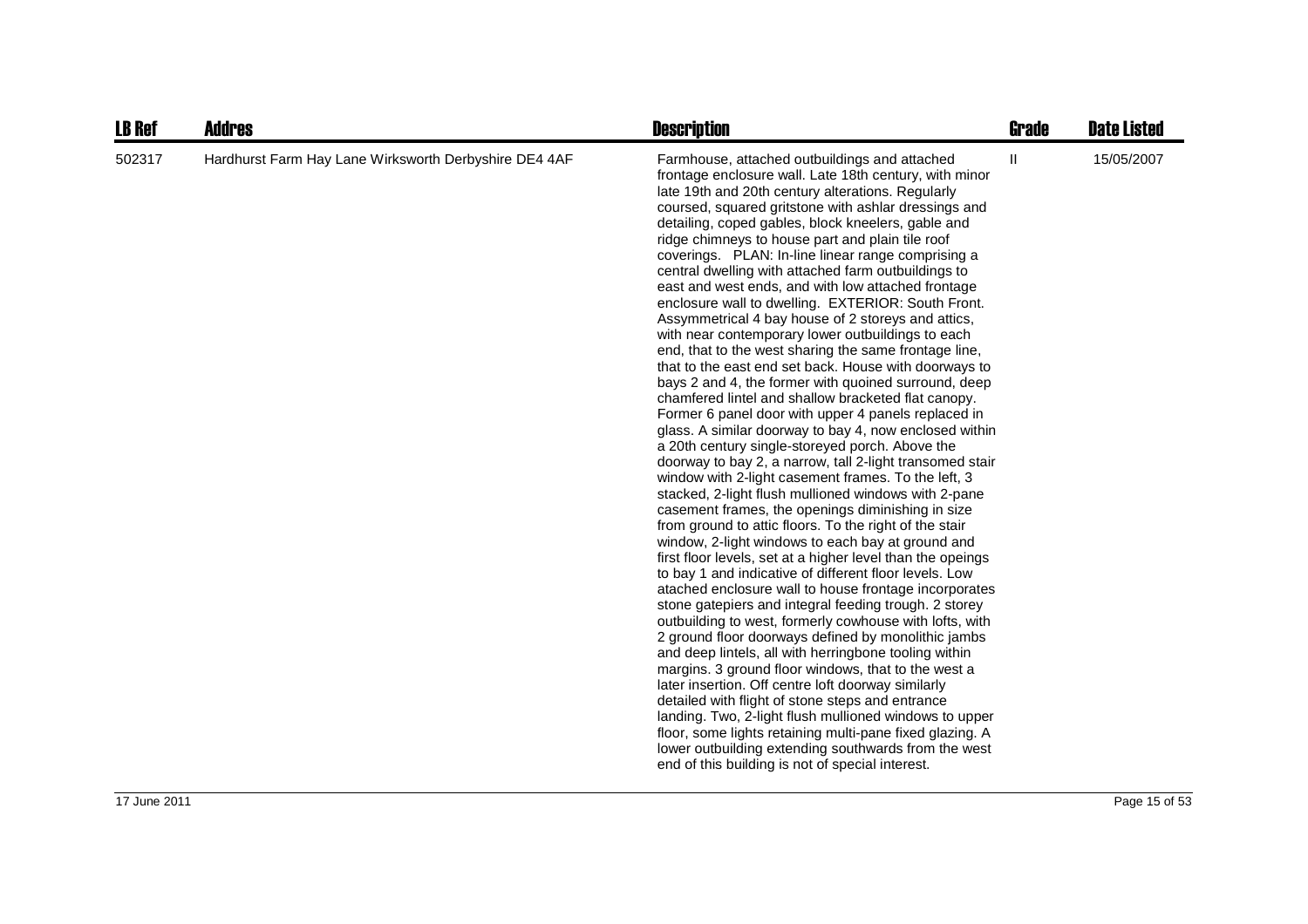| <b>LB Ref</b> | Addres | <b>Description</b>                                                                                                                                                                                                                                                                                                                                                                                                                                                                                                                                                                                                                                                                                                                                                                                                                                                                                                                                                                                                                                                                                                                                                                                                                                                                                                                                                                                                                                                                                                                                                                                                                                                                                                                                                                                                                                                                                                                                                                                                             | Grade | <b>Date Listed</b> |
|---------------|--------|--------------------------------------------------------------------------------------------------------------------------------------------------------------------------------------------------------------------------------------------------------------------------------------------------------------------------------------------------------------------------------------------------------------------------------------------------------------------------------------------------------------------------------------------------------------------------------------------------------------------------------------------------------------------------------------------------------------------------------------------------------------------------------------------------------------------------------------------------------------------------------------------------------------------------------------------------------------------------------------------------------------------------------------------------------------------------------------------------------------------------------------------------------------------------------------------------------------------------------------------------------------------------------------------------------------------------------------------------------------------------------------------------------------------------------------------------------------------------------------------------------------------------------------------------------------------------------------------------------------------------------------------------------------------------------------------------------------------------------------------------------------------------------------------------------------------------------------------------------------------------------------------------------------------------------------------------------------------------------------------------------------------------------|-------|--------------------|
|               |        | Outbuilding to the east, formerly stable with overloft<br>accessed by means of a doorway and flight of stone<br>steps to east gable. 2 doorways to south front with<br>ashlar quoined surrounds and massive lintels.<br>Doorway to east gable similarly detailed and with small<br>flanking openings. Above the door lintel, an inscribed<br>plaque reads 'NPW 1867'. North (rear) elevation to<br>house with deep full height offshut under continuous<br>roof slope to west bay, and lower, later lean-to to west<br>bay. 2-light mullioned windows to ground floor one to<br>centre bay, one to west bay and a further 2-light<br>opening to the upper floor of the return wall to the<br>offshut. INTERIOR: House with little disturbed<br>configuration of rooms, all plainly detailed, but<br>retaining at ground floor and first floor pannelled<br>doors, original hearth surrounds and later grate<br>inserts. There are 2 pairs of full height pannelled<br>cupboard doors to upper floor rooms and a pair of<br>smaller doors to ground floor room. Plain stick baluster<br>to primary and secondary stairs. All ceilings are<br>underdrawn. Attics with some 21st century roof timber<br>renewal. A barrel vaulted cellar and the rear offshut<br>retain sets of stone benching. The cowhouse interiors<br>have been remodelled, but the stable retains stall<br>partitions and harness hooks. Hardhurst Farmhouse<br>and its attached outbuildings and frontage wall date to<br>the late 18th century and form a farmstead ensemble<br>of special architectural interest in a national context,<br>reflecting the rural vernacular architectural traditions of<br>the West Derbyshire uplands. Externally both the<br>house and outbuildings are little altered and<br>distinctively detailed and there is a consisitently high<br>quality to the masonry throughout. The interior,<br>although plainly detailed retains much of its original<br>plan, and original or near contemporay fixtures and<br>fittings. |       |                    |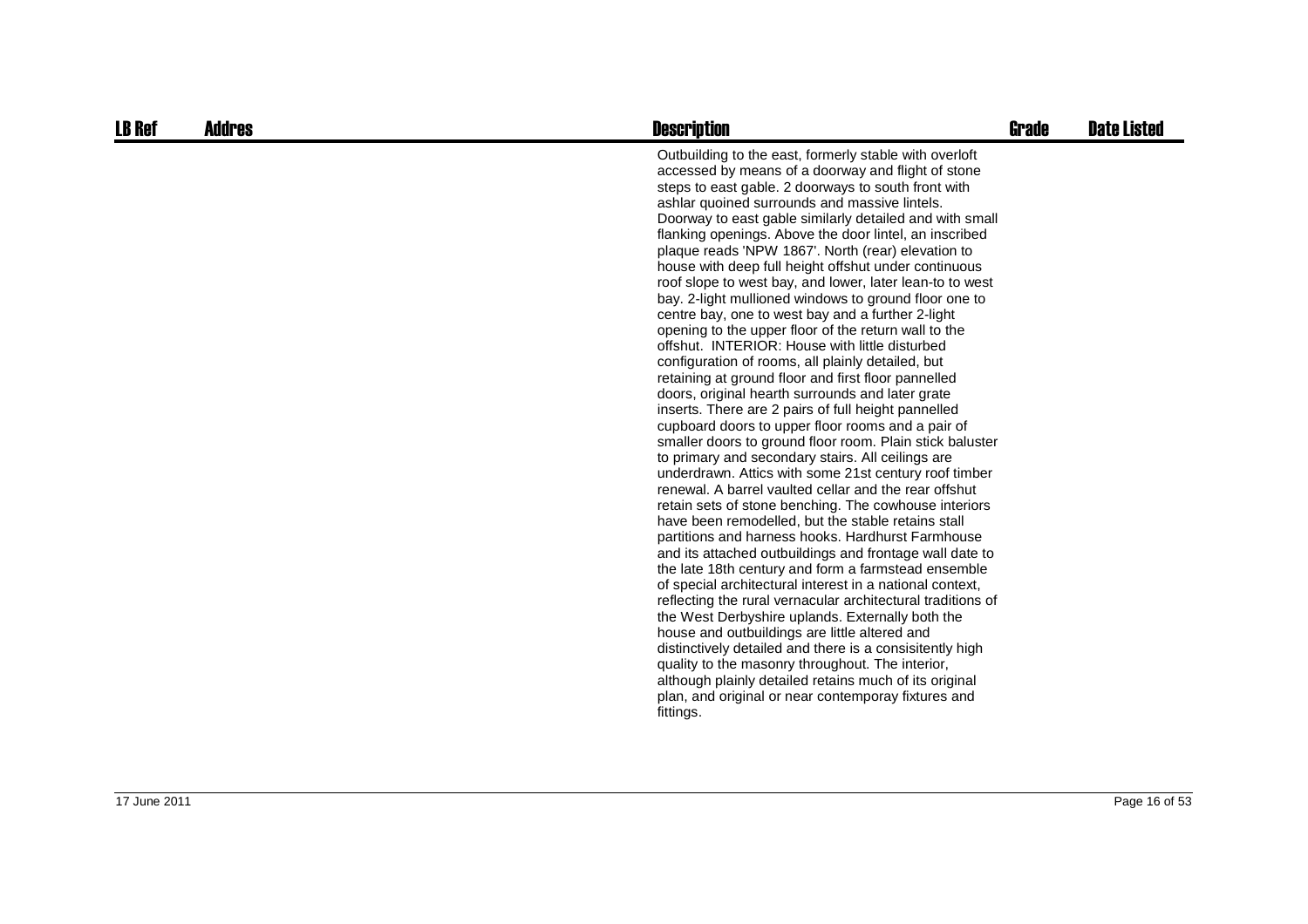| <b>LB Ref</b> | <b>Addres</b>                                                        | <b>Description</b>                                                                                                                                                                                                                                                                                                                                                                                                                                                                                                                                                                                                                                                                                                                                                                                                                                                                                                                                                                                                                                                                                                                                                                                                                                                                                                                                                                                                                                                                                                                                                                                                                                                                                                                                                                                                                                                                                                                                                                                                                                                                                                                                                                                           | <b>Grade</b> | <b>Date Listed</b> |
|---------------|----------------------------------------------------------------------|--------------------------------------------------------------------------------------------------------------------------------------------------------------------------------------------------------------------------------------------------------------------------------------------------------------------------------------------------------------------------------------------------------------------------------------------------------------------------------------------------------------------------------------------------------------------------------------------------------------------------------------------------------------------------------------------------------------------------------------------------------------------------------------------------------------------------------------------------------------------------------------------------------------------------------------------------------------------------------------------------------------------------------------------------------------------------------------------------------------------------------------------------------------------------------------------------------------------------------------------------------------------------------------------------------------------------------------------------------------------------------------------------------------------------------------------------------------------------------------------------------------------------------------------------------------------------------------------------------------------------------------------------------------------------------------------------------------------------------------------------------------------------------------------------------------------------------------------------------------------------------------------------------------------------------------------------------------------------------------------------------------------------------------------------------------------------------------------------------------------------------------------------------------------------------------------------------------|--------------|--------------------|
| 506408        | Wirksworth Junior School Wash Green Wirksworth Derbyshire DE4<br>4FD | Elementary School. 1912. Designed by George<br>Widdows, architect to Derbyshire Education<br>Committee from 1904 and Chief Architect to<br>Derbyshire County Council in 1910-1936.<br>MATERIALS: Red brick laid in English garden wall<br>bond, rendered and painted above cill level, with tile<br>dressings and tiled roofs and brick chimneys.<br>PLAN: The school is a butterfly plan, with central<br>octagonal hall and four wings, each with a cross wing<br>at the end with slightly advanced gable facing<br>inwards. EXTERIOR: The school is built in the Arts<br>and Crafts style, with steeply pitched roofs and low<br>eaves. The opposing V shaped elevations to the north<br>and south are the same. The north-east and south-east<br>facing elevations are of one and a half storeys, with<br>two hipped dormers with casement windows above a<br>three arched arcade, now glazed. In the corner<br>between the two wings are paired, tall hipped dormers<br>with two mullions and one transom each, with cills<br>below eaves level, the tips of their roofs just joining.<br>The north-west and south-west facing elevations have<br>a tall central chimney rising above the eaves to a<br>hipped dormer roof, with two wooden mullions and two<br>transoms. To the north, this window is flanked by a<br>narrow window and door, and to the south by two<br>windows. To the east, the single storey cloakroom<br>block conceals the elevations to the centre, leaving<br>only the tall hipped dormers towards the centre and<br>the gable ends of the cross wings visible. The ends of<br>the rafters are visible under the eaves, the roofs of the<br>gable ends are slightly swept, with tiled kneelers. Each<br>gable has a central tall window divided by two mullions<br>and two transoms, flanked by two narrow windows with<br>brick relieving arches, with a herringbone pattern tiled<br>infill and brick drip mould over. Under the gable eaves<br>is a dentillated pattern in tile, and a similar pattern<br>runs above the lintels, with a dentillated line in<br>miniature above. Immediately under each gable is a<br>pattern of ventilation holes. All windows are wooden, | Ш            | 08/06/2009         |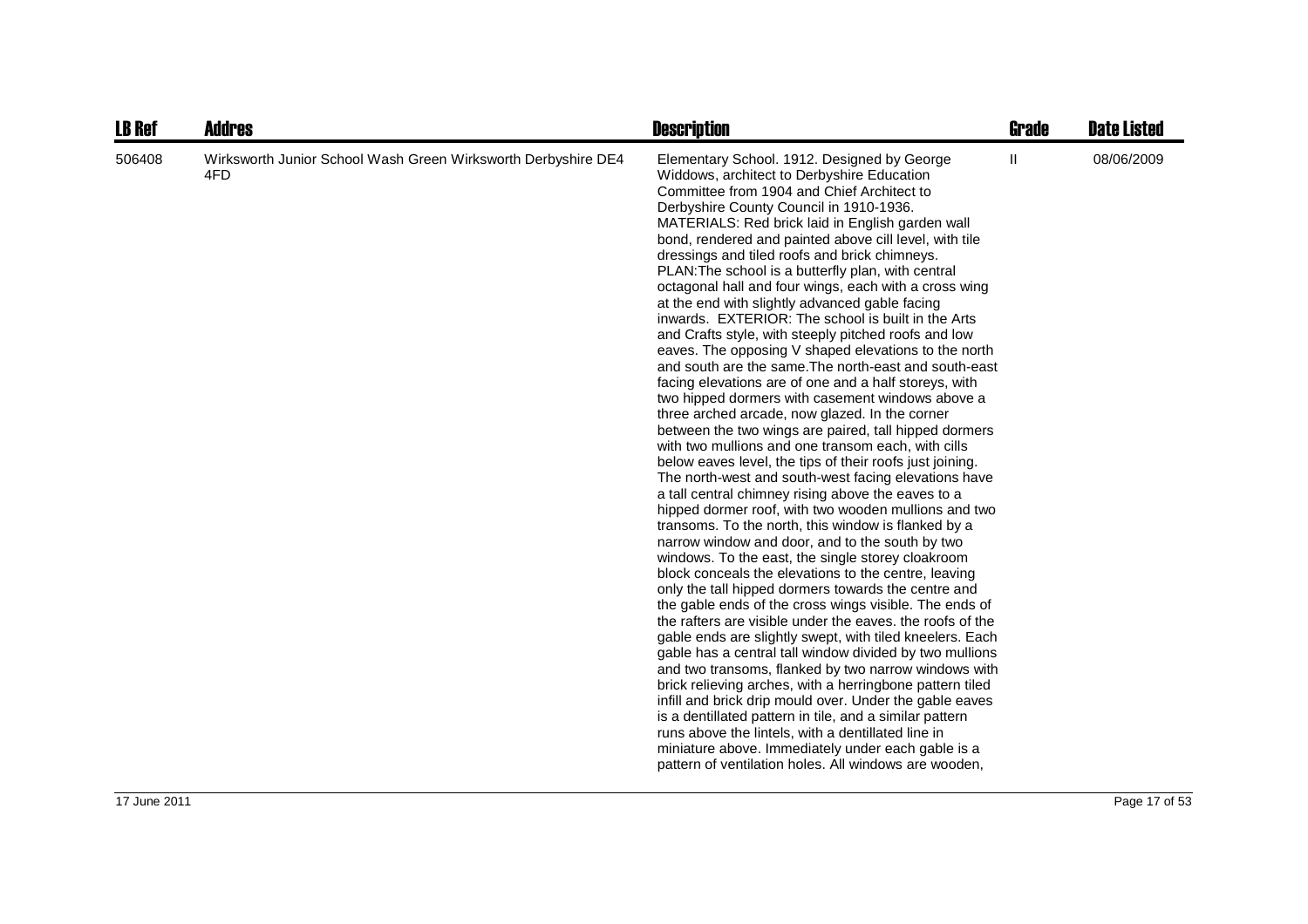| <b>LB Ref</b> | <b>Addres</b> | <b>Description</b>                                                                                                                                                                                                                                                                                                                                                                                                                                                                                                                                                                                                                                                                                                                                                                                                                                                                                                                                                                                                                                                                                                                                                                                                                                                                                                                                                                                                                                                                                                                                                                                                                                                                                                                                                                                                                                                                                                                                                                                                                                                                                                                                                                                                                           | <b>Grade</b> | <b>Date Listed</b> |
|---------------|---------------|----------------------------------------------------------------------------------------------------------------------------------------------------------------------------------------------------------------------------------------------------------------------------------------------------------------------------------------------------------------------------------------------------------------------------------------------------------------------------------------------------------------------------------------------------------------------------------------------------------------------------------------------------------------------------------------------------------------------------------------------------------------------------------------------------------------------------------------------------------------------------------------------------------------------------------------------------------------------------------------------------------------------------------------------------------------------------------------------------------------------------------------------------------------------------------------------------------------------------------------------------------------------------------------------------------------------------------------------------------------------------------------------------------------------------------------------------------------------------------------------------------------------------------------------------------------------------------------------------------------------------------------------------------------------------------------------------------------------------------------------------------------------------------------------------------------------------------------------------------------------------------------------------------------------------------------------------------------------------------------------------------------------------------------------------------------------------------------------------------------------------------------------------------------------------------------------------------------------------------------------|--------------|--------------------|
|               |               | with small panes, and retain their original openings,<br>including hopper openings to the lower panes. Some<br>original cast-iron rainwater hoppers survive.<br>INTERIOR: At the centre of the building is the school<br>hall, octagonal at ground floor level. The hall is lit by<br>the tall paired hipped dormers where the wings meet<br>at first floor level, creating a cruciform shape. Square<br>piers between the paired windows support wide<br>arches. The floor is of polished concrete blocks. The<br>arches between the piers and the outer walls at<br>ground floor level are segmental, and there are<br>segmental arches to openings to stairs and classroom<br>corridors. Each wing contains two units. In all cases,<br>the end cross wing is a large classroom at the end of a<br>corridor; both east wings have a smaller classroom to<br>one side of the corridor (that to the north is now a<br>kitchen), while both west wings contain cloakrooms<br>and lavatories, now offices. These retain their glazed<br>bricks to dado height. The east wing corridors were<br>originally verandahs, and although now enclosed, the<br>octagonal wooden supports on concrete octagonal<br>bases still survive, as does the exposed brickwork,<br>now internal, and windows. Classrooms all have<br>niches for blackboards, with to one side, a built-in<br>cupboard (of varying sizes), and to the other a blocked<br>fireplace with glazed brick surround, painted over. Two<br>enclosed staircases off the hall lead to staff rooms on<br>the first floor. Original doors and built in cupboards<br>and shelves survive, and some doors retain their<br>original furniture, including the locks to lavatories.<br>HISTORY: Wirksworth Junior School was designed by<br>the architect George H. Widdows (1871-1946) and was<br>completed in 1912. It was one of a large number of<br>new schools built to Widdows' designs by Derbyshire<br>County Council in the early 20th century. Derbyshire<br>had the greatest percentage increase in population in<br>the country in the 1890's, particularly due to the<br>growth of the coal mining and textile manufacturing<br>communities in the east of the county. Widdows had |              |                    |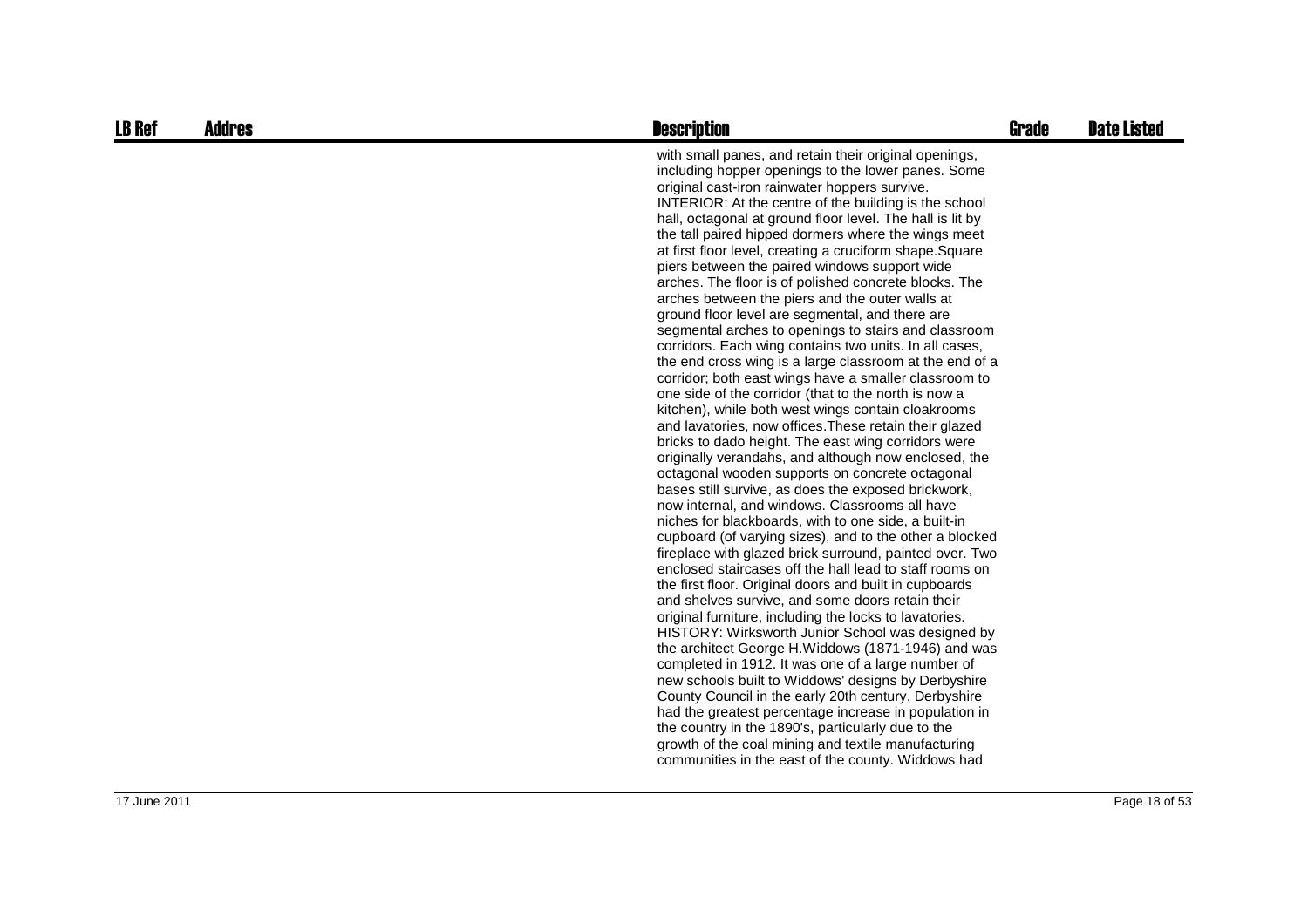| <b>LB Ref</b> | <b>Addres</b> | <b>Description</b>                                                                                                                                                                                                                                                                                                                                                                                                                                                                                                                                                                                                                                                                                                                                                                                                                                                                                                                                                                                                                                                                                                                                                                                                                                                                                                                                                                                                                                                                                                                                                                                                                                                                                                                                                                                                                                                                                                                                                                                                                                                                                                                                                             | <b>Grade</b> | <b>Date Listed</b> |
|---------------|---------------|--------------------------------------------------------------------------------------------------------------------------------------------------------------------------------------------------------------------------------------------------------------------------------------------------------------------------------------------------------------------------------------------------------------------------------------------------------------------------------------------------------------------------------------------------------------------------------------------------------------------------------------------------------------------------------------------------------------------------------------------------------------------------------------------------------------------------------------------------------------------------------------------------------------------------------------------------------------------------------------------------------------------------------------------------------------------------------------------------------------------------------------------------------------------------------------------------------------------------------------------------------------------------------------------------------------------------------------------------------------------------------------------------------------------------------------------------------------------------------------------------------------------------------------------------------------------------------------------------------------------------------------------------------------------------------------------------------------------------------------------------------------------------------------------------------------------------------------------------------------------------------------------------------------------------------------------------------------------------------------------------------------------------------------------------------------------------------------------------------------------------------------------------------------------------------|--------------|--------------------|
|               |               | come to Derbyshire in 1897 as Chief Architectural<br>Assistant to Derby Corporation. Following the 1902<br>Education Act, responsibility for schools and the<br>county, passed to Derbyshire County Council. In 1904<br>Widdows was appointed architect to the Council's<br>Education Committee. In 1910 he was appointed Chief<br>Architect to the Council, although schools remained<br>his predominant concern. By the time he retired in<br>1936, he had designed some sixty elementary and<br>seventeen secondary schools. Widdows was at the<br>forefront of the movement to build schools in which<br>high standards of hygiene were as important as<br>educational provision. The first major conference on<br>school hygiene was held in 1904 and in 1907 the<br>Board of Health brought in legislation which required<br>schools to become subject to regular medical<br>inspections. Widdows worked with his Medical Officer,<br>Sidney Barwise, and two deputy architects,<br>C.A. Edeson and T. Walker, to develop a series of<br>innovative designs introducing high levels of natural<br>daylight and effective cross ventilation in schools. His<br>designs in neo-vernacular style, were characterised by<br>open verandah-style corridors linking classrooms with<br>generous full height windows. His distinctive and<br>influential plan forms were based on a linear module<br>which could be arranged in different configurations to<br>suit the size of the school required and the shape of<br>the available site. The advances Widdows made in<br>school planning were recognised by his<br>contemporaries. In an article on provincial school<br>building in 1913, The Builder stated that his work<br>'constitutes a revolution in the planning and<br>arrangement of school buildingsa real advance<br>which places English school architecture without a<br>rival in any European country or the United States'.<br>The plan of Wirksworth Junior School is illustrated in<br>this article. There is now a flat roofed cloakroom block<br>to the east, between the north-east and south-east<br>wings, enclosing the once open verandah. The 1922 |              |                    |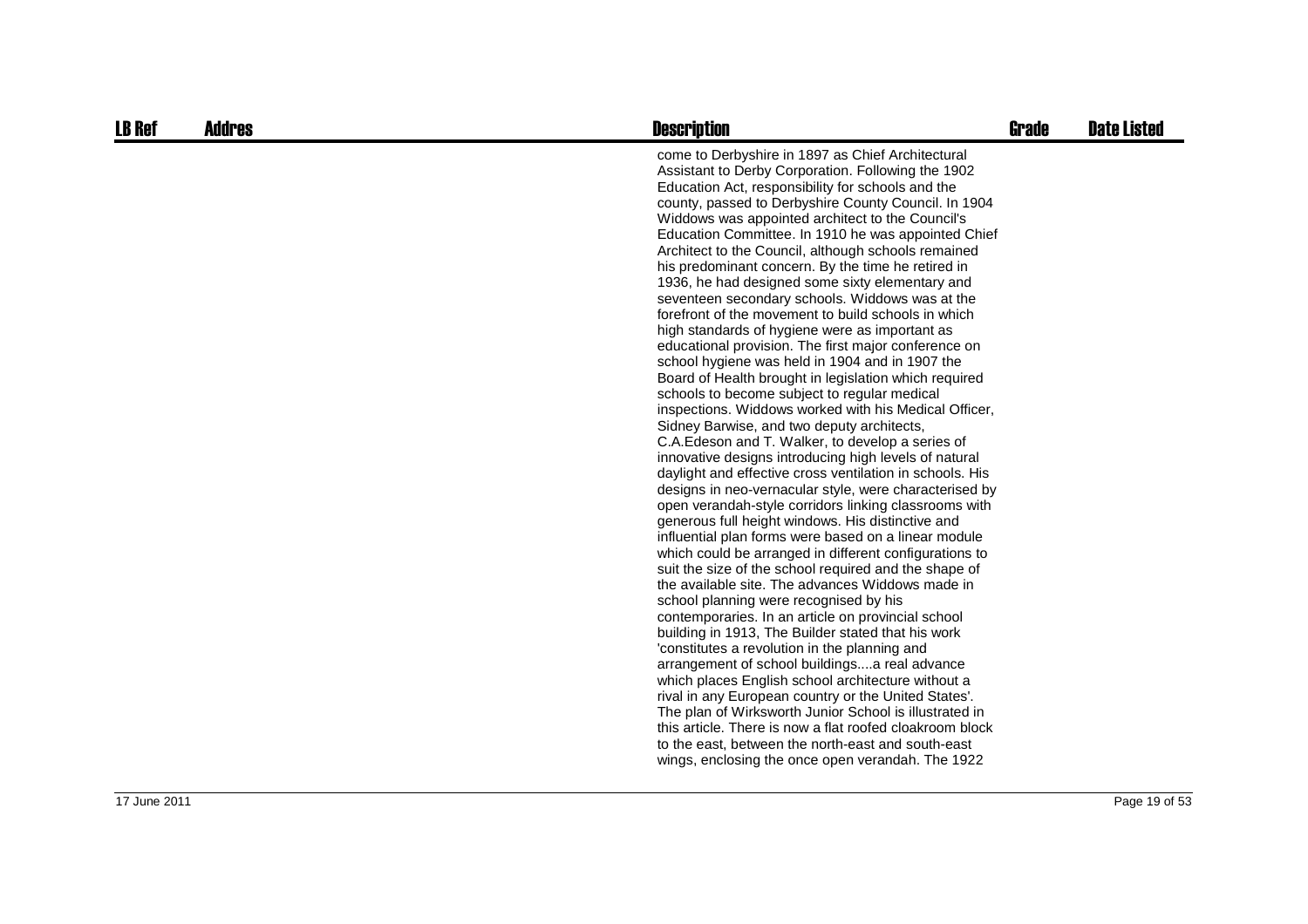| OS map shows some sort of structure here, but<br>indicates that the verandah was still open.<br>SOURCES: G.H Widdows 'Derbyshire Elementary<br>Schools: Principles of Planning', paper presented to<br>Royal Sanitary Institute on 25 February 1910, in Royal<br>Sanitary Institute Journal (1910), 92-116. 'The                                                                                                                                                                                                                                                                                                                                                                                                                                                                                                                                                                                                                                                                                                                                                                                                                                                                                                                                                                                                                                        | <b>Date Listed</b> |
|---------------------------------------------------------------------------------------------------------------------------------------------------------------------------------------------------------------------------------------------------------------------------------------------------------------------------------------------------------------------------------------------------------------------------------------------------------------------------------------------------------------------------------------------------------------------------------------------------------------------------------------------------------------------------------------------------------------------------------------------------------------------------------------------------------------------------------------------------------------------------------------------------------------------------------------------------------------------------------------------------------------------------------------------------------------------------------------------------------------------------------------------------------------------------------------------------------------------------------------------------------------------------------------------------------------------------------------------------------|--------------------|
| Derbyshire Schools', The Builder, Vol. 105 (31 October<br>1913), 460-461. The Builder, Vol. 107 (10 July 1914),<br>44-45; (17 July 1914), 74-75. G.H. Widdows, 'School<br>Design', RIBA Journal, Vol. 29, No.2 (26 November<br>1921), 33-45. REASONS FOR DESIGNATION:<br>Wirksworth Junior School is designated at Grade II for<br>the following principal reasons: It is a notable<br>example of the work of G.H. Widdows, who is<br>nationally acknowledged as a leading designer of<br>schools in the early 20th century and an exponent of<br>advanced ideas on school planning and hygiene.<br>The school is an early and rare example of Widdow's<br>butterfly plan type. The original plan form remains<br>clearly legible and has not undergone significant<br>alteration. It retains all of the notable elements of its<br>original design and is very little altered. The later<br>enclosure of the verandah corridors has been<br>achieved without the loss or permanent concealment<br>of original fabric. The exterior is of distinctive<br>architectural quality and displays interesting massing,<br>close attention to detail and the well-crafted use of<br>materials. The interior retains a number of the<br>original fixtures and fittings of special interest,<br>including tiling, built-in cupboards and fireplace<br>surrounds. |                    |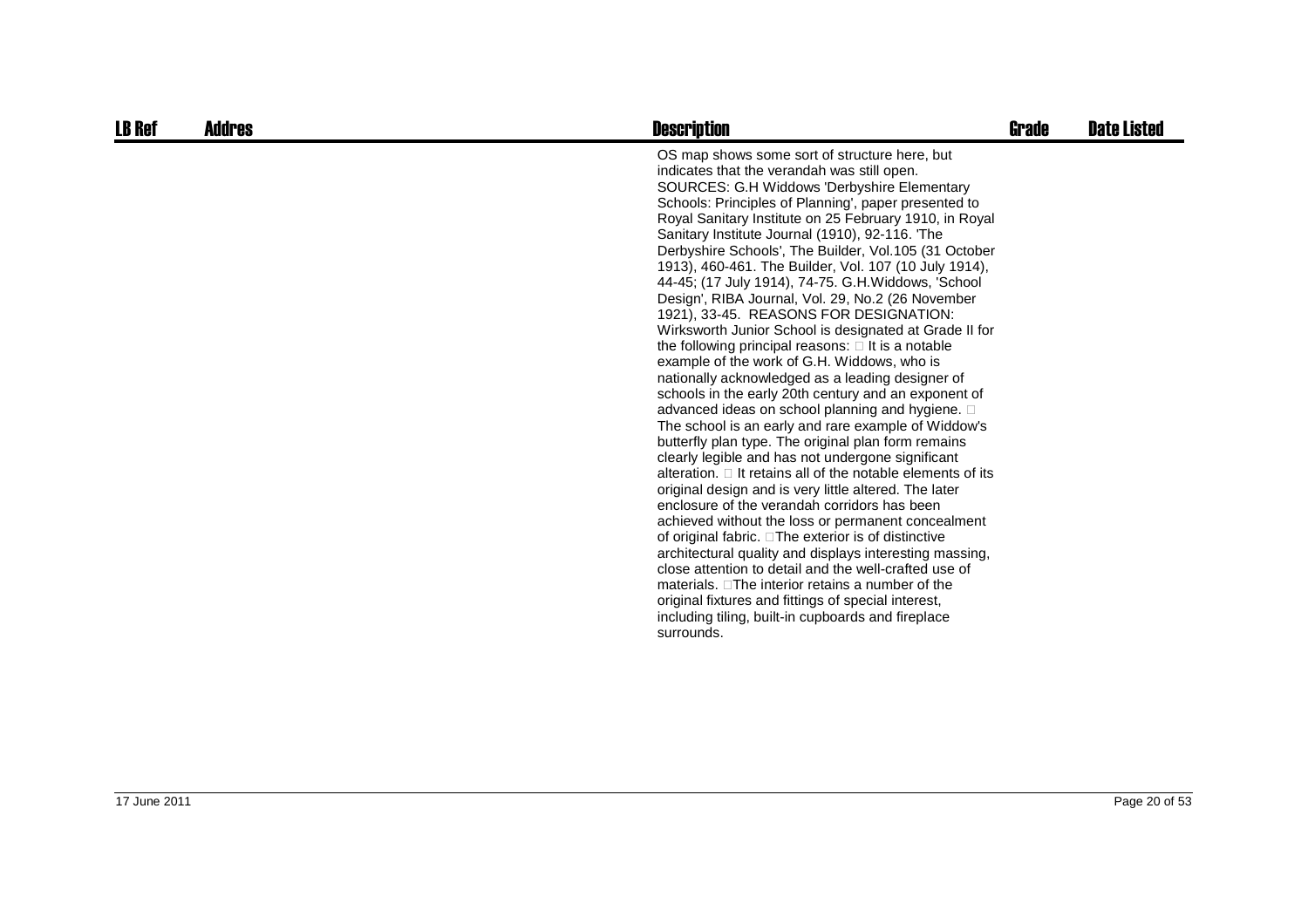| <b>LB Ref</b> | <b>Addres</b>                                                                 | <b>Description</b>                                                                                                                                                                                                                                                                                                                                                                                                                                                                                                                                                                                                                                                                                          | <b>Grade</b>  | <b>Date Listed</b> |
|---------------|-------------------------------------------------------------------------------|-------------------------------------------------------------------------------------------------------------------------------------------------------------------------------------------------------------------------------------------------------------------------------------------------------------------------------------------------------------------------------------------------------------------------------------------------------------------------------------------------------------------------------------------------------------------------------------------------------------------------------------------------------------------------------------------------------------|---------------|--------------------|
| 79680         | Hole House Farm Pratthall Lane Wirksworth Derbyshire DE4 4AJ                  | Late C17 and later. Coursed stone rubble; 2 storeys.<br>Original wing on right-hand side has a two-light<br>mullioned window with chamfered reveals and later<br>cast iron lattice casements plus a similar window<br>blocked, coped end gable, stone stack and old stone<br>tiles. C18 addition on left-hand side has a two-light<br>window in plain surround with cast iron lattice<br>casements, square-framed doorway in chamfered<br>reveal with plank door. Advanced wing on right with<br>plain gable and 2 casement windows. Plain eaves;<br>tiles and slates.                                                                                                                                      | $\mathbf{II}$ | 23/01/1973         |
| 79681         | 1 To 3 Blind Lane Wirksworth Derbyshire DE4 4EZ                               | A mid C18 large red brick house built on to an earlier<br>stone range. The facade (to Coldwell Street) is of 3<br>storeys; 3 sash windows with flat brick arches; slightly<br>advanced narrow centre-piece containing door with<br>rectangular fanlight in moulded stone architrave with<br>pediment on consoles; stone steps up flanked by cast<br>iron railings. The Blind Lane elevation, of 3 storeys,<br>has 4 C17 two-light mullioned windows (2 without<br>glazing bars) plus a single-light window (no glazing<br>bars). The ground floor has 3 C18 Venetian windows<br>(glazing bars to No 2 only) and 3 modern ledged<br>doors, 2 in earlier chamfered recesses. Plain eaves;<br>old stone tiles. | -II           | 24/10/1950         |
| 79682         | Gate House Lodge 12 The Causeway Wirksworth Derbyshire DE4<br>4 <sub>DL</sub> | Circa 1837. Coursed stone rubble; 2 storeys; 2+1+2<br>mullioned windows in chamfered reveals, with "Gothic"<br>cast iron glazing bars; moulded band; plain doorcase<br>in chamfered reveal. The ground floor has 2 three-<br>light mullioned windows; coped end gables; tall stone<br>stacks, set diagonally; tiles.                                                                                                                                                                                                                                                                                                                                                                                        | H             | 23/01/1973         |
| 79683         | 14 The Causeway Wirksworth Derbyshire DE4 4DL                                 | C19. Cast iron. Scrolled bracket and 6-sided lantern, II<br>now converted to electricity.                                                                                                                                                                                                                                                                                                                                                                                                                                                                                                                                                                                                                   |               | 23/01/1973         |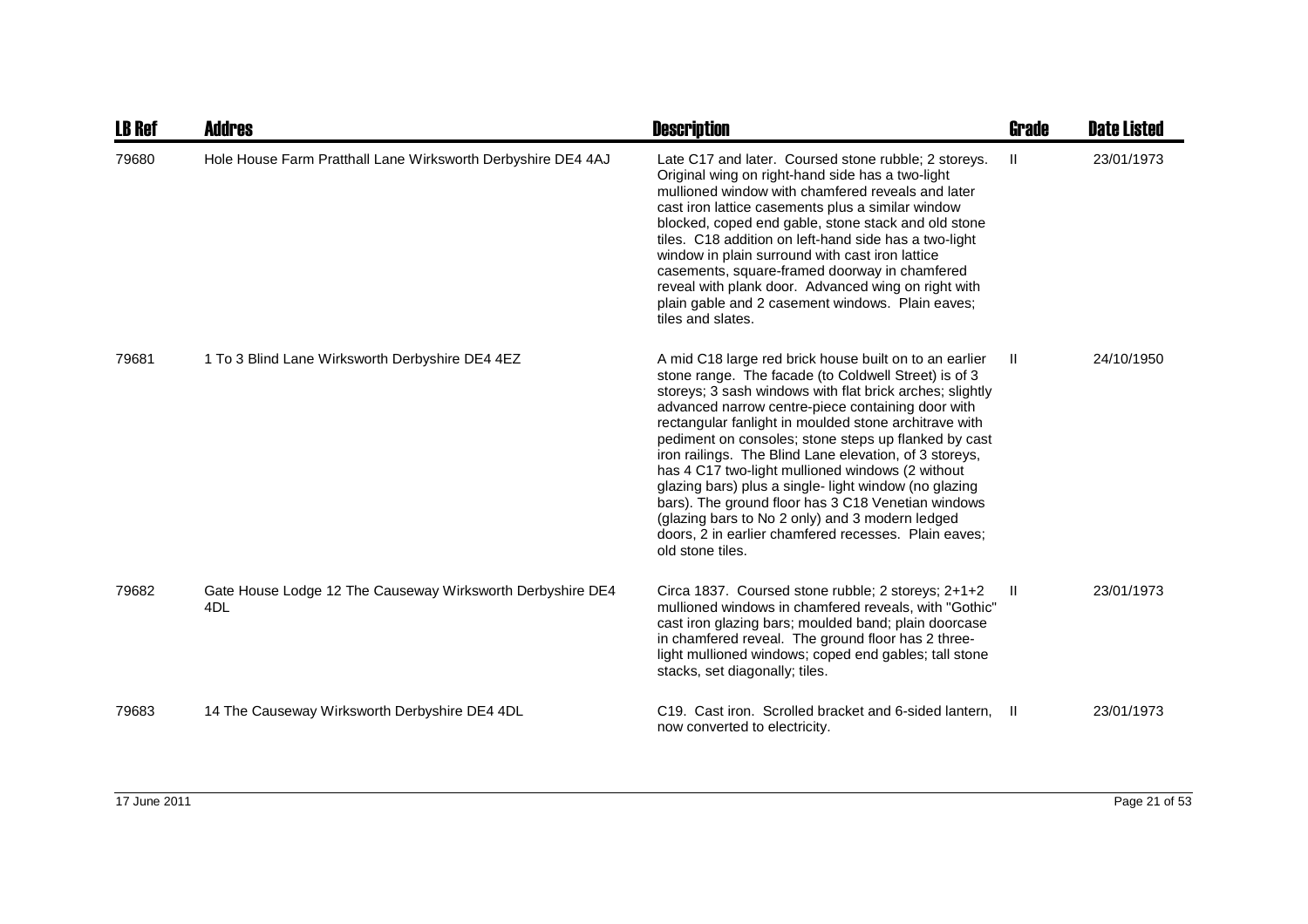| <b>LB Ref</b> | Addres                                                                                       | <b>Description</b>                                                                                                                                                                                                                                                                                                                                                                                                                                  | Grade         | <b>Date Listed</b> |
|---------------|----------------------------------------------------------------------------------------------|-----------------------------------------------------------------------------------------------------------------------------------------------------------------------------------------------------------------------------------------------------------------------------------------------------------------------------------------------------------------------------------------------------------------------------------------------------|---------------|--------------------|
| 79684         | Gate House Gatehouse Drive Wirksworth Derbyshire DE4 4DL                                     | Late C18 red brick to early C17 stone. A large 3-<br>storey house of 3 bays, the central defined by<br>engraved pilasters and slightly advanced. 5 sash<br>windows in moulded architraves; later engraved stone<br>cornice hood porch containing a Roman arch flanked<br>by plain pilasters with moulded caps; quoins; parapet;<br>slates. A few C17 mullioned lights exposed at rear.                                                              | <b>IISTAR</b> | 24/10/1950         |
| 79685         | Gate House Gatehouse Drive Wirksworth Derbyshire DE4 4DL                                     | Early C19. A pair of rusticated stone piers having<br>moulded cornice caps with ball-head finials, flanking<br>driveway to Gate House.                                                                                                                                                                                                                                                                                                              | Ш             | 23/01/1973         |
| 79686         | Hall Chapel Lane Wirksworth Derbyshire                                                       | (Property of Duchy of Lancaster.) 1814. Ashlar. A<br>plain single-storeyed building with recessed door,<br>steps, 2 sash windows and moulded stone eaves. 3<br>panels of Hopton Wood stone, the central enriched<br>with an armorial device and the sides carved, with<br>mining emblems, scales, pick and trough. The<br>Barmoot Court is held here, and the massive brass<br>dish (temp. Henry VIII) for measuring lead ore is<br>preserved here. | $\mathbf{H}$  | 23/01/1973         |
| 79688         | Saint Mary's Church Church Walk Wirksworth Derbyshire                                        | Early English to Perpendicular Cruciform, with central<br>tower. Restored 1870 by Sir Gilbert Scott and more<br>recently. Rich in contents including remarkable Saxon<br>coffin lid; monuments, etc.                                                                                                                                                                                                                                                |               | 24/10/1950         |
| 79689         | The Cross Saint Mary's Church Church Walk Wirksworth Derbyshire                              | A C13 headless stone shaft on earlier small plain<br>base.                                                                                                                                                                                                                                                                                                                                                                                          | $\mathbf{H}$  | 24/10/1950         |
| 79690         | Churchyard Wall And Railings Saint Mary's Church Church Walk<br><b>Wirksworth Derbyshire</b> | Late C18. A low wall of coursed stone rubble<br>enclosing churchyard, having a saddle-back coping<br>and surmounted by wrought iron railings.                                                                                                                                                                                                                                                                                                       | Ш             | 23/01/1973         |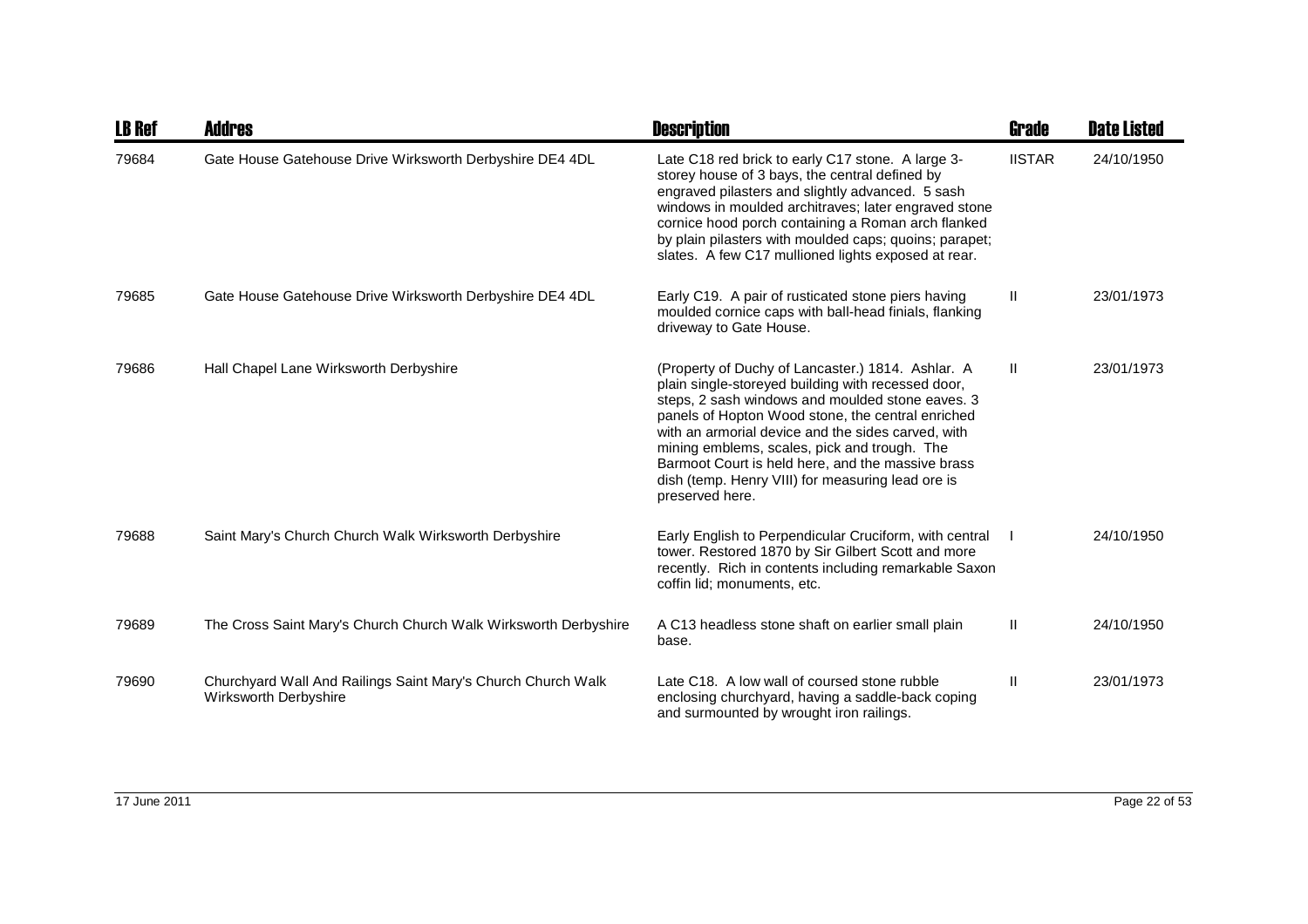| <b>LB Ref</b> | <b>Addres</b>                                                                                               | <b>Description</b>                                                                                                                                                                                                                                                                                                                                                                                                                                                                                                             | Grade        | <b>Date Listed</b> |
|---------------|-------------------------------------------------------------------------------------------------------------|--------------------------------------------------------------------------------------------------------------------------------------------------------------------------------------------------------------------------------------------------------------------------------------------------------------------------------------------------------------------------------------------------------------------------------------------------------------------------------------------------------------------------------|--------------|--------------------|
| 79691         | Gate Piers And Gates Saint Mary's Church Church Walk Wirksworth<br>Derbyshire                               | A pair of stone gate piers dated 1721 flanking<br>passage-way leading to St John's Street. Piers have<br>moulded cornice caps with large moulded finials, and<br>panelled sides, that on left-hand side with inscription,<br>"Edward Alexander. The Else Churchwardens". A pair<br>of C19 wrough iron gates.                                                                                                                                                                                                                   | $\mathbf{I}$ | 23/01/1973         |
| 79692         | 2 Bollards To Right Of Church Gate Piers Saint Mary's Church Church<br>Walk Wirksworth Derbyshire           | Early C19. Cast iron; cylindrical and tapered, with<br>cushion caps.                                                                                                                                                                                                                                                                                                                                                                                                                                                           | $\mathbf{H}$ | 23/01/1973         |
| 79693         | Group Of 4 Bollards Between 22 And 23 Market Place Saint Mary's<br>Church Church Walk Wirksworth Derbyshire | Early C19. Cast iron; cylindrical and tapered, with<br>cushion caps.                                                                                                                                                                                                                                                                                                                                                                                                                                                           | Ш            | 23/01/1973         |
| 79694         | The Vicarage Coldwell Street Wirksworth Derbyshire DE4 4FB                                                  | Circa 1800. Ashlar; 3 storeys; 3 sash windows; band; II<br>recessed segmental- headed door with plain side-<br>lights; slates, A 2-storeyed 2-windowed wing on left-<br>hand side.                                                                                                                                                                                                                                                                                                                                             |              | 24/10/1950         |
| 79695         | A Group Of 8 Bollards At South End Of Church Street Wirksworth<br>Derbyshire                                | Early C19. Cast iron; cylindrical and tapered, with<br>cushion caps.                                                                                                                                                                                                                                                                                                                                                                                                                                                           | $\mathbf{H}$ | 23/01/1973         |
| 79696         | Former Grammer School Church Street Wirksworth Derbyshire                                                   | 1828. Designed by William Maskrey, stone-mason, of IISTAR<br>Wirksworth. Tudor Gothic style. Ashlar; 2 storeys; 4<br>Gothic-glazed two-light casements in square hood-<br>moulds; ledged door in chamfered reveal with square<br>hood-mould and festooned panel above; band of<br>diamond-shaped enrichment at 1st floor; enriched<br>cornice; embattled parapet with crocheted finials;<br>gabled ends with same parapet and enrichment, each<br>lighted by large arched traceried window. The school<br>was founded in 1584. |              | 24/10/1950         |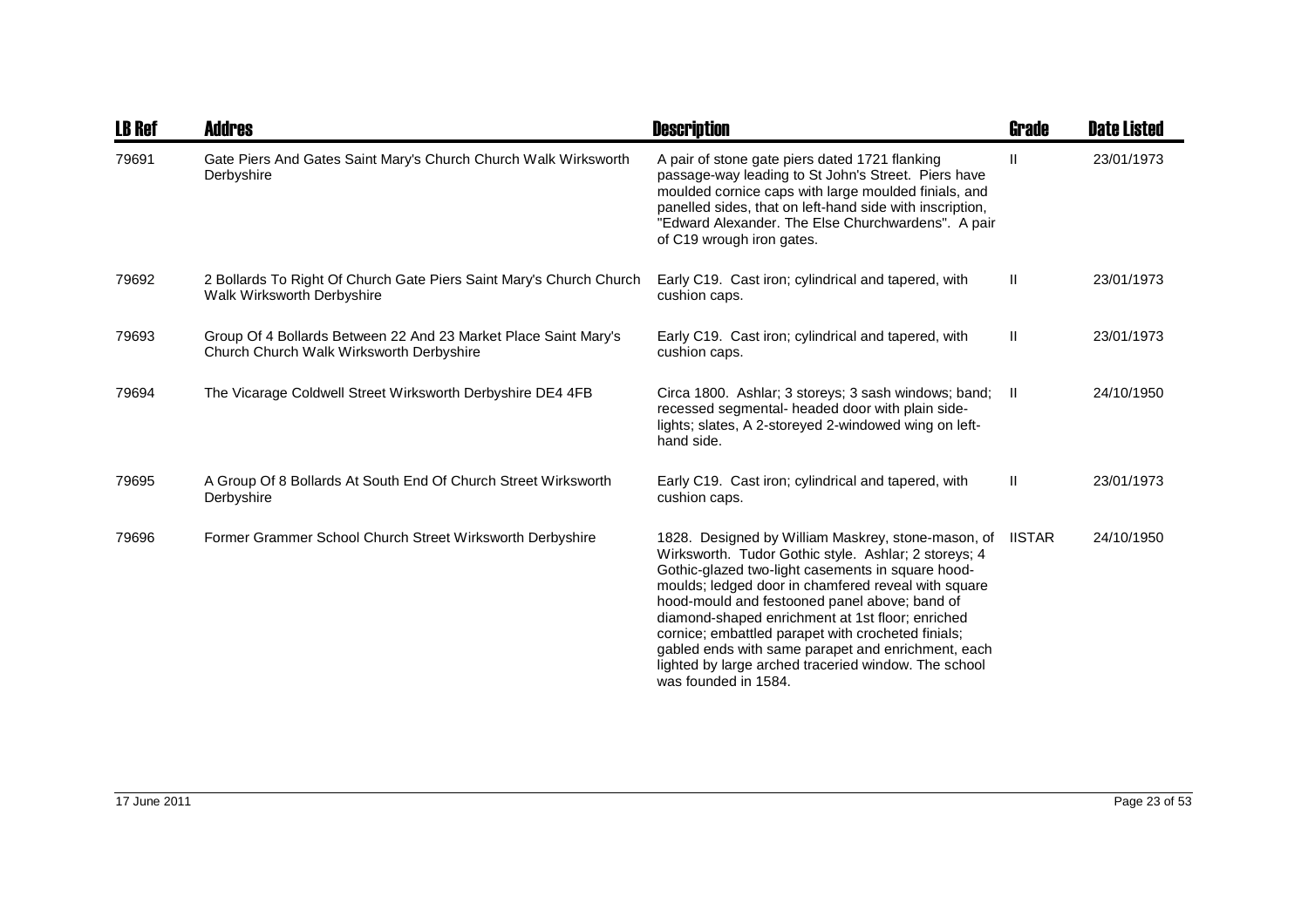| <b>LB Ref</b> | <b>Addres</b>                                                                                         | <b>Description</b>                                                                                                                                                                                                                                                                                                                                                                                                                                                                                                                               | <b>Grade</b>  | <b>Date Listed</b> |
|---------------|-------------------------------------------------------------------------------------------------------|--------------------------------------------------------------------------------------------------------------------------------------------------------------------------------------------------------------------------------------------------------------------------------------------------------------------------------------------------------------------------------------------------------------------------------------------------------------------------------------------------------------------------------------------------|---------------|--------------------|
| 79697         | Gells Flats Church Walk Wirksworth Derbyshire DE4 4DP                                                 | Founded by Anthony Gell in 1584 and erected shortly<br>afterwards. Stone; 2 storeys; 4 three-light mullioned<br>windows fitted with early C19 casements; 3 ledged<br>doors in chamfered reveals; small inscribed panel;<br>stone gabled ends; old stone tiles. Bronze plate<br>records restorations, 1963.                                                                                                                                                                                                                                       | - 11          | 24/10/1950         |
| 79698         | A Group Of 4 Bollards At South Side Of Gell's Bedehouses Church<br>Walk Wirksworth Derbyshire DE4 4DP | Early C19. Cast iron; cylindrical and tapered, with<br>cushion caps.                                                                                                                                                                                                                                                                                                                                                                                                                                                                             | $\mathbf{H}$  | 23/01/1973         |
| 79699         | A Group Of 4 Bollards At North End Of St Mary's Gate Church Walk<br>Wirksworth Derbyshire             | Early C19. Cast iron; cylindrical and tapered, with<br>cushion caps.                                                                                                                                                                                                                                                                                                                                                                                                                                                                             | $\mathbf{H}$  | 23/01/1973         |
| 79700         | 1 Coldwell Street Wirksworth Derbyshire DE4 4FB                                                       | (Abuts Red Lion Hotel in Market Place). Late C18.<br>Red brick; 3 storeys; 3 sash windows in lightly<br>moulded architraves, that on left-hand side a three-<br>light wood mullioned window; plain wood doorcase<br>and architrave with keyblock; false quoins on right-<br>hand side; moulded stone cornice; parapet. Steps up<br>with wrought iron railings at sides and low wall of<br>ashlar, formerly surmounted by railings. No 1 The<br>Compleat Angler Inn and the Red Lion Hotel, Market<br>Place form a group. Listed for Group Value. | <b>IISTAR</b> | 24/10/1950         |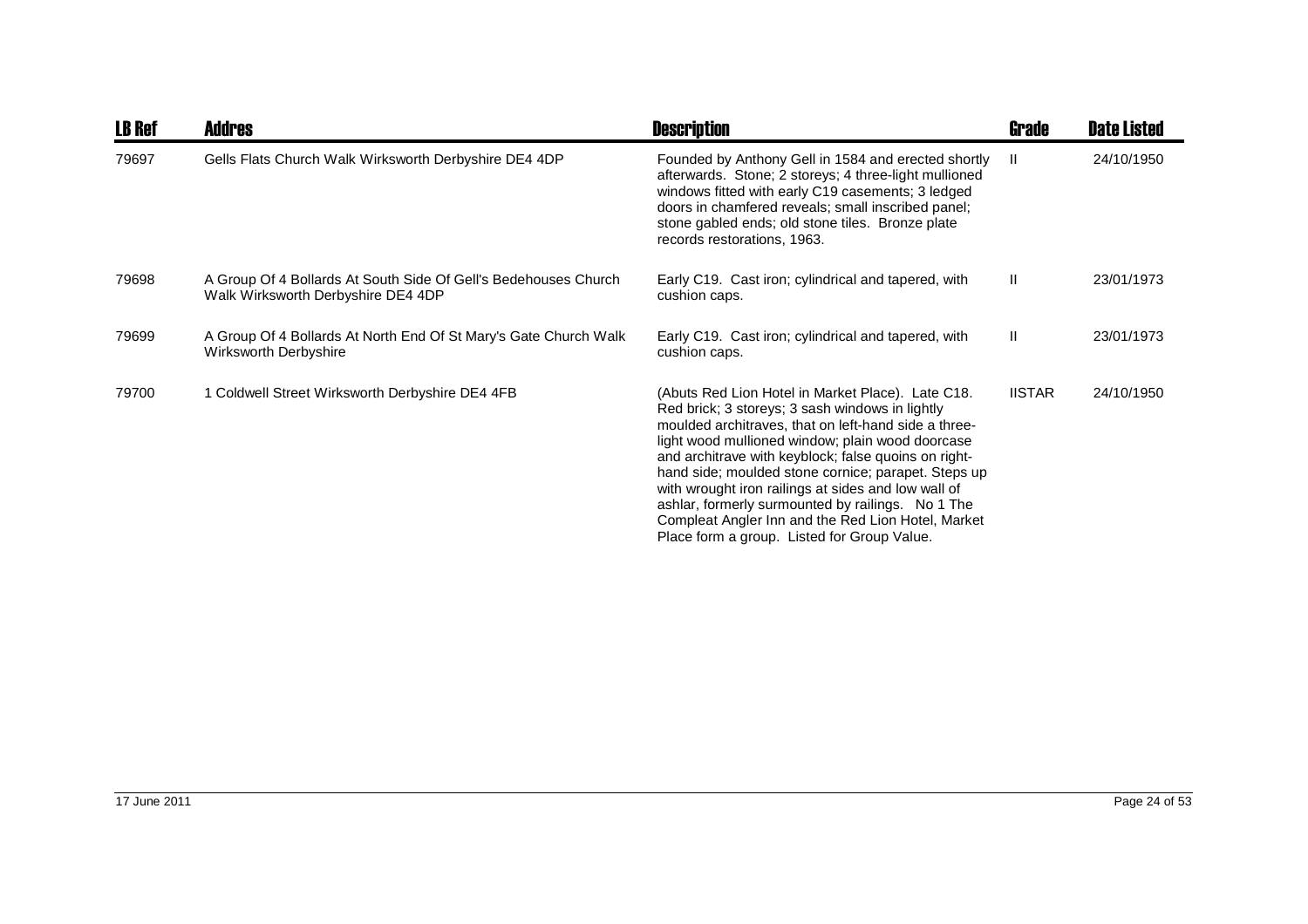| <b>LB Ref</b> | Addres                                                                                 | <b>Description</b>                                                                                                                                                                                                                                                                                                                                                                                                                                                                                                                                                                                                                           | <b>Grade</b> | <b>Date Listed</b> |
|---------------|----------------------------------------------------------------------------------------|----------------------------------------------------------------------------------------------------------------------------------------------------------------------------------------------------------------------------------------------------------------------------------------------------------------------------------------------------------------------------------------------------------------------------------------------------------------------------------------------------------------------------------------------------------------------------------------------------------------------------------------------|--------------|--------------------|
| 79701         | The Vaults Coldwell Street Wirksworth Derbyshire DE4 4FB                               | Formerly listed as The Vaults. Circa 1800. Painted<br>brick; 3 storeys. The facade much altered with<br>modern bow windows to ground floor. The returned<br>side is of 3 gabled bays, 6 sash windows (2 blocked)<br>with painted flat brick arches. The left-hand bay has a<br>three-light convex bay of Regency character over the<br>lower storey with ball-head finials surmounting the<br>cornice. The right-hand bay has a moulded wood<br>doorcase with rectangular fanlight and small pediment<br>on consoles. Slates. No 1, The Compleat Angler Inn<br>and the Red Lion Hotel, Market Place form a group.<br>Listed for Group Value. | $\mathbf{H}$ | 24/10/1950         |
| 79702         | The Glenorchy Youth And Conference Centre Chapel Lane<br>Wirksworth Derbyshire DE4 4FF | Dated 1857. Red brick with stone dressings; 3<br>storeys; 2 semi-circular headed windows in rusticated<br>stone surrounds with keyblocks and "Gothic" glazing<br>bars; doorway with similar treatment and plain fanlight;<br>plain stone cill bands and plinth; corbelled eaves;<br>tiles.                                                                                                                                                                                                                                                                                                                                                   | Ш            | 23/01/1973         |
| 79703         | 15 Coldwell Street Wirksworth Derbyshire DE4 4FB                                       | Late C17 to early C18. Coursed stone rubble; 2<br>storeys; 2 later windows in plain surrounds; one three-<br>light mullioned window below on left; early C19<br>rusticated stone doorcase with small hood on<br>consoles; plain eaves; tiles.                                                                                                                                                                                                                                                                                                                                                                                                | Ш            | 23/01/1973         |
| 79704         | Old Manor House Coldwell Street Wirksworth Derbyshire DE4 4FB                          | Early C17 with C18 alterations. Stone; 2 storeys and<br>attics. Of 3 gabled bays the sides advanced. The<br>central bay has 2 two-light mullioned windows and a<br>small light at centre; studded door in chamfered<br>square-headed recess. The wings have each two C18<br>sash windows in plain architraves, with two-light<br>mullioned windows in the gables; obelisk finials to all<br>gables; slates in general but some old stone tiles.<br>Contains an early C17 quarried and enriched moulded<br>plaster ceiling and C18 panelling.                                                                                                 | Ш            | 23/01/1973         |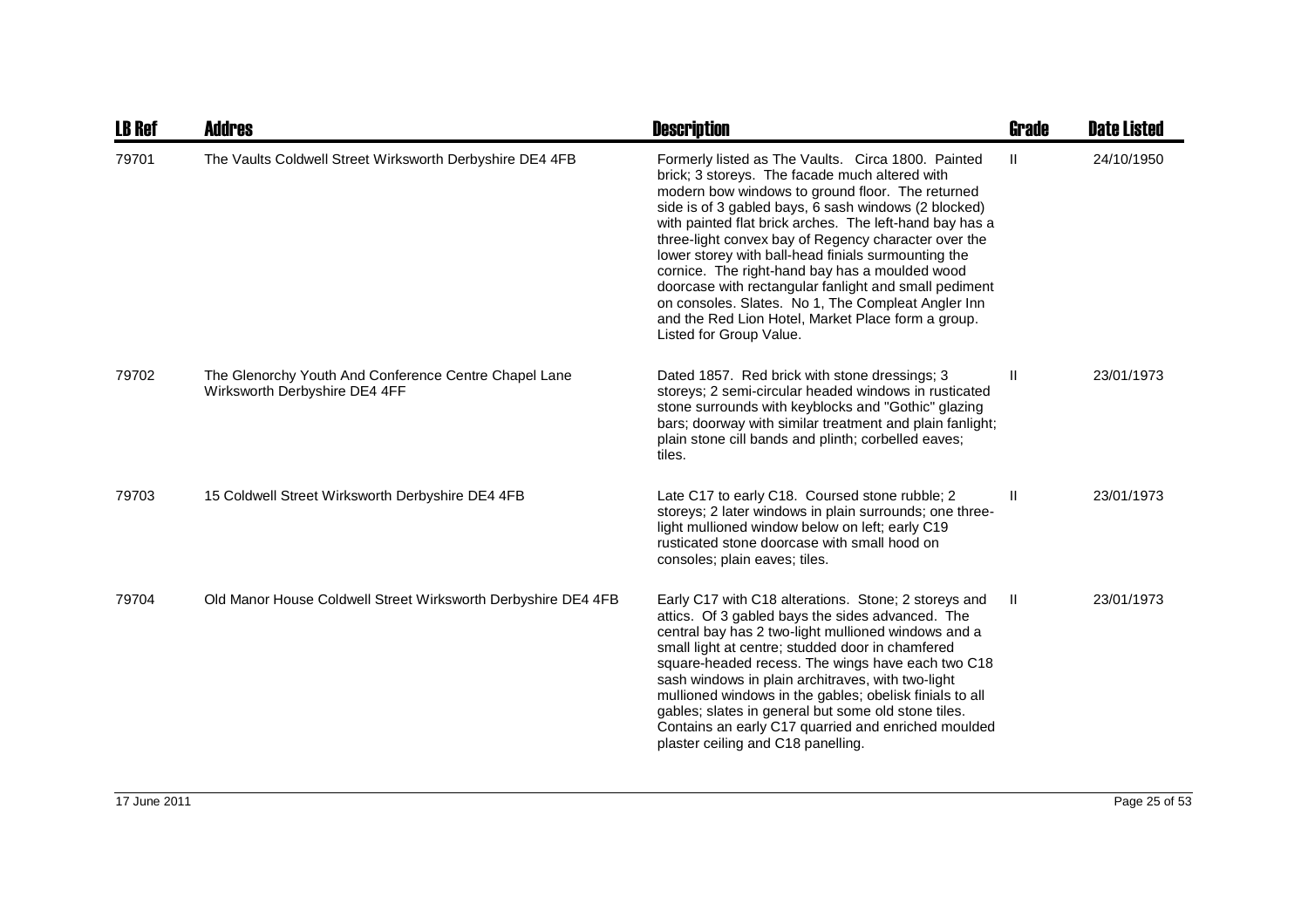| <b>LB Ref</b> | <b>Addres</b>                                                                            | <b>Description</b>                                                                                                                                                                                                                                                                                                                                                                                                                                                                                          | Grade         | <b>Date Listed</b> |
|---------------|------------------------------------------------------------------------------------------|-------------------------------------------------------------------------------------------------------------------------------------------------------------------------------------------------------------------------------------------------------------------------------------------------------------------------------------------------------------------------------------------------------------------------------------------------------------------------------------------------------------|---------------|--------------------|
| 79705         | Old Manor House Coldwell Street Wirksworth Derbyshire DE4 4FB                            | C18. Coursed stone rubble garden wall with rounded<br>coping, a pair of columnar stone gate piers with<br>square bases and cushion caps, and a pair of C19<br>wrought iron gates.                                                                                                                                                                                                                                                                                                                           | $\mathbf{II}$ | 23/01/1973         |
| 79706         | Outbuildings The Vicarage Coldwell Street Wirksworth Derbyshire<br>DE4 4FB               | Circa 1800. Coursed stone rubble; 2 storeys; 2<br>windows with "Gothic" glazing bars; coach entrance on<br>left-hand side; plain eaves; old stone tiles.                                                                                                                                                                                                                                                                                                                                                    | Ш             | 23/01/1973         |
| 79707         | Garden Wall And Gate Piers The Vicarage Coldwell Street Wirksworth<br>Derbyshire DE4 4FB | Circa 1800. Garden wall of coursed stone rubble with<br>rounded coping and a pair of later ashlar gate piers<br>with pyramidal caps.                                                                                                                                                                                                                                                                                                                                                                        | H             | 23/01/1973         |
| 79708         | 6 Coldwell Street Wirksworth Derbyshire DE4 4FB                                          | Late C18 to early C19. Coursed stone rubble; 3<br>storeys; 2 sash windows with plain lintels; simple<br>stucco doorcase with square fanlight and small<br>cornice hood on consoles; corbelled eaves; slates.                                                                                                                                                                                                                                                                                                | Ш.            | 23/01/1973         |
| 79709         | George Hotel Coldwell Street Wirksworth Derbyshire DE4 4FB                               | Early C19, the left-hand side probably early C18.<br>Stucco; 3 storeys; 1 blocked window and a small sash<br>window to 3rd storey; plain wood doorcase. Stone<br>rubble wing on left-hand side has 1 sash window, plus<br>1 above and 1 below, all in painted stone surrounds.<br>The facade on returned side to Blind Lane has 2 sash<br>windows with later shutters and, on the ground floor, a<br>three-light canted bay with pentice roof and a plain<br>modern doorcase. Moulded plaster eaves; tiles. | Ш             | 23/01/1973         |
| 79710         | 12 And 14 Coldwell Street Wirksworth Derbyshire DE4 4FB                                  | Late C18. Red brick; 3 storeys; 4 sash windows (no<br>glazing bars) with flat brick arches; bands; 2 moulded<br>wood pilaster doorcases with dentilled cornice hoods<br>on consoles; stone plinth, and quoins on left-hand<br>side; moulded brick eaves; stone coped end gables;<br>old tiles. (Unoccupied and in need of repair).                                                                                                                                                                          | Ш             | 23/01/1973         |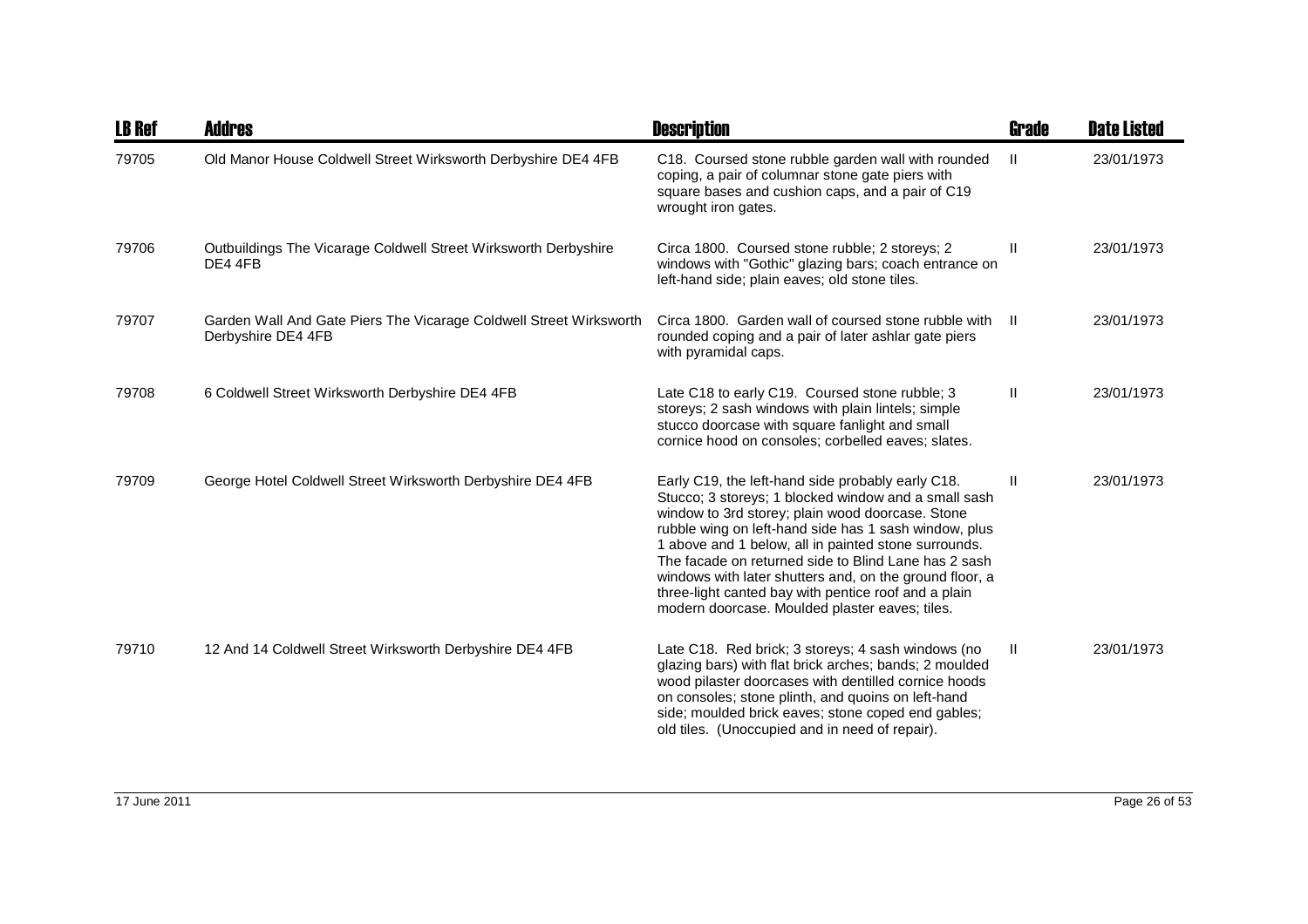| <b>LB Ref</b> | <b>Addres</b>                                              | <b>Description</b>                                                                                                                                                                                                                                                           | Grade | <b>Date Listed</b> |
|---------------|------------------------------------------------------------|------------------------------------------------------------------------------------------------------------------------------------------------------------------------------------------------------------------------------------------------------------------------------|-------|--------------------|
| 79711         | Adam Bede Cottage Derby Road Wirksworth Derbyshire DE4 4BG | A modest C18 cottage with latter alterations and<br>modern porch. Ashlar; 2 storeys; slates. Associated<br>with George Eliot and her novel 'Adam Bede'. The<br>home of Elizabeth Evans, aunt of George Eliot and the<br>original of the character Dinah Morris in the novel. |       | 24/10/1950         |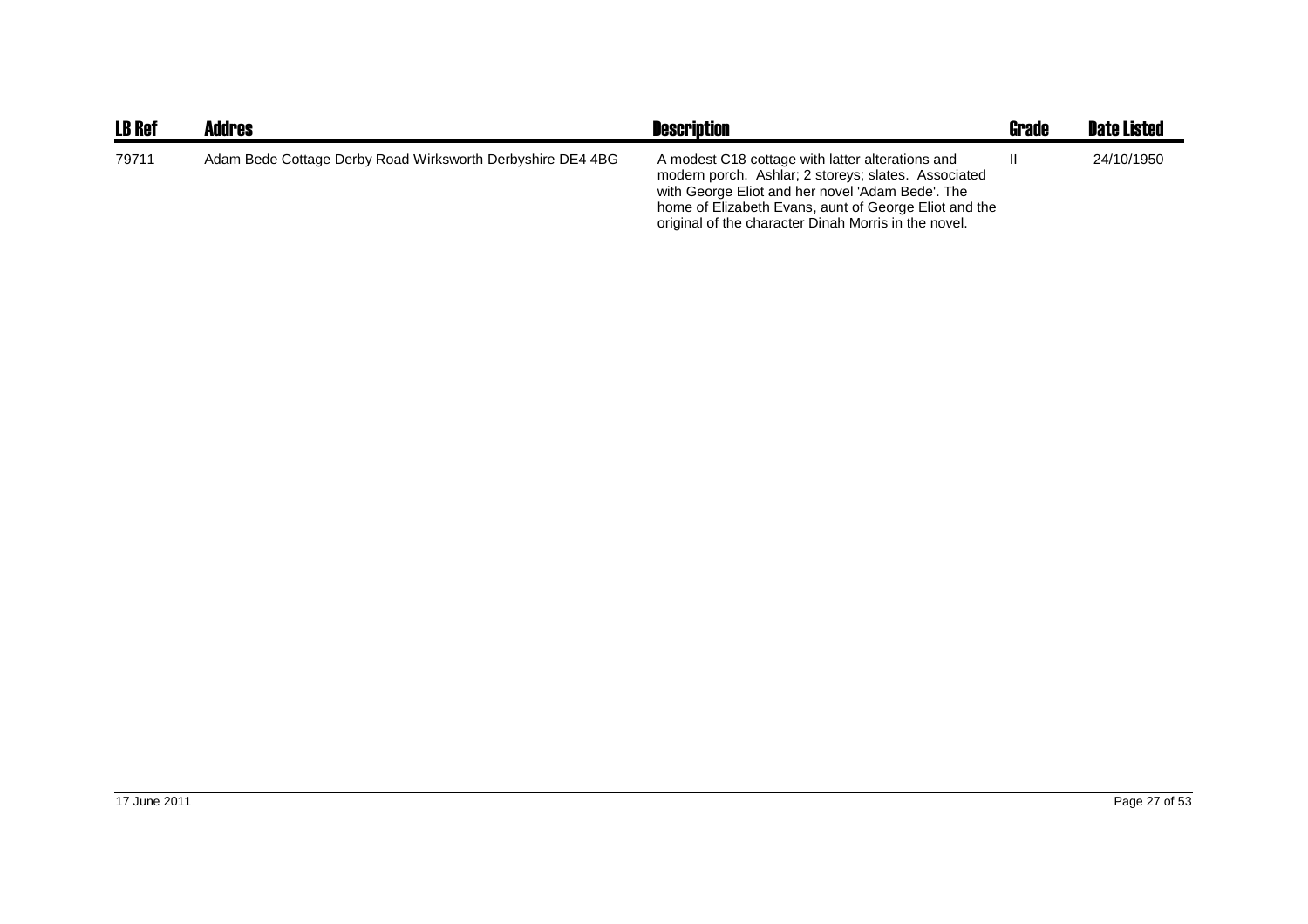| <b>LB Ref</b> | <b>Addres</b>                                         | <b>Description</b>                                                                                                                                                                                                                                                                                                                                                                                                                                                                                                                                                                                                                                                                                                                                                                                                                                                                                                                                                                                                                                                                                                                                                                                                                                                                                                                                                                                                                                                                                                                                                                                                                                                                                                                                                                                                                                                                                                                                                                                                                                                                                                                                                                                                                    | <b>Grade</b>               | <b>Date Listed</b> |
|---------------|-------------------------------------------------------|---------------------------------------------------------------------------------------------------------------------------------------------------------------------------------------------------------------------------------------------------------------------------------------------------------------------------------------------------------------------------------------------------------------------------------------------------------------------------------------------------------------------------------------------------------------------------------------------------------------------------------------------------------------------------------------------------------------------------------------------------------------------------------------------------------------------------------------------------------------------------------------------------------------------------------------------------------------------------------------------------------------------------------------------------------------------------------------------------------------------------------------------------------------------------------------------------------------------------------------------------------------------------------------------------------------------------------------------------------------------------------------------------------------------------------------------------------------------------------------------------------------------------------------------------------------------------------------------------------------------------------------------------------------------------------------------------------------------------------------------------------------------------------------------------------------------------------------------------------------------------------------------------------------------------------------------------------------------------------------------------------------------------------------------------------------------------------------------------------------------------------------------------------------------------------------------------------------------------------------|----------------------------|--------------------|
| 79712         | Haarlem Mill Derby Road Wirksworth Derbyshire DE4 4BG | Previously Grade II - Upgraded to Grade II on<br>30.11.09 Revised Description as follows:- Cotton<br>spinning mill, 1777-80, with later work, erected by the<br>industrialist Richard Arkwright. Grade II<br>GV.<br>MATERIALS: Ashlar and coursed rubble stonework to<br>first floor sill level, with red brick above and a slate-<br>covered roof. PLAN: Rectangular in plan, seven<br>window bays in length and three wide. EXTERIOR:<br>Four storeys high with a gabled roof. The ground and<br>first floor sills are continuous forming a string. The<br>window openings have flat stone heads at ground-floor<br>level with brick heads of similar form above. The<br>windows of the upper floor have raised sill levels.<br>Above the second floor window head level, the<br>brickwork in part changes form and is laid in English<br>bond. The window openings of the east elevation have<br>C20 stone lintels in the brickwork above ground-floor<br>level of C20 date. Beneath, within the stonework, the<br>main entrance is positioned in the central bay. Above,<br>at the upper floor level, there is a blocked taking in<br>door with the word HAARLEM painted on the<br>brickwork beneath. A projecting closet or upright shaft<br>block occupies the first bay on the left of the south<br>elevation, adjacent to which is a mid C20, metal, fire<br>escape stair; the doorways for which have been<br>created by enlarging window openings. A short,<br>square, brick chimney, supported by C20 metal strap<br>work, rises above the eaves, occupying the fourth bay<br>from the left. This is a wider bay across the building<br>than the remainder, with wider window openings on<br>both the south and north elevations in both the brick<br>and stone walling. At the base of the chimney, and<br>adjoining the left end of the south elevation, is a single-<br>storey rectangular block constructed of modern<br>blockwork but erected in part upon the surviving lower<br>courses of the early engine house. At the west end is<br>an area of ashlar masonry associated with the location<br>of the water-wheel and wheel pit, both now lost. At the<br>right corner of the west elevation is a metal bearing | $\ensuremath{\mathsf{II}}$ | 23/01/1973         |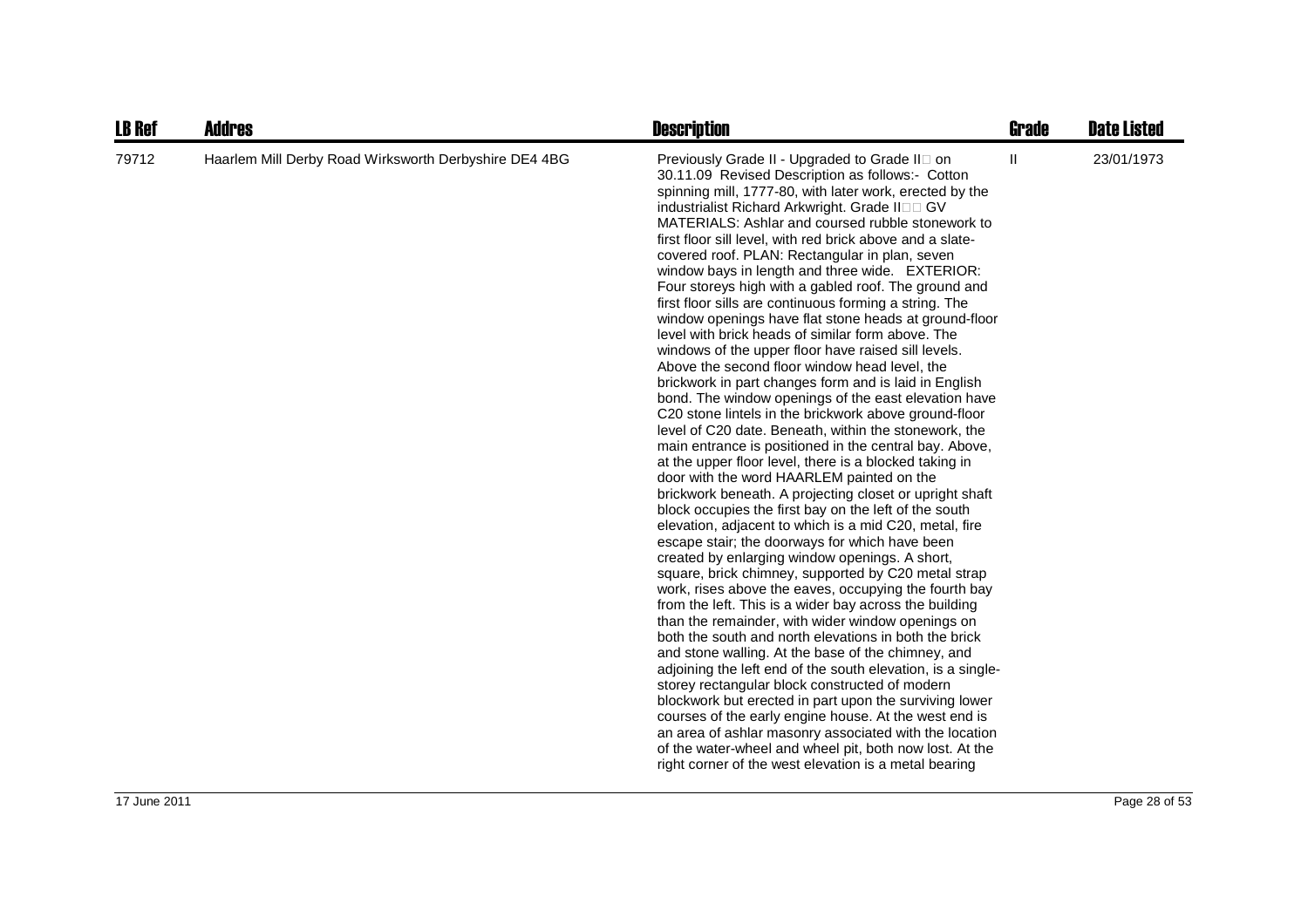| <b>LB Ref</b> | <b>Addres</b> | <b>Description</b>                                                                                                                                                                                                                                                                                                                                                                                                                                                                                                                                                                                                                                                                                                                                                                                                                                                                                                                                                                                                                                                                                                                                                                                                                                                                                                                                                                                                                                                                                                                                                                                                                                                                                                                                                                                                                                                                                                                                                                                                                                                                                                                                                                                                                                                           | <b>Grade</b> | <b>Date Listed</b> |
|---------------|---------------|------------------------------------------------------------------------------------------------------------------------------------------------------------------------------------------------------------------------------------------------------------------------------------------------------------------------------------------------------------------------------------------------------------------------------------------------------------------------------------------------------------------------------------------------------------------------------------------------------------------------------------------------------------------------------------------------------------------------------------------------------------------------------------------------------------------------------------------------------------------------------------------------------------------------------------------------------------------------------------------------------------------------------------------------------------------------------------------------------------------------------------------------------------------------------------------------------------------------------------------------------------------------------------------------------------------------------------------------------------------------------------------------------------------------------------------------------------------------------------------------------------------------------------------------------------------------------------------------------------------------------------------------------------------------------------------------------------------------------------------------------------------------------------------------------------------------------------------------------------------------------------------------------------------------------------------------------------------------------------------------------------------------------------------------------------------------------------------------------------------------------------------------------------------------------------------------------------------------------------------------------------------------------|--------------|--------------------|
|               |               | housing within a larger, earlier opening, the location of<br>which relates to the position of the former upright drive<br>shaft within the mill at this corner. INTERIOR: Open<br>floors, stone flagged at ground floor level and timber<br>above, carried by substantial timber bridging beams,<br>some strengthened by tension rods. At the east end,<br>an C18 timber stair case, with some repair, provides<br>access through the floors and at second-floor level an<br>C18, two panel door survives off the landing. Evidence<br>of early offices adjacent to the east end entrance door.<br>At the south west corner, door openings provide<br>access to an attached closet or vertical shaft block,<br>now lacking any joinery; access at the upper floor is<br>blocked. In the same corner, bearing housings and, at<br>the lowest level, pad stones provide evidence for the<br>location of the upright drive shaft. On the second floor<br>the bridging beams have empty mortices on the<br>underside where posts formerly engaged, close to the<br>walls, with additional evidence on their faces of<br>support for line shafting. At first-floor level there is<br>evidence of some fire damage at the south west<br>corner. On the south side the chimney stack is<br>expressed internally at all floors. The roof is supported<br>by an C18 pegged, king-post roof with princess posts,<br>of light scantling carrying two ranks of purlins. The<br>posts are through-bolted to the ties. Arabic numeral<br>marks apparent on one truss. On the north side, an<br>area covered by the mill pond until the mid C20, there<br>is a large car park and a modern industrial building<br>which is attached to the north side of the mill by a<br>narrow modern link. Neither the link nor the modern<br>building are of special interest. East of the mill is a<br>stone bridge and paved spill way which carries the<br>course of the River Ecclesbourne. HISTORY: During<br>the C18, the establishment of the newly powered<br>textile industry in the Midlands caused a dramatic<br>reversal of the region's economy, from one of marginal<br>agricultural subsistence to one of industrial prosperity.<br>In 1769 Richard Arkwright patented a cotton spinning |              |                    |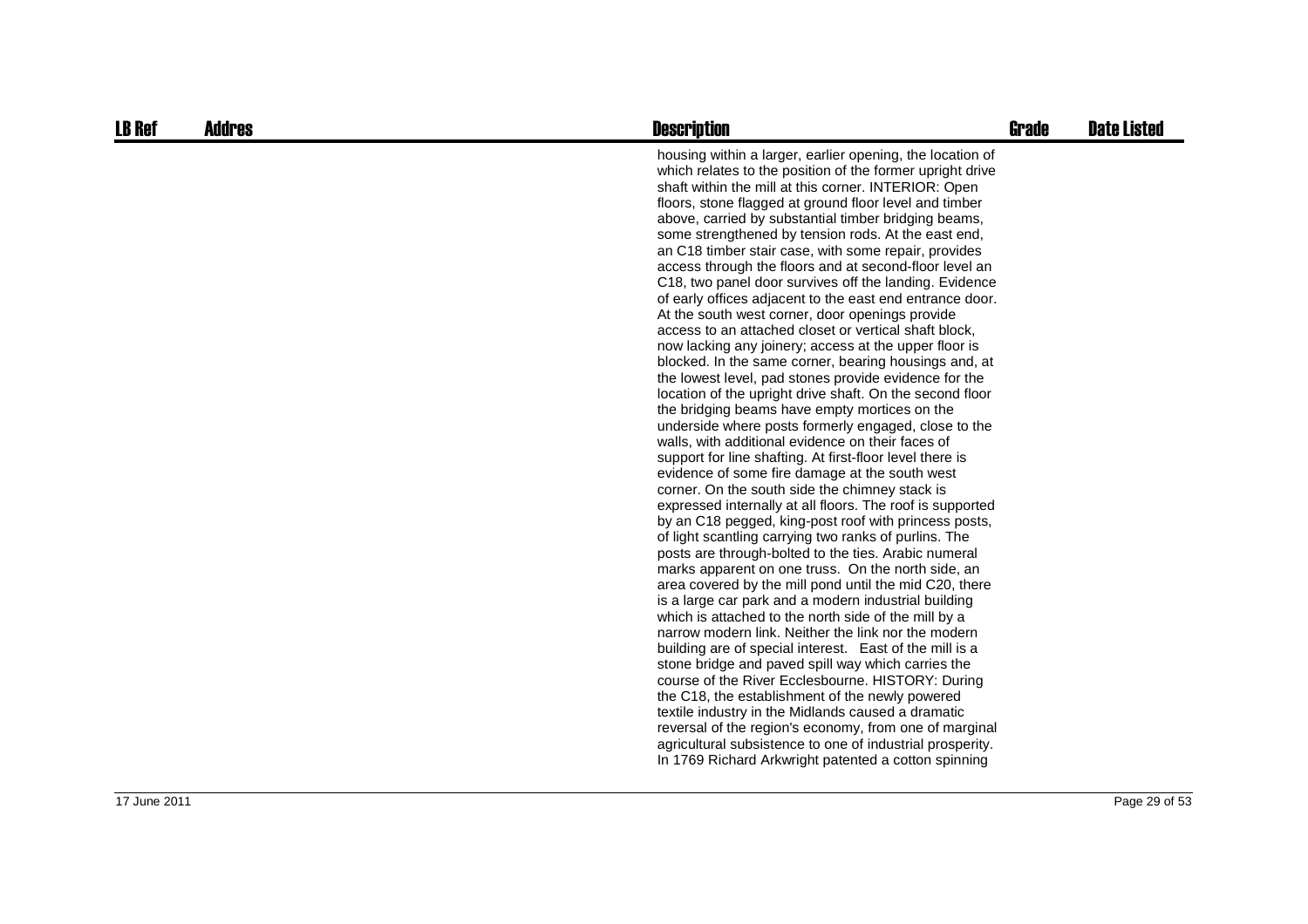| <b>LB Ref</b> | <b>Addres</b> | <b>Description</b>                                                                                                                                                                                                                                                                                                                                                                                                                                                                                                                                                                                                                                                                                                                                                                                                                                                                                                                                                                                                                                                                                                                                                                                                                                                                                                                                                                                                                                                                                                                                                                                                                                                                                                                                                                                                                                                                                                                                                                                                                                                                                                                                                                                                    | <b>Grade</b> | <b>Date Listed</b> |
|---------------|---------------|-----------------------------------------------------------------------------------------------------------------------------------------------------------------------------------------------------------------------------------------------------------------------------------------------------------------------------------------------------------------------------------------------------------------------------------------------------------------------------------------------------------------------------------------------------------------------------------------------------------------------------------------------------------------------------------------------------------------------------------------------------------------------------------------------------------------------------------------------------------------------------------------------------------------------------------------------------------------------------------------------------------------------------------------------------------------------------------------------------------------------------------------------------------------------------------------------------------------------------------------------------------------------------------------------------------------------------------------------------------------------------------------------------------------------------------------------------------------------------------------------------------------------------------------------------------------------------------------------------------------------------------------------------------------------------------------------------------------------------------------------------------------------------------------------------------------------------------------------------------------------------------------------------------------------------------------------------------------------------------------------------------------------------------------------------------------------------------------------------------------------------------------------------------------------------------------------------------------------|--------------|--------------------|
|               |               | frame which combined for the first time the stages of<br>spinning and winding-on into one mechanical process.<br>In the same year he erected a horse-powered mill in<br>Nottingham and two years later a water-powered mill<br>at Cromford in Derbyshire. The patent on Arkwright's<br>water frame lapsed in 1785. Many entrepreneurs,<br>realising the opportunities in utilising the newly<br>released cotton-spinning technology, invested in the<br>building of cotton factories in substantial numbers.<br>Early steam engines were used to supplement existing<br>power arrangements, and at sites where water supply<br>was amply available they remained a secondary<br>system. Nevertheless, this arrangement was the<br>precursor of driving machinery directly by steam<br>power, a development which precipitated the<br>enormous expansion in Britain's industrial economy.<br>Haarlem Mill stands on the modest River<br>Ecclesbourne and is only 17m x 8m, typical of early<br>factories. Richard Arkwright leased the site in 1777<br>with the intention of building a water-powered mill, and<br>in the same month enguired about a Boulton and Watt<br>steam engine. The mill was built by 1780 when he<br>opted to install an engine said to have been made<br>locally by Joseph Thompson. As the first use of steam<br>power to directly drive machinery was not until 1786, it<br>is likely that it was a water pumping engine, not<br>unusual in C18 mines. The present List description<br>suggests that the stone-built, lower floor of the mill is a<br>survivor from an earlier mill. While this may<br>conceivably be the case, there is no firm evidence.<br>The incorporation of the chimney as an original feature<br>of the mill's design implies that the steam engine was<br>not an after thought but was a planned part of the<br>mill's power system, designed to maintain supply to<br>the water wheel by returning spent water from the<br>tailrace up to the mill reservoir. Although water power<br>supported by a steam pump is documented in early<br>textile factories from the 1780s onwards, notably in the<br>silk and cotton districts of Cheshire, the installation at |              |                    |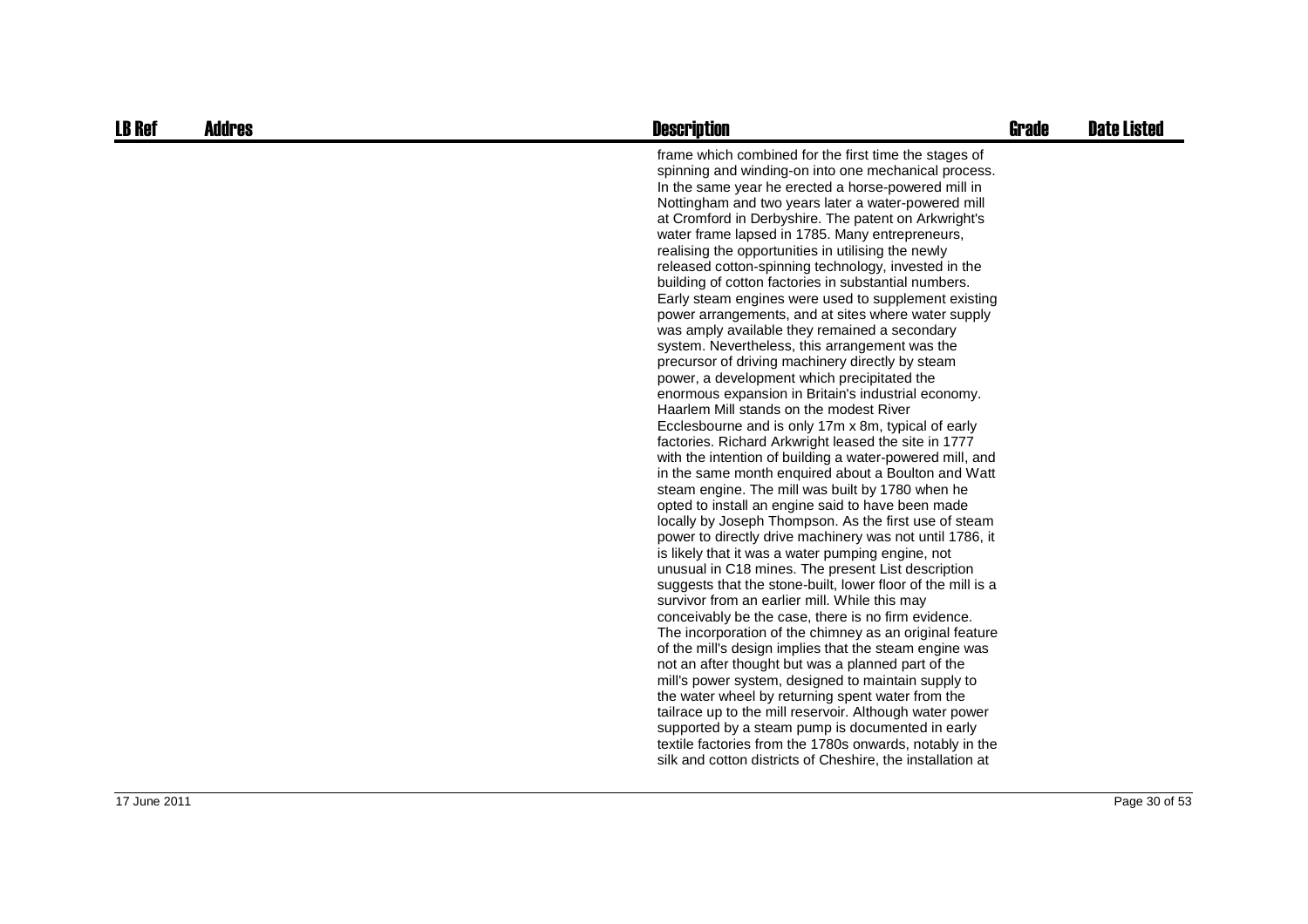| <b>LB Ref</b> | <b>Addres</b> | <b>Description</b>                                                                                                                                                                                                                                                                                                                                                                                                                                                                                                                                                                                                                                                                                                                                                                                                                                                                                                                                                                                                                                                                                                                                                                                                                                                                                                                                                                                                                                                                                                                                                                                                                                                                                                                                                                                                                                                                                                                                                                                                                                                                                                                                                                      | <b>Grade</b> | <b>Date Listed</b> |
|---------------|---------------|-----------------------------------------------------------------------------------------------------------------------------------------------------------------------------------------------------------------------------------------------------------------------------------------------------------------------------------------------------------------------------------------------------------------------------------------------------------------------------------------------------------------------------------------------------------------------------------------------------------------------------------------------------------------------------------------------------------------------------------------------------------------------------------------------------------------------------------------------------------------------------------------------------------------------------------------------------------------------------------------------------------------------------------------------------------------------------------------------------------------------------------------------------------------------------------------------------------------------------------------------------------------------------------------------------------------------------------------------------------------------------------------------------------------------------------------------------------------------------------------------------------------------------------------------------------------------------------------------------------------------------------------------------------------------------------------------------------------------------------------------------------------------------------------------------------------------------------------------------------------------------------------------------------------------------------------------------------------------------------------------------------------------------------------------------------------------------------------------------------------------------------------------------------------------------------------|--------------|--------------------|
|               |               | Haarlem Mill is a very early application, if not the<br>earliest. Haarlem Mill was sold in 1792 and the<br>Thompson engine was replaced in 1814, when it was<br>advertised as being 'in excellent repair'. The<br>conversion for tape weaving in 1815 is said to have<br>been by Maddley Hackett and Riley, smallware<br>manufacturers of Derby, and the name Haarlem Mill<br>was acquired, after a works in Derby of a similar<br>name. Silk weaving was carried on in part of the site in<br>the 1820s and it subsequently passed through several<br>hands until it was purchased by the Wheatcroft family,<br>local tape manufacturers, in 1858. Around this time<br>the mill manager was Samuel Evans, uncle of the<br>novelist George Eliot (1819 - 1880), who is said to<br>have based the characters Adam Bede and Dinah<br>Morris, in her novel 'Adam Bede'(1859), on her uncle<br>and aunt, and used Haarlem Mill as the inspiration for<br>the mill in 'The Mill on the Floss'(1860). The<br>Wheatcrofts were still the owners in 1906, when a<br>Crossley Gas engine was planned to be installed.<br>Drawings for the new engine held at the National<br>Monuments Record Centre show that a water wheel<br>still existed at that time, as did a beam engine located<br>in the old steam engine house. The new gas engine<br>resulted in the removal of both of them, and the in-<br>filling of the wheel pit. In the C19 tension rods were<br>introduced to bolster the structure and these were<br>supplemented in the C20 with metal strapwork. In the<br>early C20 the window heads in the brickwork of the<br>east elevation were replaced with the current stone<br>lintels and small pane windows were replaced with the<br>two over two current frames. The mill pond, which<br>formerly extended close to the north side of the mill,<br>has been pushed much further northwards to make<br>room for the mid C20 building which is linked to the<br>north-west corner of the mill, and the car park.<br>SOURCES: Menuge A., The Cotton Mills of the<br>Derbyshire Derwent in Industrial Archaeology Review<br>Vol. XVI, No. 1, Autumn 1993 Calladine A., Fricke0001 |              |                    |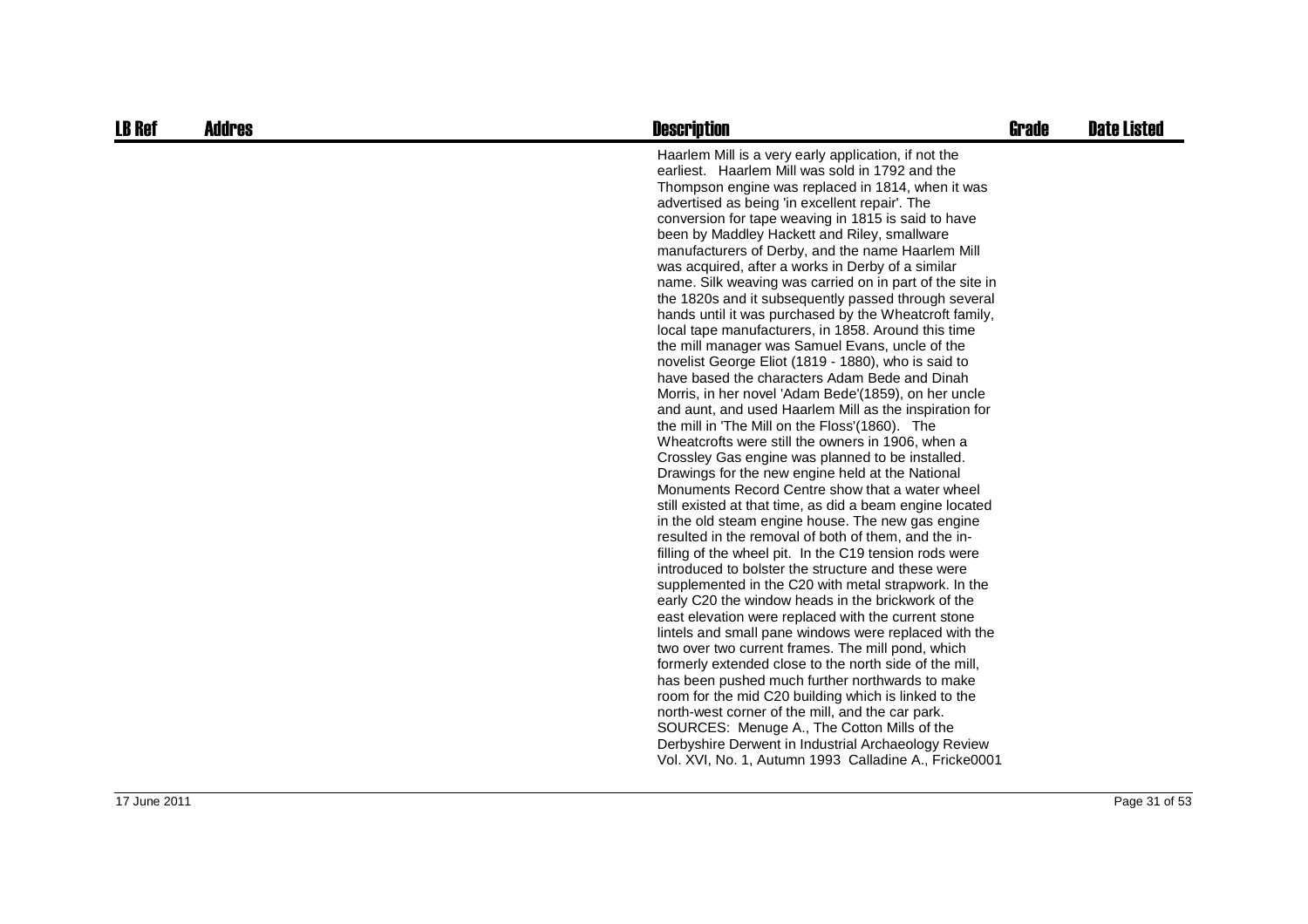| <b>LB Ref</b> | Addres | <b>Description</b> | Grade | <b>Date Listed</b> |
|---------------|--------|--------------------|-------|--------------------|
|               |        |                    |       |                    |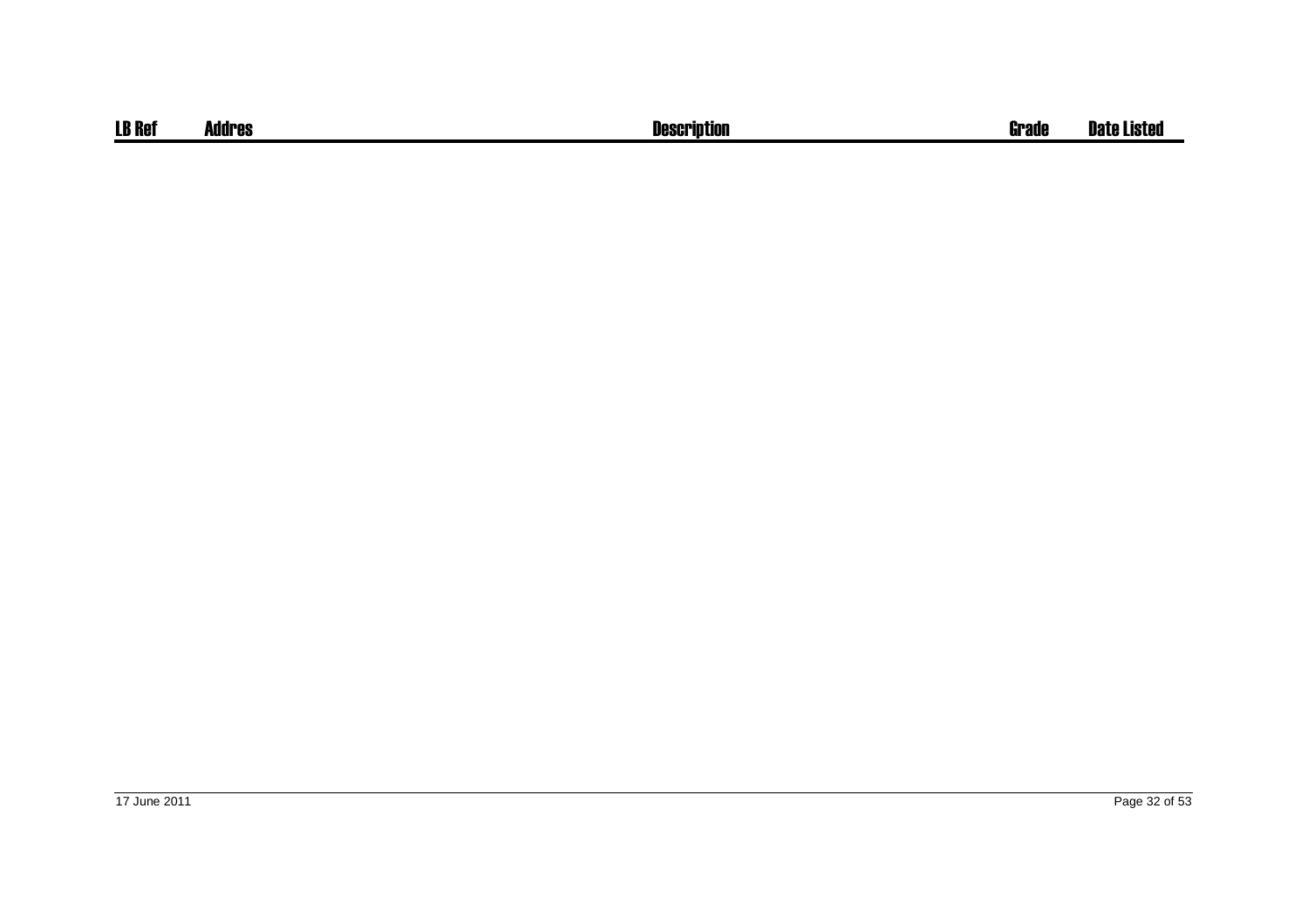| <b>LB Ref</b> | <b>Addres</b>                                                      | <b>Description</b>                                                                                                                                                                                                                                                                                                                                                                                                                                                                                                                                                                                                                                                                                                                                                                                                                                                                                                                                                                                                                                                                                                                                                                                                                                                                                                                                                                                                                                                                                                                                                                                                                                                                                                                                                                                                                                                                                                                                                                                                                                                                                                                                                                                                                                    | <b>Grade</b> | <b>Date Listed</b> |
|---------------|--------------------------------------------------------------------|-------------------------------------------------------------------------------------------------------------------------------------------------------------------------------------------------------------------------------------------------------------------------------------------------------------------------------------------------------------------------------------------------------------------------------------------------------------------------------------------------------------------------------------------------------------------------------------------------------------------------------------------------------------------------------------------------------------------------------------------------------------------------------------------------------------------------------------------------------------------------------------------------------------------------------------------------------------------------------------------------------------------------------------------------------------------------------------------------------------------------------------------------------------------------------------------------------------------------------------------------------------------------------------------------------------------------------------------------------------------------------------------------------------------------------------------------------------------------------------------------------------------------------------------------------------------------------------------------------------------------------------------------------------------------------------------------------------------------------------------------------------------------------------------------------------------------------------------------------------------------------------------------------------------------------------------------------------------------------------------------------------------------------------------------------------------------------------------------------------------------------------------------------------------------------------------------------------------------------------------------------|--------------|--------------------|
| 79713         | Warehouse Haarlem Mill Derby Road Wirksworth Derbyshire DE4<br>4BG | Revised description 30.11.09 following regrading of<br>the adjacent Haarlem Mill Tape weaving mill, mid and<br>late C19, and early C20. Grade II GV.<br>MATERIALS: Coursed stone rubble and red brick with<br>a gabled, slate covered roof. Part of the north section<br>of the west elevation and the south gable is of coursed<br>rubble stonework. PLAN: Rectangular in plan, the<br>southern section is marginally wider than that to the<br>north and there is a small two-storey block attached to<br>the centre of the west side. EXTERIOR: The main<br>elevation is three storeys high, 17 bays in length, and<br>faced with brick upon a plinth, stone to the north and<br>blue brick to the south. The window openings have<br>simple segmental heads and brick sills, and hold six<br>over five, small paned iron frames, most of which have<br>a four pane, square, opening light. A vertical straight<br>joint marks the division between the mid C19 building<br>and its early C20 addition to the south, as does a<br>change in the colour and surface finish of the<br>brickwork. Adjoining at the north east corner,<br>between this range and Haarlem Mill is a range linking<br>the two buildings and a single storey service building.<br>These are of timber and sheet panelling for the most<br>part. The single storey building may have been<br>associated with the insertion of a gas engine in 1906,<br>as may have been a building now lost but evidence for<br>which survives in the form of marking on the east<br>wall. INTERIOR: The floors are open save for the<br>ground-floor, which contains inserted partitions to<br>create offices. Construction is of traditional timber<br>floors on timber bridging beams, those in the southern<br>addition being noticeably deeper. The beams in the<br>south addition are carried on piers at the walls. At the<br>north end each floor has a fireplace on the west side,<br>that of the upper floor being bricked up. The fireplaces<br>are likely to have formed one element of a ventilation<br>system, evidence for which survives in the form of<br>small covered openings in the walls at ceiling level.<br>The roof trusses are queen post carrying a single rank | Ш            | 23/01/1973         |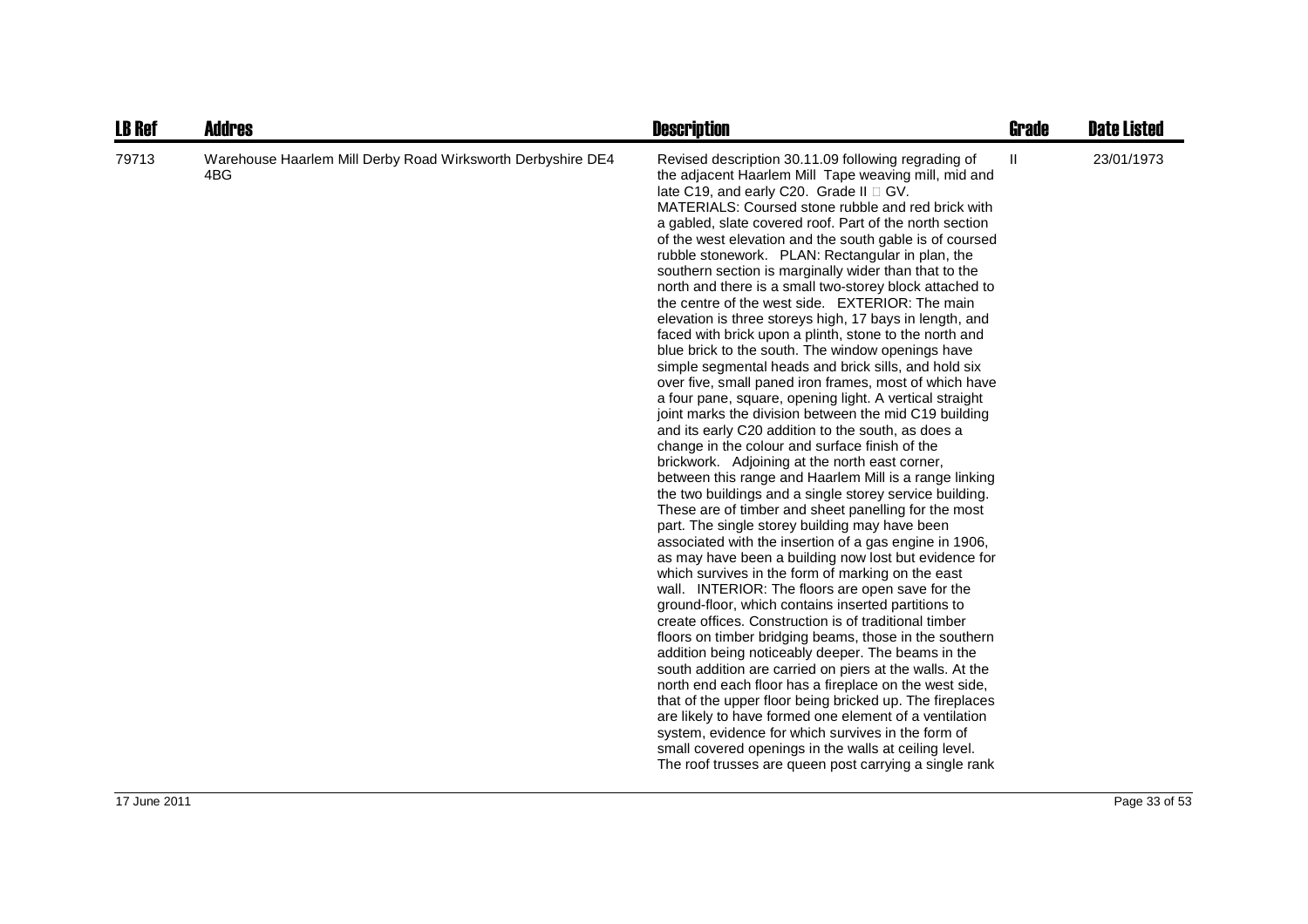| <b>LB Ref</b> | <b>Addres</b> | <b>Description</b>                                                                                                                                                                                                                                                                                                                                                                                                                                                                                                                                                                                                                                                                                                                                                                                                                                                                                                                                                                                                                                                                                                                                                                                                                                                                                                                                                                                                                                                                                                                                                                                                                                                                                                                                                                                                                                                                                                                                                                                                                                                                                                                                                                                                 | <b>Grade</b> | <b>Date Listed</b> |
|---------------|---------------|--------------------------------------------------------------------------------------------------------------------------------------------------------------------------------------------------------------------------------------------------------------------------------------------------------------------------------------------------------------------------------------------------------------------------------------------------------------------------------------------------------------------------------------------------------------------------------------------------------------------------------------------------------------------------------------------------------------------------------------------------------------------------------------------------------------------------------------------------------------------------------------------------------------------------------------------------------------------------------------------------------------------------------------------------------------------------------------------------------------------------------------------------------------------------------------------------------------------------------------------------------------------------------------------------------------------------------------------------------------------------------------------------------------------------------------------------------------------------------------------------------------------------------------------------------------------------------------------------------------------------------------------------------------------------------------------------------------------------------------------------------------------------------------------------------------------------------------------------------------------------------------------------------------------------------------------------------------------------------------------------------------------------------------------------------------------------------------------------------------------------------------------------------------------------------------------------------------------|--------------|--------------------|
|               |               | of trenched purlins. The original end wall of the north<br>section is visible at attic level, broken through when<br>the south section was added. The north wall has been<br>removed when the north extension was constructed.<br>The north end of the attic contains C19 timber<br>partitioning with doors, for storage, and also a<br>surviving section of drive shafting against the east<br>wall. Access through the floors is by two modern metal<br>staircases, one to the north and one to the south.<br>HISTORY: The Haarlem Mill complex stands on the<br>modest River Ecclesbourne. The world renowned<br>industrialist Richard Arkwright leased the site in 1777<br>and by 1780 he had built Haarlem Mill a very early, if<br>not the earliest, factory building designed to house a<br>steam engine in association with cotton spinning.<br>Haarlem Mill was sold in 1792 and in 1815 was<br>converted for tape weaving, said to have been for<br>Maddley Hackett and Riley, smallware manufacturers<br>of Derby. The name Haarlem Mill was acquired after a<br>works in Derby of a similar name established in 1806.<br>Silk weaving was carried on in part of the site in the<br>1820s and it subsequently passed through several<br>hands until it was purchased by the Wheatcroft family,<br>local tape manufacturers, in 1858. Around this time<br>the mill manager was Samuel Evans, uncle of the<br>novelist George Eliot (1818 -1890), who is thought to<br>have based the characters Adam Bede and Dinah<br>Morris, in her novel 'Adam Bede' (1859), on her uncle<br>and aunt, and used Haarlem Mill as the inspiration for<br>the mill in 'The Mill on the Floss' (1860). The central<br>six bays of this range were erected in the mid C19.<br>Constructed of coursed rubble stone, the west<br>elevation survives. The east elevation is a refacing of<br>brickwork and is contemporary with a northern<br>extension, thought to date to 1881; it does not appear<br>on the Ordnance Survey map of 1880. A southern<br>addition, almost doubling the length of the building,<br>was added, according to map evidence, between 1900<br>and 1922, along with the two-storey west side block. |              |                    |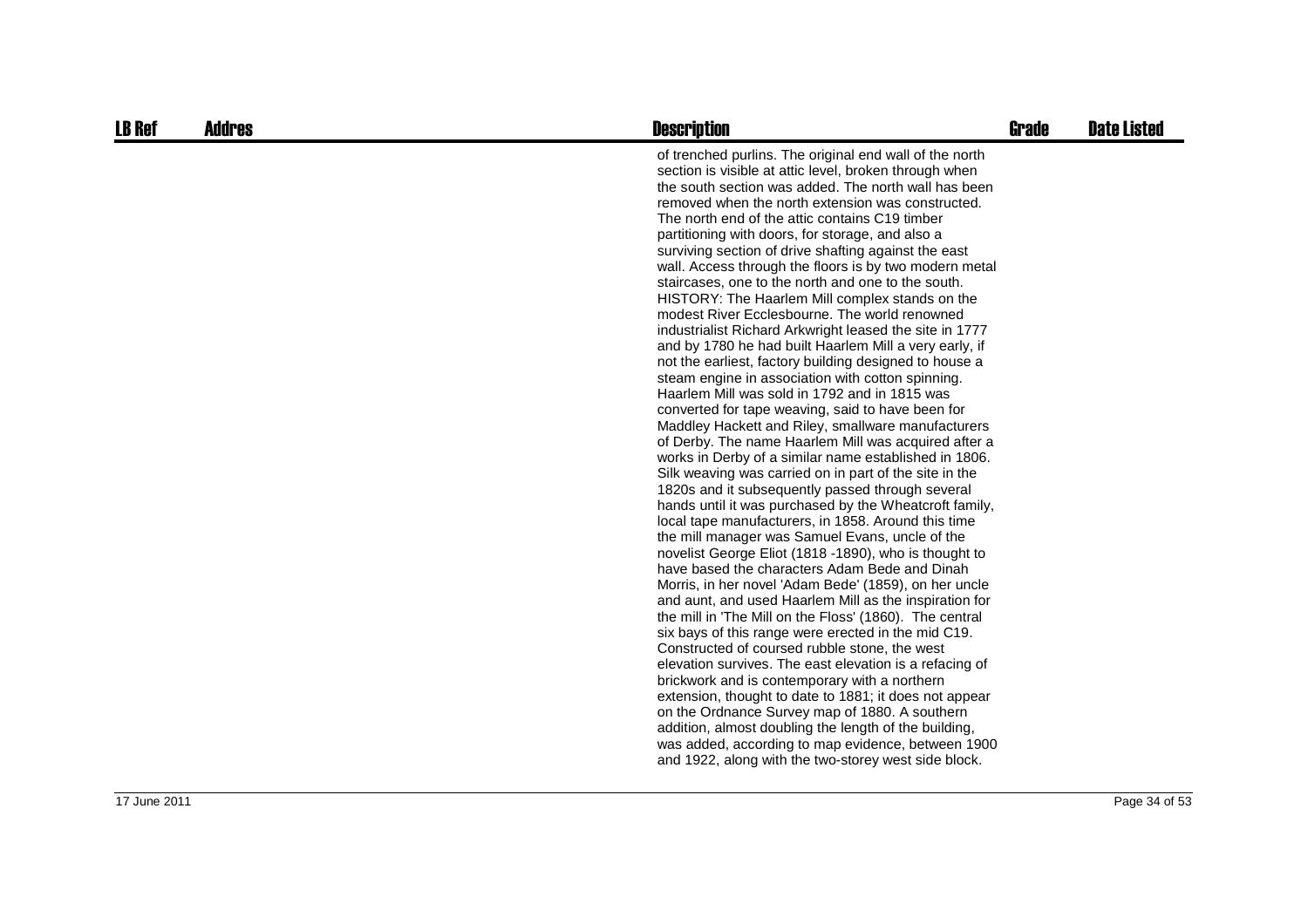| Its building may have been part of the works which<br>included the installation of a Crossley gas engine in                                                                                                                                                                                                                                                                                                                                                                                                                                                                                                                                                                                                                                                                                                                                                                                                                                                                                                                                                                                                                                                                                                                                                                                                                                                                                                                                                                                                                                                                              |  |
|------------------------------------------------------------------------------------------------------------------------------------------------------------------------------------------------------------------------------------------------------------------------------------------------------------------------------------------------------------------------------------------------------------------------------------------------------------------------------------------------------------------------------------------------------------------------------------------------------------------------------------------------------------------------------------------------------------------------------------------------------------------------------------------------------------------------------------------------------------------------------------------------------------------------------------------------------------------------------------------------------------------------------------------------------------------------------------------------------------------------------------------------------------------------------------------------------------------------------------------------------------------------------------------------------------------------------------------------------------------------------------------------------------------------------------------------------------------------------------------------------------------------------------------------------------------------------------------|--|
| 1906. The Wheatcrofts were still the owners in 1906.<br>Drawings for the new gas engine, held at the National<br>Monuments Record Centre, show that the gas engine<br>house was erected against the wall of the warehouse<br>range and against the north side of a small engine<br>house from which the warehouse range was driven.<br>The mill pond, which formerly extended close to the<br>north side of the mill, has been pushed much further<br>northwards to make room for the mid C20 industrial<br>building to the north and the car park. SOURCES:<br>Menuge A., The Cotton Mills of the Derbyshire<br>Derwent in Industrial Archaeology Review Vol. XVI,<br>No. 1, Autumn 1993 Calladine A, Fricker J. East<br>Cheshire Textile Mills, RCHME, 1993 Falconer, K.<br>Haarlem Mill, Old Building, unpublished report,<br>RCHME 1988, NMR No. 076957 REASONS FOR<br>DESIGNATION: The Warehouse of Haarlem Mill is<br>designated at Grade II for the following principal<br>reasons: * It is a mid C19 mill, with later additions,<br>which survives well and contains elements of internal<br>interest, notably sections of line shafting and other<br>evidence of drive, as well as fireplaces on the mill<br>floors. * The novelist George Eliot, is said to have<br>based the characters Adam Bede and Dinah Morris in<br>her novel 'Adam Bede' on her uncle, the early C19 mill<br>manager, and his wife, and used Haarlem Mill as the<br>inspiration for the mill in 'The Mill on the Floss'.<br>-lt<br>has considerable group value with Haarlem Mill and<br>Haarlem House. |  |

17 June 2011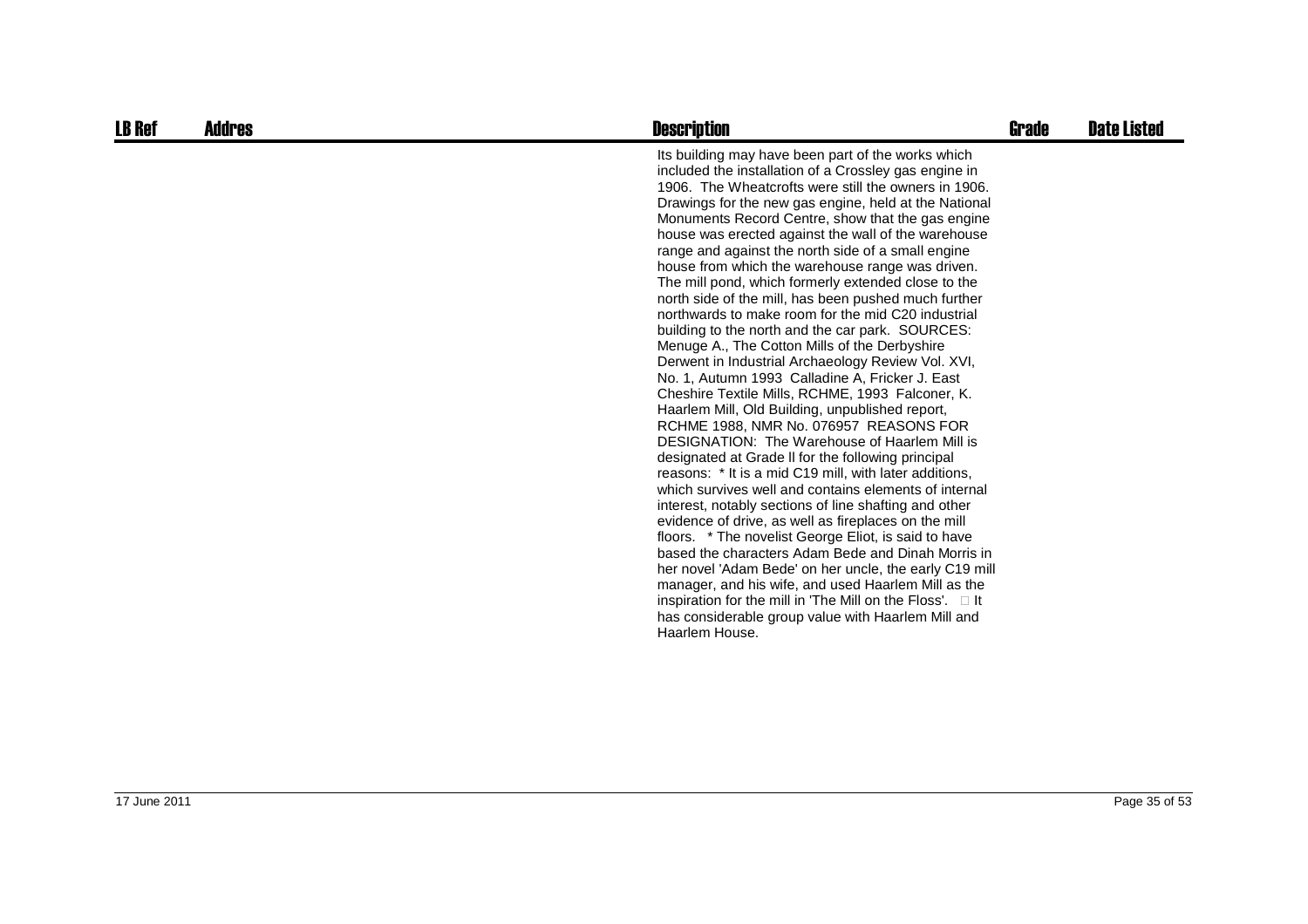| <b>LB Ref</b> | <b>Addres</b>                                          | <b>Description</b>                                                                                                                                                                                                                                                                                                                                                                                                                                                                                                                                                                                                                                                                                                                                                                                                                                                                                                                                                                                                                                                                                                                                                                                                                                                                                                                                                                                                                                                                                                                                                                                                                                                                                                                                                                                                                                                                                                                                                                                                                                                                                                                                                                                                           | <b>Grade</b> | <b>Date Listed</b> |
|---------------|--------------------------------------------------------|------------------------------------------------------------------------------------------------------------------------------------------------------------------------------------------------------------------------------------------------------------------------------------------------------------------------------------------------------------------------------------------------------------------------------------------------------------------------------------------------------------------------------------------------------------------------------------------------------------------------------------------------------------------------------------------------------------------------------------------------------------------------------------------------------------------------------------------------------------------------------------------------------------------------------------------------------------------------------------------------------------------------------------------------------------------------------------------------------------------------------------------------------------------------------------------------------------------------------------------------------------------------------------------------------------------------------------------------------------------------------------------------------------------------------------------------------------------------------------------------------------------------------------------------------------------------------------------------------------------------------------------------------------------------------------------------------------------------------------------------------------------------------------------------------------------------------------------------------------------------------------------------------------------------------------------------------------------------------------------------------------------------------------------------------------------------------------------------------------------------------------------------------------------------------------------------------------------------------|--------------|--------------------|
| 79714         | Haarlem House Derby Road Wirksworth Derbyshire DE4 4BG | Revised description 30.11.09 following regrading of<br>the adjacent Haarlem Mill Mill house, circa 1858.<br>Grade II GV. MATERIALS: Tooled stonework laid to<br>courses, and welsh slate. Chimneys are of brick with<br>terracotta pots. EXTERIOR: Rectangular in plan, it is<br>two storeys high with a gabled roof. The main, south,<br>elevation is three bays in length with a central doorway<br>under a small hood with consol brackets, and a six<br>panel door. Window openings have stone sills and flat<br>headed stone lintels, and contain eight over eight<br>hornless sashes. Rear windows are six pane<br>casements. INTERIOR: A central hallway with stairs,<br>leading to a rear door, and with rooms to either side.<br>The staircase has stick balusters and a turned newel.<br>side panelling and an under stair cupboard with a four<br>panel door. It rises to the back of the house with a full<br>central landing and balustrade at first floor level.<br>Ground-floor rooms have shutters to the front windows<br>and six panel doors. Doors to the first floor are four<br>panelled. The joinery has been well stripped of paint<br>or may not have been painted. Fireplaces have been<br>removed. A room to the rear has been converted for<br>modern kitchen use and has a sliding door.<br>HISTORY: The Haarlem Mill complex stands on the<br>modest River Ecclesbourne. The world renowned<br>industrialist Richard Arkwright leased the site in 1777<br>and by 1780 he had built Haarlem Mill, a very early, if<br>not the earliest, factory building designed to house a<br>steam engine in association with cotton spinning.<br>Haarlem Mill was sold in 1792 and in 1815 was<br>converted for tape weaving, said to have been for<br>Maddley Hackett and Riley, smallware manufacturers<br>of Derby. The name Haarlem Mill was acquired after a<br>works in Derby of a similar name established in 1806.<br>Silk weaving was carried on in part of the site in the<br>1820s and it subsequently passed through several<br>hands until it was purchased by the Wheatcroft family,<br>local tape manufacturers, in 1858. The mill manager<br>around this time was Samuel Evans, uncle of the | Ш            | 23/01/1973         |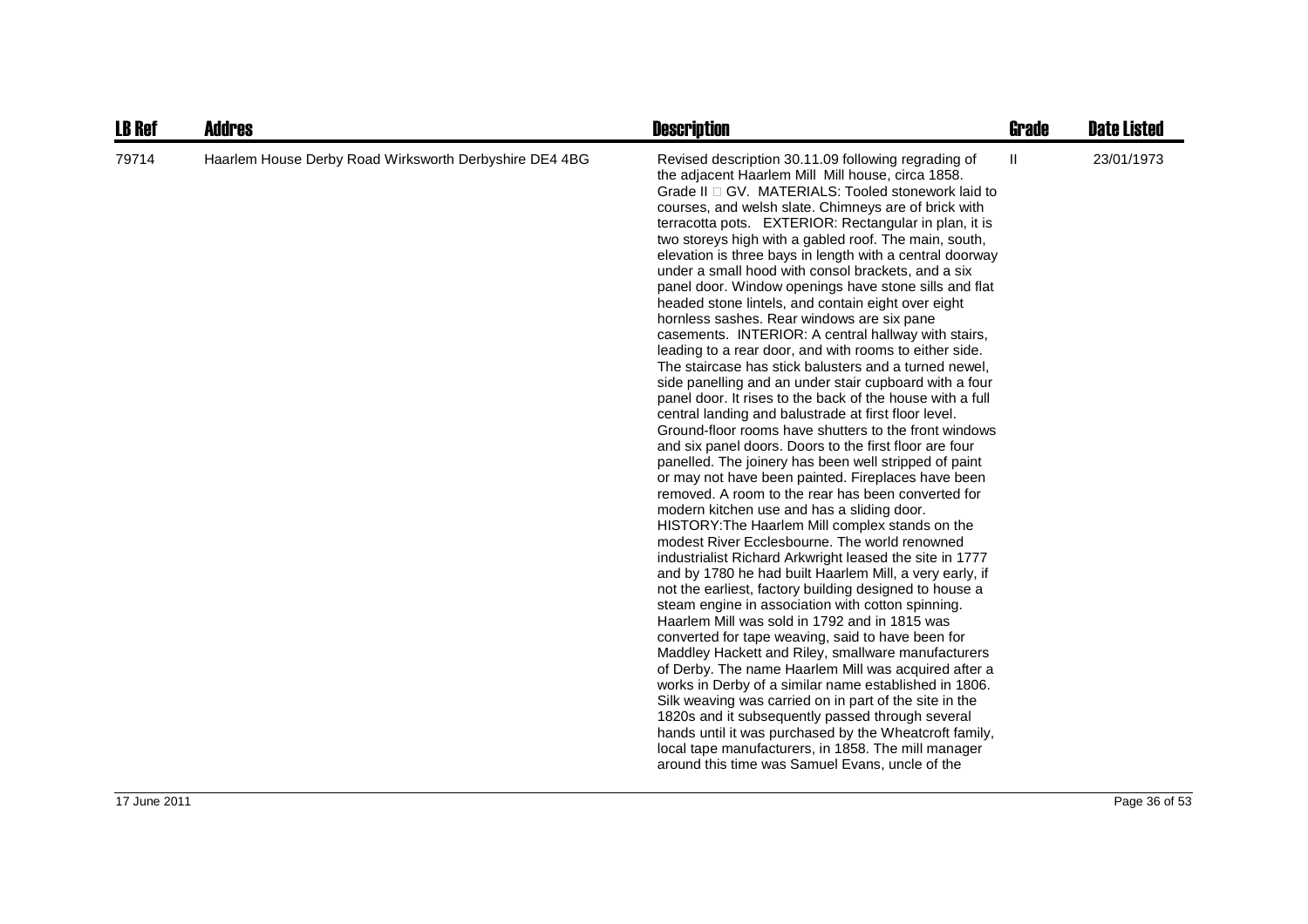| <b>LB Ref</b> | Addres                                         | <b>Description</b>                                                                                                                                                                                                                                                                                                                                                                                                                                                                                                                                                                                                                                                                                                                                                                                                                                                                                                                                                                                                                 | Grade | <b>Date Listed</b> |
|---------------|------------------------------------------------|------------------------------------------------------------------------------------------------------------------------------------------------------------------------------------------------------------------------------------------------------------------------------------------------------------------------------------------------------------------------------------------------------------------------------------------------------------------------------------------------------------------------------------------------------------------------------------------------------------------------------------------------------------------------------------------------------------------------------------------------------------------------------------------------------------------------------------------------------------------------------------------------------------------------------------------------------------------------------------------------------------------------------------|-------|--------------------|
|               |                                                | novelist George Eliot (1819 - 1880), who is thought to<br>have based the characters Adam Bede and Dinah<br>Morris, in her novel 'Adam Bede' (1859), on her uncle<br>and aunt, and used Haarlem Mill as the inspiration for<br>the mill in 'The Mill on the Floss' (1860). It is likely that<br>Haarlem House was erected circa 1858, at the time<br>that the mill was taken over by the Wheatcroft family.<br>SOURCES: Menuge A., The Cotton Mills of the<br>Derbyshire Derwent in Industrial Archaeology Review<br>Vol. XVI, No. 1, Autumn 1993 Calladine A, Fricker J.<br>East Cheshire Textile Mills, RCHME, 1993 Falconer,<br>K. Haarlem Mill, Old Building, unpublished report,<br>RCHME 1988, NMR No. 076957 REASONS FOR<br>DESIGNATION: Haarlem House is designated at<br>Grade II for the following principal reasons: * It is a<br>mill house of circa 1858, which has survived well and<br>contains original fixtures and fittings, notably a stick<br>baluster stair, six and four panel doors, and window<br>shutters. |       |                    |
| 79715         | Mile Stone Derby Road Wirksworth Derbyshire    | Early C19. Cast iron with rounded top plate lettered<br>"London 138 miles", and the splayed sides "Derby 12:<br>Wirksworth Im".                                                                                                                                                                                                                                                                                                                                                                                                                                                                                                                                                                                                                                                                                                                                                                                                                                                                                                    | Ш.    | 23/01/1973         |
| 79716         | 1 - 3 Green Hill Wirksworth Derbyshire DE4 4EN | Formerly listed under Dale End Circa 1630. Coursed II<br>stone rubble; 2 storeys and attics; mullioned windows<br>throughout, entirely unglazed and boarded up or<br>defaced; 2 chamfered square- headed doorways; 2<br>gables and stone gable at south end, formerly with<br>obelisk finials. A massive range, now roofless and<br>derelict.                                                                                                                                                                                                                                                                                                                                                                                                                                                                                                                                                                                                                                                                                      |       | 23/01/1973         |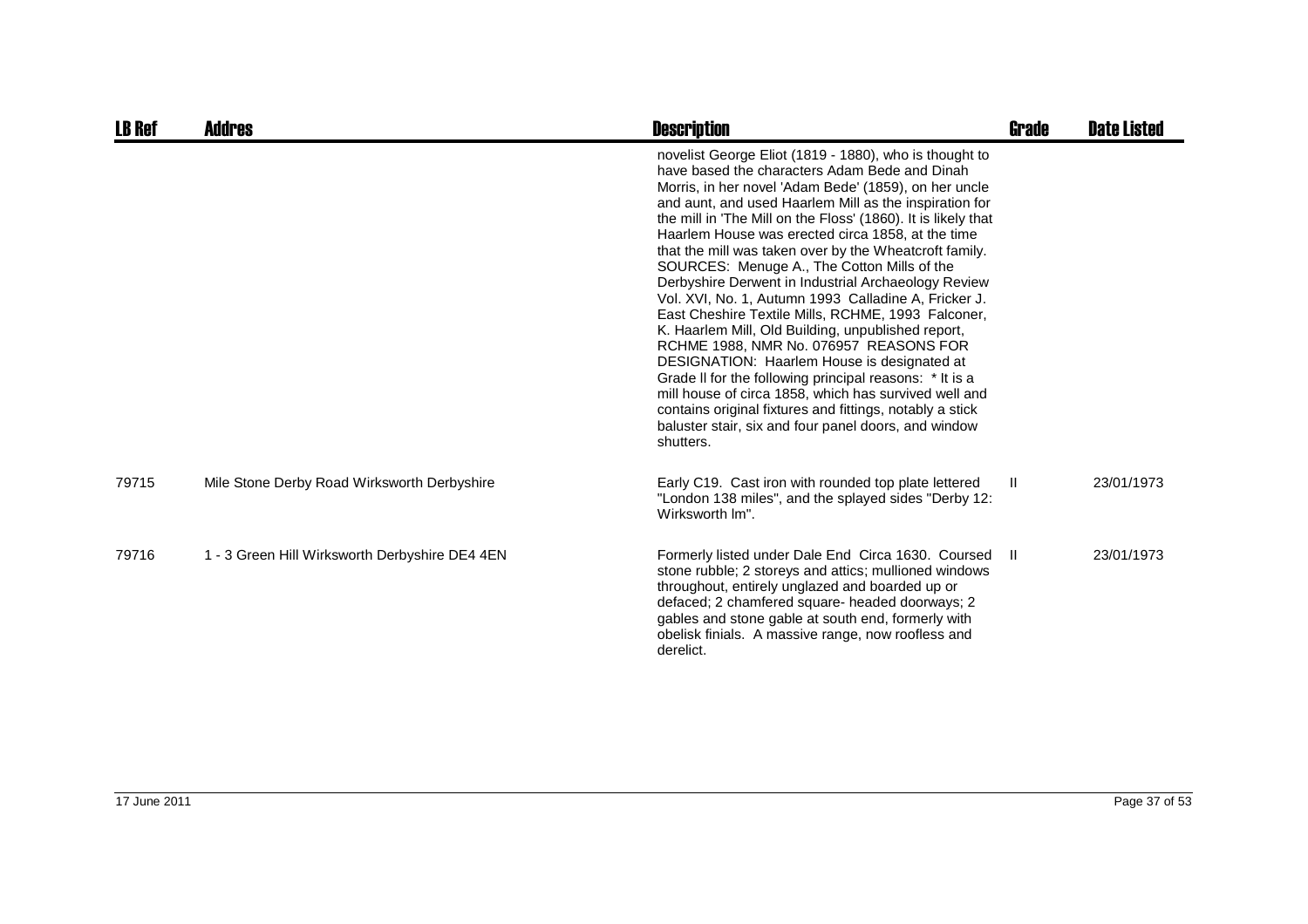| <b>LB Ref</b> | <b>Addres</b>                                                           | <b>Description</b>                                                                                                                                                                                                                                                                                                                                                                                                                                                                                                                                                                                                   | <b>Grade</b>  | <b>Date Listed</b> |
|---------------|-------------------------------------------------------------------------|----------------------------------------------------------------------------------------------------------------------------------------------------------------------------------------------------------------------------------------------------------------------------------------------------------------------------------------------------------------------------------------------------------------------------------------------------------------------------------------------------------------------------------------------------------------------------------------------------------------------|---------------|--------------------|
| 79717         | 35 Green Hill Wirksworth Derbyshire DE4 4EN                             | Circa 1630. Coursed stone rubble; 2 storeys and<br>attics; 2 three-light mullioned windows with drip-stones<br>and fitted with early C19 casements; 2 moulded<br>gabled dormers, each with two-light mullioned<br>windows, one mutilated; advanced gabled wing on<br>right-hand side with a three-light mullioned window as<br>above; sundial affixed on gable face. A modern<br>stuccoed embattled porch is an incongruous feature.<br>The house contains an original fireplace and panelling<br>and is associated with the Babingtons. (Anthony<br>Babington led the attempted rescue of Mary, Queen of<br>Scots). | <b>IISTAR</b> | 24/10/1950         |
| 79721         | Black Head Public House 1 Market Place Wirksworth Derbyshire DE4<br>4ET | Early C19. Red brick; 2 storeys plus attic; 2 later sash II<br>windows with keyblocks and channelled lintels;<br>moulded wood pilaster doorcase with plain C19<br>cornice hood on consoles; plain eaves; tiles. Nos 4 to<br>13 (consec) and No 15 form a group.                                                                                                                                                                                                                                                                                                                                                      |               | 23/01/1973         |
| 79722         | 4 And 5 Market Place Wirksworth Derbyshire DE4 4ET                      | Dated 1747 on plain rainwater head; stucco; 3 storeys; II<br>4 sash windows (no glazing bars) in plain architraves;<br>parapet. No 4 has doorway with moulded stone<br>architrave and keyblock. Round-headed archway on<br>left-hand side. Formerly the Crown Inn. Nos 4 to 13<br>(consec) and No 15 form a group. Listed for Group<br>Value.                                                                                                                                                                                                                                                                        |               | 23/01/1973         |
| 79723         | 6 Market Place Wirksworth Derbyshire DE4 4ET                            | Late C18 to early C19. Stucco; 2 storeys and attic; 1<br>sash window in moulded architrave; plain gable overall<br>with stone coping; plain wood doorcase at centre with<br>a C19 shop bay window at each side, all with cornice<br>surmounted by cast iron brattishing; plain eaves; tiles.<br>Returned side has 2 sash windows in moulded<br>architraves and a moulded wood doorcase. Nos 4 to<br>13 (consec) and No 15 form a group. Listed for<br>Group Value.                                                                                                                                                   | Ш             | 23/01/1973         |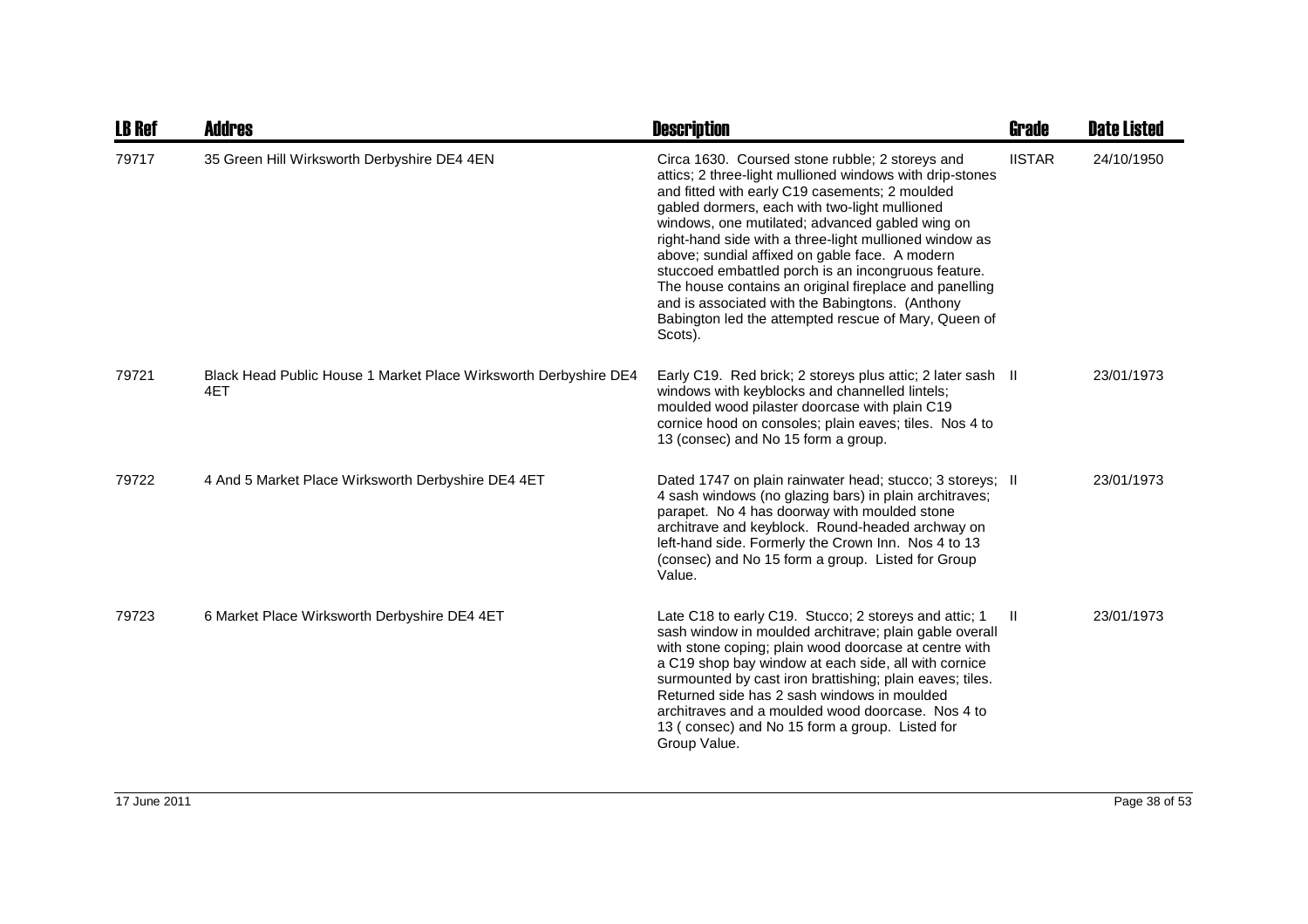| <b>LB Ref</b> | <b>Addres</b>                                      | <b>Description</b>                                                                                                                                                                                                                                                                                                                                                                                                                                                                                                             | Grade        | <b>Date Listed</b> |
|---------------|----------------------------------------------------|--------------------------------------------------------------------------------------------------------------------------------------------------------------------------------------------------------------------------------------------------------------------------------------------------------------------------------------------------------------------------------------------------------------------------------------------------------------------------------------------------------------------------------|--------------|--------------------|
| 79724         | 7 And 8 Market Place Wirksworth Derbyshire DE4 4ET | Formerly listed as No 7 C19 red brick to earlier fabric.<br>The upper facade is undistinguished and has 4 sash<br>windows with plain lintels; C19 shop fronts with an<br>early C19 bow window (altered) in centre, all with<br>cornice surmounted by cast iron brattishing; tiles. The<br>lower storey contains an enriched and quarried plaster<br>ceiling of three panels (the 4th has been removed)<br>bearing the Tudor Rose and other devices. Nos 4 to<br>13 (consec) and No 15 form a group. Listed for Group<br>Value. | H.           | 24/10/1950         |
| 79725         | 9 Market Place Wirksworth Derbyshire DE4 4ET       | C <sub>19</sub> red brick, possibly to earlier fabric. The facade is<br>nondescript and has 2 sash windows with single<br>glazing bars; 2 gabled dormers with spike finials;<br>moulded stone eaves; blocking course; tiles. C19<br>shop front. Grade II for Group Value. Nos 4 to 13<br>(consec) and No 15 form a group. Listed for Group<br>Value.                                                                                                                                                                           | H.           | 23/01/1973         |
| 79726         | 10 Market Place Wirksworth Derbyshire DE4 4ET      | Late C18. Stucco; 2 storeys; 3 sash windows in<br>moulded architraves; 2 identical round-headed<br>doorways on right-hand side, each having recessed<br>door with "Gothic" glazed upper panels; C19 shop<br>front and plain doorway on left; moulded stone eaves;<br>tiles. Nos 4 to 13 (consec) and No 15 form a group.<br>Listed for Group Value.                                                                                                                                                                            | $\mathbf{H}$ | 23/01/1973         |
| 79727         | 11 Market Place Wirksworth Derbyshire DE4 4ET      | Early C19. Ashlar, the left hand side with later facing<br>of coursed stone rubble and three-light sash window<br>(no glazing bars) with a semi-circular tripartite window<br>above and a plain band at 1st floor; moulded stone<br>eaves; blocking course; slates. C19 shop fronts with<br>side pilasters and cornices on bold consoles, the left-<br>hand cornice surmounted by cast iron brattishing.<br>Grade II for Group Value. Nos 4 to 13 (consec) and<br>No 15 form a group.                                          | Ш.           | 23/01/1973         |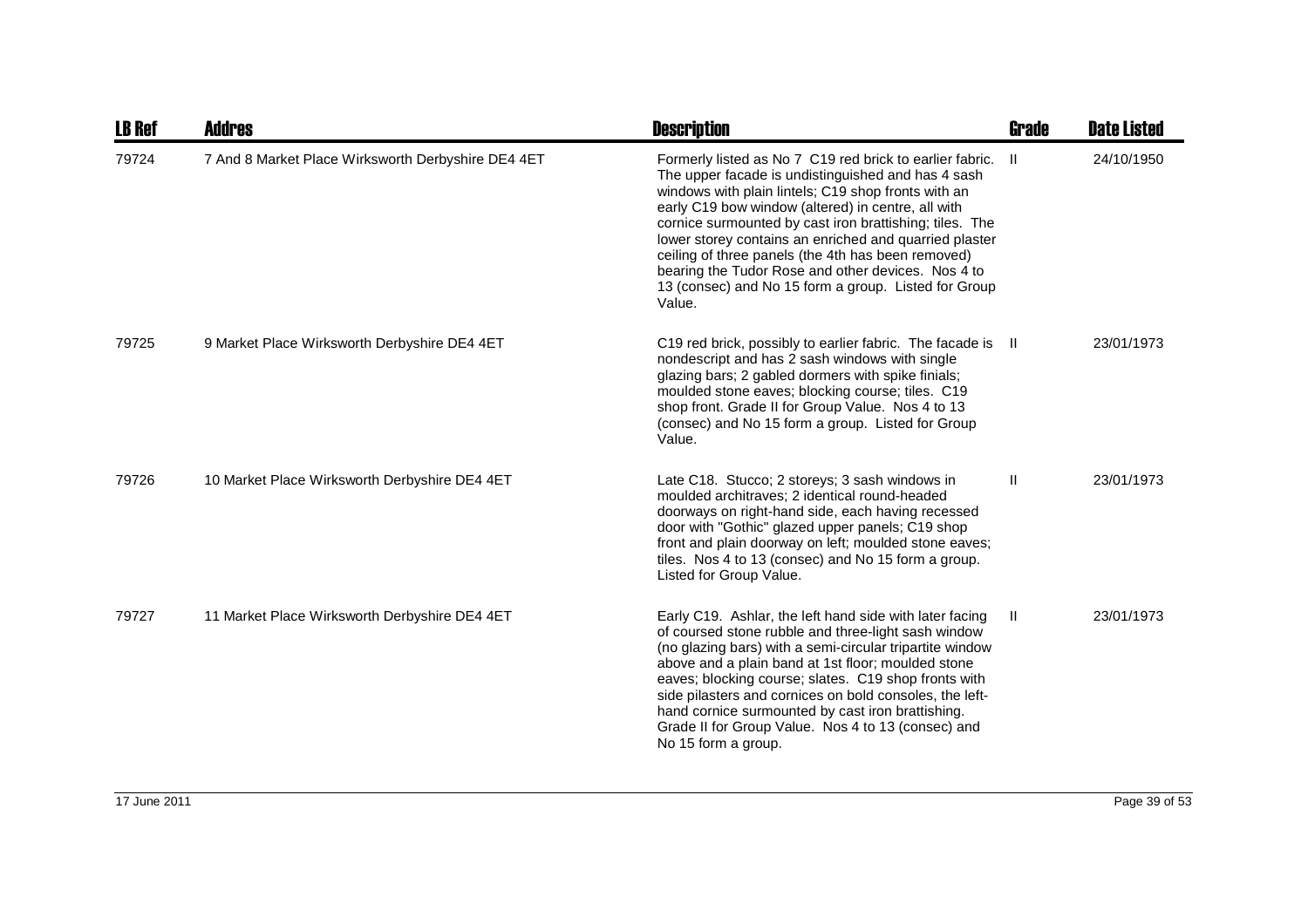| <b>LB Ref</b> | <b>Addres</b>                                         | <b>Description</b>                                                                                                                                                                                                                                                                                                                                                                                                                                                                                                                                                                                                | Grade         | <b>Date Listed</b> |
|---------------|-------------------------------------------------------|-------------------------------------------------------------------------------------------------------------------------------------------------------------------------------------------------------------------------------------------------------------------------------------------------------------------------------------------------------------------------------------------------------------------------------------------------------------------------------------------------------------------------------------------------------------------------------------------------------------------|---------------|--------------------|
| 79728         | 12 Market Place Wirksworth Derbyshire DE4 4ET         | Late C18. Stone; 3 storeys; 1 three-light sash window II<br>with moulded pilasters, frieze and cornice and a sash<br>window with plain surround; stone-coped half- gable<br>on returned side; plain eaves; slates. C19 shop fronts<br>with moulded cornices. Nos 4 to 13 (consec) and No<br>15 form a group. Listed for Group Value.                                                                                                                                                                                                                                                                              |               | 23/01/1973         |
| 79729         | Dale House Market Place Wirksworth Derbyshire DE4 4ET | Late C18. Red brick; 3 storeys and of 3 bays, the<br>central slightly advanced; 3 windows with modern<br>fenestration, the centrals featured in moulded<br>architraves with cornices; stuccoed doorcase with<br>plain pilasters having moulded caps flanking a Roman<br>arch and supporting a moulded cornice with triglyph<br>frieze and pediment; moulded stone eaves and central<br>pediment. Modern shop fronts. Nos 4 to 13 (consec)<br>and No 15 form a group. Listed for Group Value.                                                                                                                      | Ш             | 23/01/1973         |
| 79730         | 15 Market Place Wirksworth Derbyshire DE4 4ET         | Mid C18. Ashlar; 3 storeys; 5 sash windows in<br>moulded architraves, the lower restored; moulded<br>stone pilaster doorcase with pediment; quoins;<br>moulded cornice and restored parapet. The left-hand<br>wing is of about 1760 and slightly later than the main<br>building. Red brick and stone dressings; 2 storeys; a<br>Venetian window above and below; plain stone<br>pilasters at sides supporting moulded eaves cornice<br>with inset open pediment - an imposing but much<br>dilapidated facade. Contains C18 panelling. Nos 4 to<br>13 (consec) and No 15 form a group. Listed for Group<br>Value. | <b>IISTAR</b> | 24/10/1950         |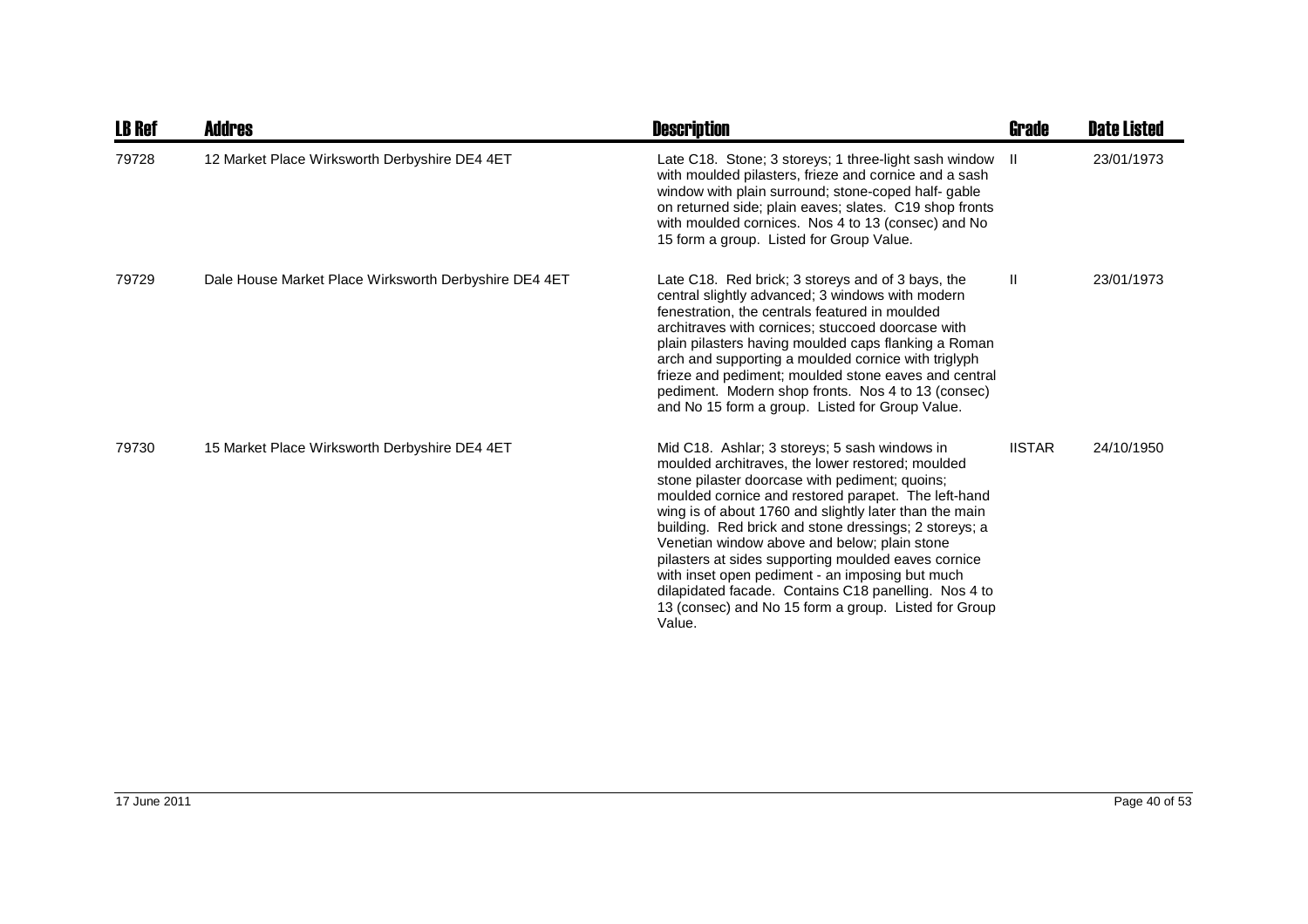| <b>LB Ref</b> | <b>Addres</b>                                                           | <b>Description</b>                                                                                                                                                                                                                                                                                                                                                                                                                                                                                                         | Grade         | <b>Date Listed</b> |
|---------------|-------------------------------------------------------------------------|----------------------------------------------------------------------------------------------------------------------------------------------------------------------------------------------------------------------------------------------------------------------------------------------------------------------------------------------------------------------------------------------------------------------------------------------------------------------------------------------------------------------------|---------------|--------------------|
| 79731         | Red Lion Hotel Market Place Wirksworth Derbyshire DE4 4ET               | Mid C18. Painted brick; 3 storeys. Of 3 bays, the<br>central slightly advanced. 3 sash windows, the central<br>Venetian and of 3 lights with a semi-circular tripartite<br>window above; round-headed archway at centre to<br>courtyard; bands; moulded stone eaves cornice with<br>central pediment. An earlier building of coursed stone<br>rubble with massive buttressed chimney-stack is<br>embodied in the rear. Forms a group with No 1 and<br>The Compleat Angler Inn, Caldwell Street. Listed for<br>Group Value. | <b>IISTAR</b> | 24/10/1950         |
| 79732         | Mile Stone Outside The Library Coldwell Street Wirksworth<br>Derbyshire | Early C19. Cast iron with rounded top plate lettered,<br>"London 139 miles" and the splayed faces, "Duffield 8<br>1/2, Derby 13; Newhaven 9, Buxton 20, Manchester<br>44 miles".                                                                                                                                                                                                                                                                                                                                           | H.            | 23/01/1973         |
| 79733         | 19 Market Place Wirksworth Derbyshire DE4 4ET                           | Probably late C18. Coursed stone rubble; 3 storeys; 2 II<br>sash windows with single glazing bars; band; moulded<br>stone eaves cornice; slates. Modern shop front<br>retaining earlier cornice and stone pilasters at sides.<br>Grade II for Group Value. Nos 19 to 23 (consec) and<br>Premises occupied by Westminster Bank form a<br>group. Listed for Group Value.                                                                                                                                                     |               | 23/01/1973         |
| 79734         | 20 Market Place Wirksworth Derbyshire DE4 4ET                           | Late C18 or early C19. Engraved stucco; 2 sash<br>windows, the uppers only having glazing bars and all<br>in moulded architraves. 2 plain bands; moulded<br>stucco eaves; slates. C19 shop front, bowed at sides.<br>Grade II for Group Value. Nos 19 to 23 (consec) and<br>Premises occupied by Westminster Bank form a<br>group. Listed for Group Value.                                                                                                                                                                 | Ш             | 23/01/1973         |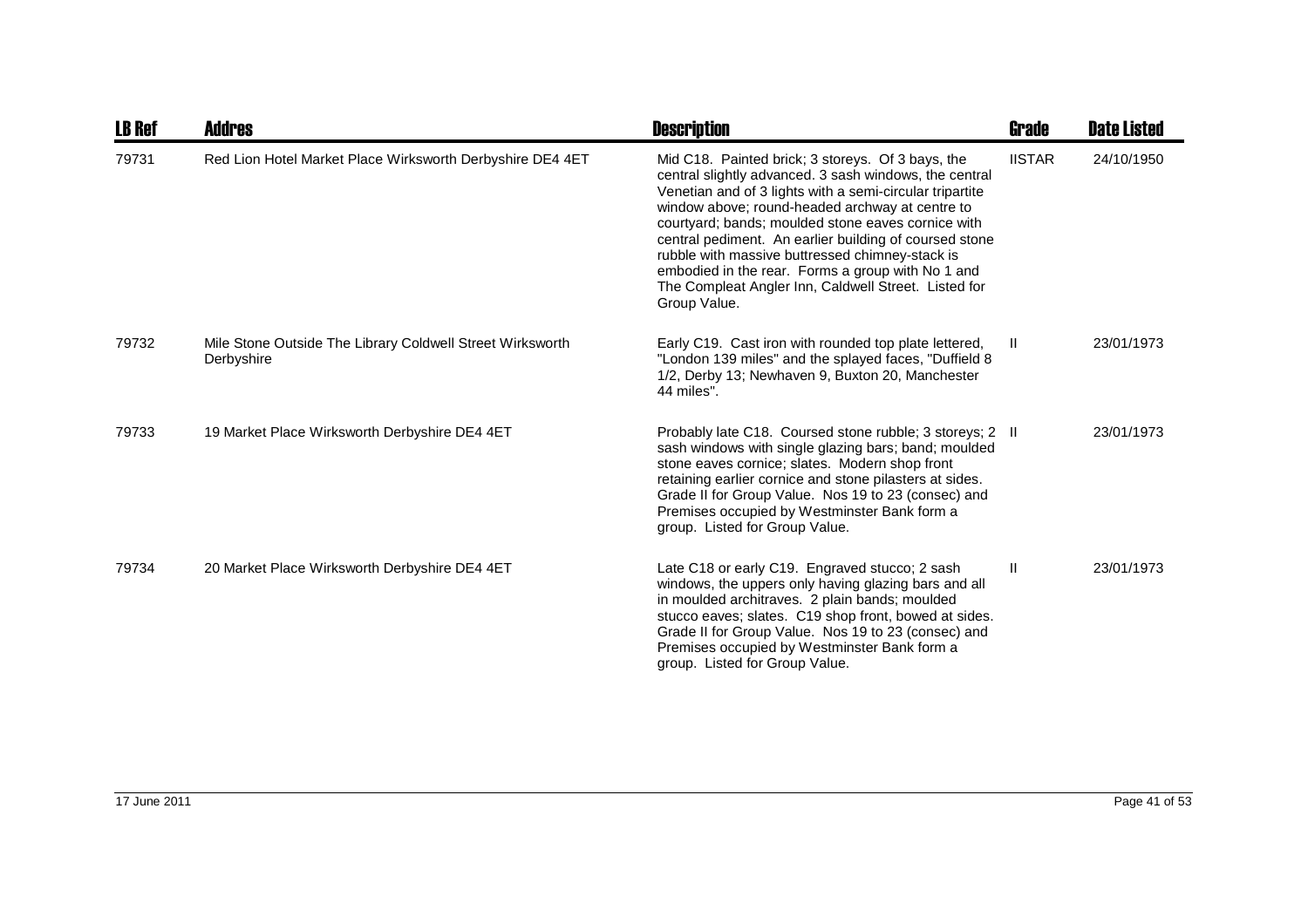| <b>LB Ref</b> | <b>Addres</b>                                           | <b>Description</b>                                                                                                                                                                                                                                                                                                                                                                                                                                                                                       | Grade        | <b>Date Listed</b> |
|---------------|---------------------------------------------------------|----------------------------------------------------------------------------------------------------------------------------------------------------------------------------------------------------------------------------------------------------------------------------------------------------------------------------------------------------------------------------------------------------------------------------------------------------------------------------------------------------------|--------------|--------------------|
| 79735         | 21 And 22 Market Place Wirksworth Derbyshire DE4 4ET    | Late C18. Red brick; 3 storeys; 3 sash windows with<br>plain lintels; moulded stone eaves; blocking course;<br>slates. Modern shop fronts retaining C19 cornices.<br>Grade II for Group value. Nos 19 to 23 (consec) and<br>Premises occupied by Westminster Bank form a<br>group. Listed for Group Value.                                                                                                                                                                                               | $\mathbf{I}$ | 23/01/1973         |
| 79736         | 23 Market Place Wirksworth Derbyshire DE4 4ET           | Early C19. Red brick; 3 storeys; 3 sash windows (no<br>glazing bars) with channelled lintels, the uppers (one<br>blocked) having glazing bars; plain wood eaves;<br>slates. Modern shop front. Grade II for Group Value.<br>Nos 19 to 23 (consec) and Premises occupied by<br>Westminster Bank form a group. Listed for Group<br>Value.                                                                                                                                                                  | -II          | 24/10/1950         |
| 79737         | Natwest Bank Market Place Wirksworth Derbyshire DE4 4ET | Circa 1910. Ashlar; 3 storeys and attic, the lower<br>rusticated; 4 sash windows each in moulded architrave<br>with pulvinated frieze and cornice hood; moulded<br>cornice at 1st floor; bold modillion eaves cornice<br>surmounted by an open balustrade; 2 gabled<br>dormers. Grade II for Group Value. Nos 19 to 23<br>(consec) and Premises occupied by Westminster<br>Bank form a group. Listed for Group Value.                                                                                    | H            | 23/01/1973         |
| 79738         | 24 Market Place Wirksworth Derbyshire DE4 4ET           | Late C18. Painted brick; 3 storeys; 3 sash windows;<br>modest double-fronted bow windowed shop with<br>glazing bars. The rear elevation to Church Walk is the<br>more attractive. This has 2 sash windows with<br>keyblocks and channelled lintels, and a 6-panel door<br>in moulded stone architrave with cornice, the doorway<br>flanked by wrought iron reilings. Plain eaves; slates.<br>Nos 19 to 23 (consec) and Premises occupied by<br>Westminster Bank form a group. Listed for Group<br>Value. | $\mathbf{H}$ | 23/01/1973         |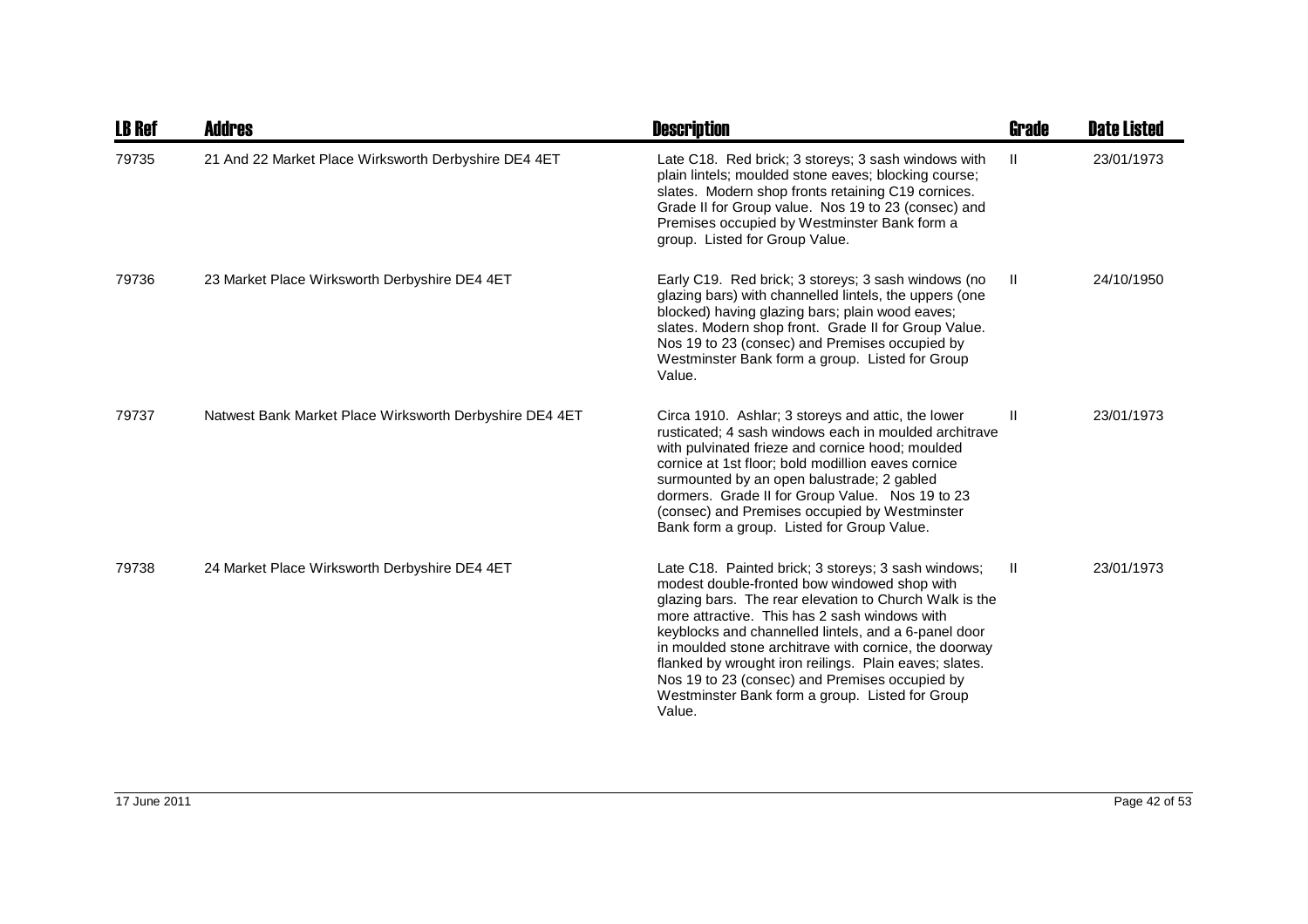| <b>LB Ref</b> | <b>Addres</b>                                                              | <b>Description</b>                                                                                                                                                                                                                                                                                                                                                                                                                                                                                                                                                                                                                                                                                                                                                                                                                                    | <b>Grade</b> | <b>Date Listed</b> |
|---------------|----------------------------------------------------------------------------|-------------------------------------------------------------------------------------------------------------------------------------------------------------------------------------------------------------------------------------------------------------------------------------------------------------------------------------------------------------------------------------------------------------------------------------------------------------------------------------------------------------------------------------------------------------------------------------------------------------------------------------------------------------------------------------------------------------------------------------------------------------------------------------------------------------------------------------------------------|--------------|--------------------|
| 79739         | 25 Market Place Wirksworth Derbyshire DE4 4ET                              | Early C19 painted brick to earlier timber frame; 2<br>storeys and attic; 2 sash windows without glazing<br>bars; plain gable. Modern shop front. The rear<br>elevation to Church Walk is the more attractive with<br>plain gable, 1 3-light mullioned window to 2nd storey<br>and attic. Early C19 penthouse addition at side. Nos<br>19 to 23 (consec) and Premises occupied by<br>Westminster Bank form a group. Listed for Group<br>Value.                                                                                                                                                                                                                                                                                                                                                                                                         | Ш            | 23/01/1973         |
| 79740         | 28 Market Place Wirksworth Derbyshire DE4 4ET                              | C18. Red brick; 3 storeys and attic; 1 sash window;<br>C19 shop front with later fenestration. Returned side<br>has 2 sash windows, a small modern shop front on<br>left, and a square-framed stone doorcase on right with<br>6-panel door. Dentilled eaves; tiles.                                                                                                                                                                                                                                                                                                                                                                                                                                                                                                                                                                                   | H            | 23/01/1973         |
| 79741         | Hope And Anchor Public House Market Place Wirksworth Derbyshire<br>DE4 4ET | Early C19 ashlar to early C17 coursed stone rubble<br>exposed in rear gabled dormers; 3 storeys; 7 sash<br>windows; small stuccoed Roman Doric cornice hood<br>porch. Left-hand wing, formerly with modern shop<br>front, now has plain inn windows. Plain eaves. C19<br>cast-iron inn-sign. Contains enriched oak overmantel<br>with fluted lonic shafts (the volutes upside down)<br>flanking a bolection moulding around fireplace and<br>supporting an enriched cornice on consoles with<br>panels enriched with fleurs-de-lys, unicorns, Tudor<br>Rose, etc. Of crude execution and date circa 1610.<br>The entrance lobby contains a small section of a<br>moulded plaster ceiling of the same date. The history<br>of the house is problematical, but it is vaguely<br>associated with the Governor when Wirksworth had a<br>penal settlement. | $\mathbf{H}$ | 24/10/1950         |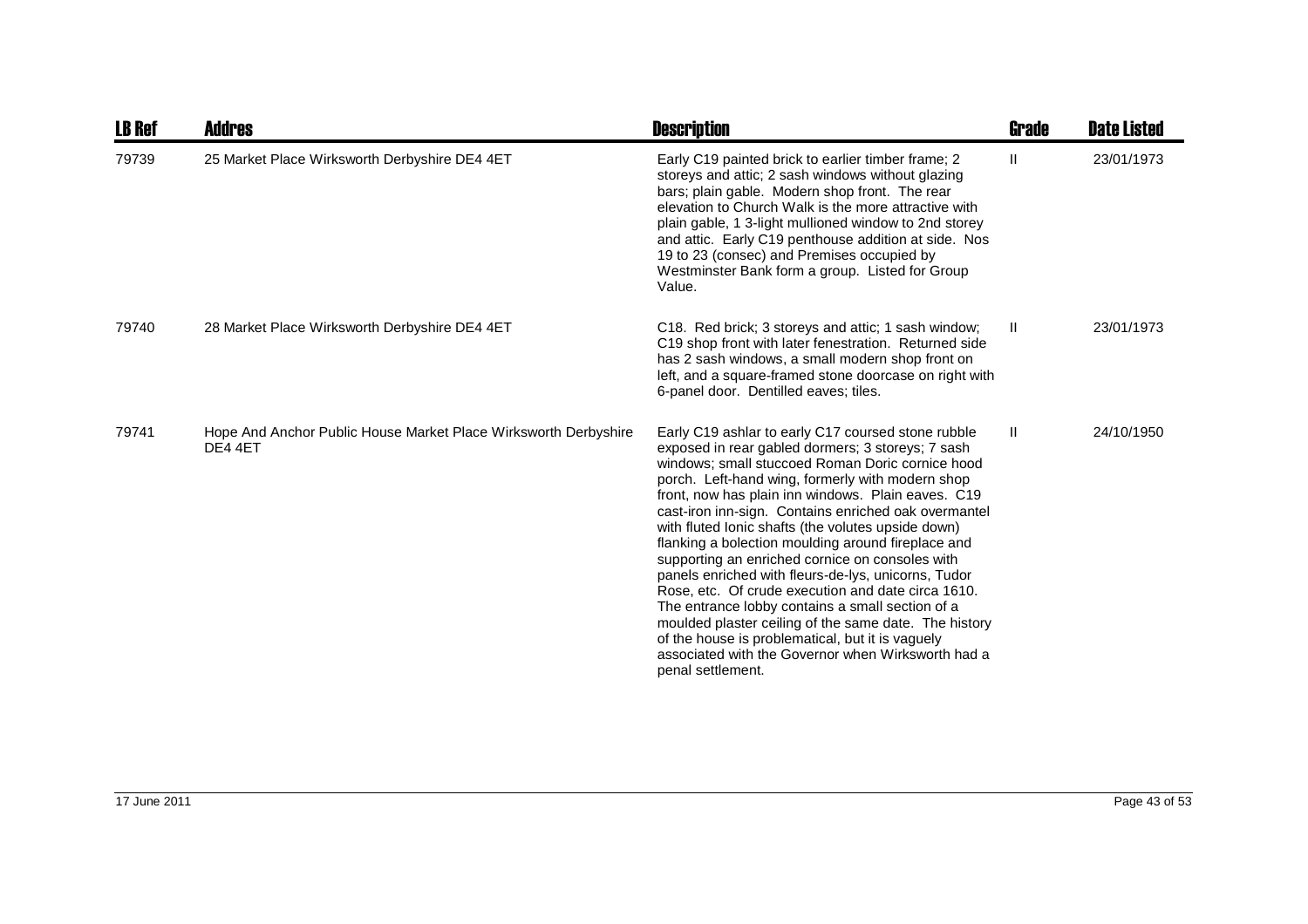| <b>LB Ref</b> | <b>Addres</b>                                         | <b>Description</b>                                                                                                                                                                                                                                                                    | Grade         | <b>Date Listed</b> |
|---------------|-------------------------------------------------------|---------------------------------------------------------------------------------------------------------------------------------------------------------------------------------------------------------------------------------------------------------------------------------------|---------------|--------------------|
| 79743         | 2 To 6 (even) North End Wirksworth Derbyshire DE4 4FG | Late C17. Coursed stone rubble; 3 storeys; 3 sash<br>windows; 3 simple doorways, and a stable-type door<br>on left-hand side; moulded stone eaves; tiles. Nos 2<br>to 12 (consec), Royal Oak Inn, No 16 and No 18 form<br>a group. Listed for Group Value.                            | $\mathbf{II}$ | 23/01/1973         |
| 79744         | 8 North End Wirksworth Derbyshire DE4 4FG             | Probably late C18. Red brick; 3 storeys; 1 sash<br>window (partly boarded-up); plain doorway; moulded<br>stone eaves; tiles. Grade II for Group Value. Nos 2 to<br>12 (consec), Royal Oak Inn, No 16 and No 18 form a<br>group. Listed for Group Value.                               | $\mathbf{H}$  | 23/01/1973         |
| 79745         | 10 And 12 North End Wirksworth Derbyshire DE4 4FG     | Early C19. Red brick; 3 later or restored sash<br>windows; 2 simple doorways; square-headed covered-<br>way on left-hand side; plain eaves; tiles. Grade II for<br>Group Value. Nos 2 to 12 (consec), Royal Oak Inn,<br>No 16 and No 18 form a group. Listed for Group<br>Value.      | Ш             | 23/01/1973         |
| 79746         | Royal Oak North End Wirksworth Derbyshire DE4 4FG     | Late C17. Coursed stone rubble; 3 storeys; 3 sash<br>windows; plain recessed wood doorcase with small<br>C19 cornice hood; plain doorway on left-hand side;<br>corbelled eaves; tiles. Nos 2 to 12 (even), Royal oak<br>Inn, No 16 and No 18 form a group. Listed for Group<br>Value. | $\mathbf{H}$  | 23/01/1973         |
| 79747         | 16 And 18 North End Wirksworth Derbyshire DE4 4FG     | C19 stucco to late C18 fabric; 3 storeys; 2 identical<br>moulded wood pilaster doorcases with cornice hoods;<br>plain eaves; tiles. Nos 2 to 12 (even), Royal oak Inn,<br>No 16 and No 18 form a group. Listed for Group<br>Value.                                                    | Ш.            | 23/01/1973         |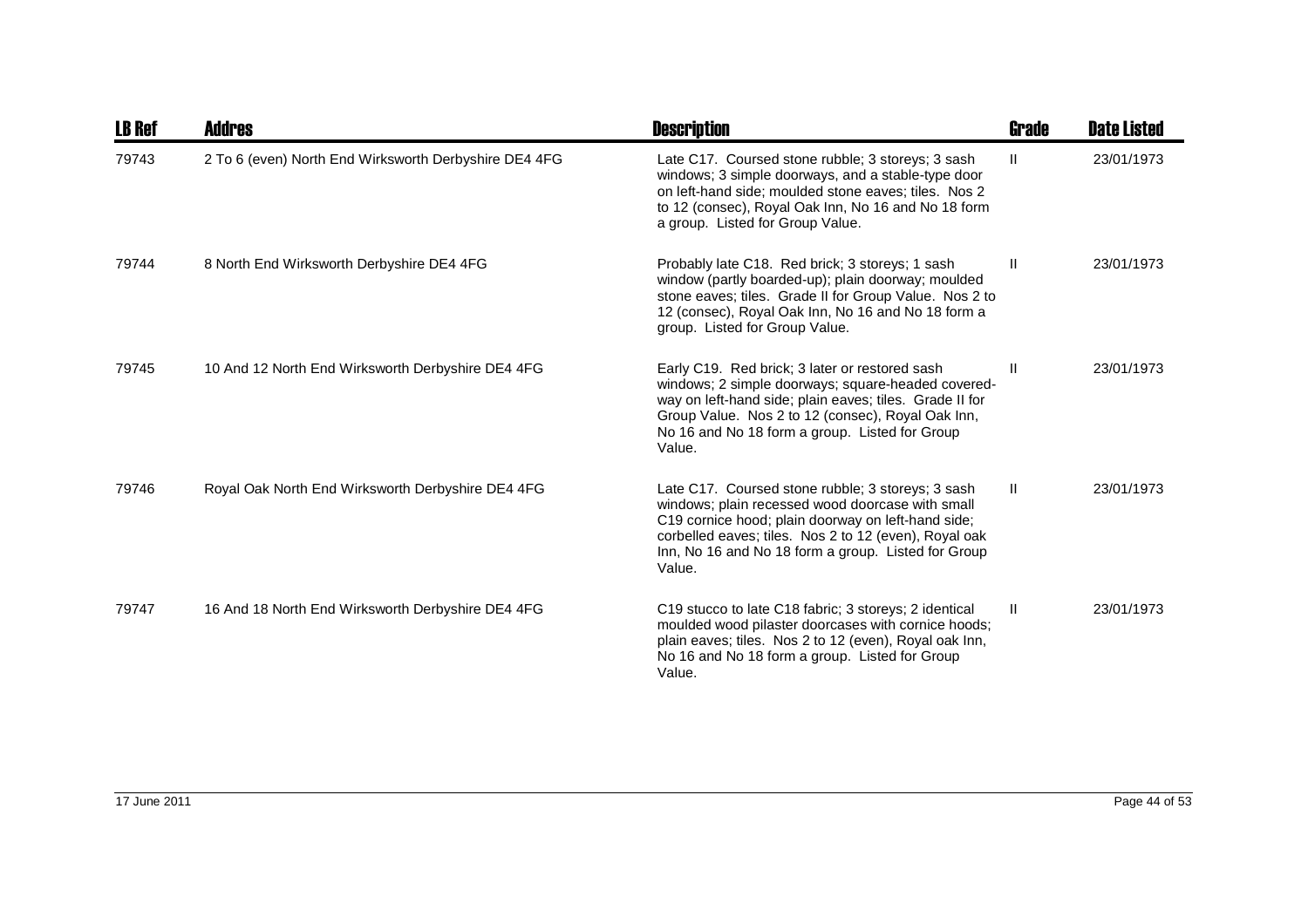| <b>LB Ref</b> | Addres                                                    | <b>Description</b>                                                                                                                                                                                                                                                                                                                               | Grade        | <b>Date Listed</b> |
|---------------|-----------------------------------------------------------|--------------------------------------------------------------------------------------------------------------------------------------------------------------------------------------------------------------------------------------------------------------------------------------------------------------------------------------------------|--------------|--------------------|
| 79748         | Lime Kiln Inn Cromford Road Wirksworth Derbyshire DE4 4FR | Late C18 to early C19. Coursed stone rubble; 3<br>storeys; 2 sash windows in plain surrounds plus a<br>blocked central above and below; quoins at sides;<br>simple square-framed doorway with plain surround;<br>coved eaves; tiles.                                                                                                             | $\mathbf{H}$ | 23/01/1973         |
| 79751         | 15 St Johns Street Wirksworth Derbyshire DE4 4DR          | A modest cottage of uncertain date, probably early<br>C17. Stucco; 1 2-light plain mullioned window fitted<br>with C19 casements; C19 doorcase and bay window.<br>Large plain gable, slightly truncated; slates.                                                                                                                                 | Ш.           | 23/01/1973         |
| 79752         | 17 St Johns Street Wirksworth Derbyshire DE4 4DR          | Probably early C18. Ashlar; 2 storeys and attic; 1<br>window; 1 2-light plain mullioned window in attic;<br>recessed door with later stone cornice hood on<br>consoles; early C19 bay window with glazing bars;<br>plain eaves; old and new tiles.                                                                                               | $\mathbf{H}$ | 23/01/1973         |
| 79753         | 31 St Johns Street Wirksworth Derbyshire DE4 4DS          | Early C19 stucco to earlier timber frame exposed<br>internally; 2 storeys and attic; 1 modern sash window;<br>ledged door; early C19 small bow window on right-<br>hand side; plain gable. Returned side has 1 original 4-<br>light mulliioned window and a 3-light window above.<br>Nos 31 to 37 (odd) form a group. Listed for Group<br>Value. | Ш            | 23/01/1973         |
| 79754         | 33 St Johns Street Wirksworth Derbyshire DE4 4DS          | Early C19. Stucco; 3 storeys; 2 sash windows; plain<br>doorway with rectangular fanlight; plain eaves; tiles;<br>small modern shop front. Grade II for Group Value.<br>Nos 31 to 37 (odd) form a group. Listed for Group<br>Value.                                                                                                               | $\mathbf{H}$ | 23/01/1973         |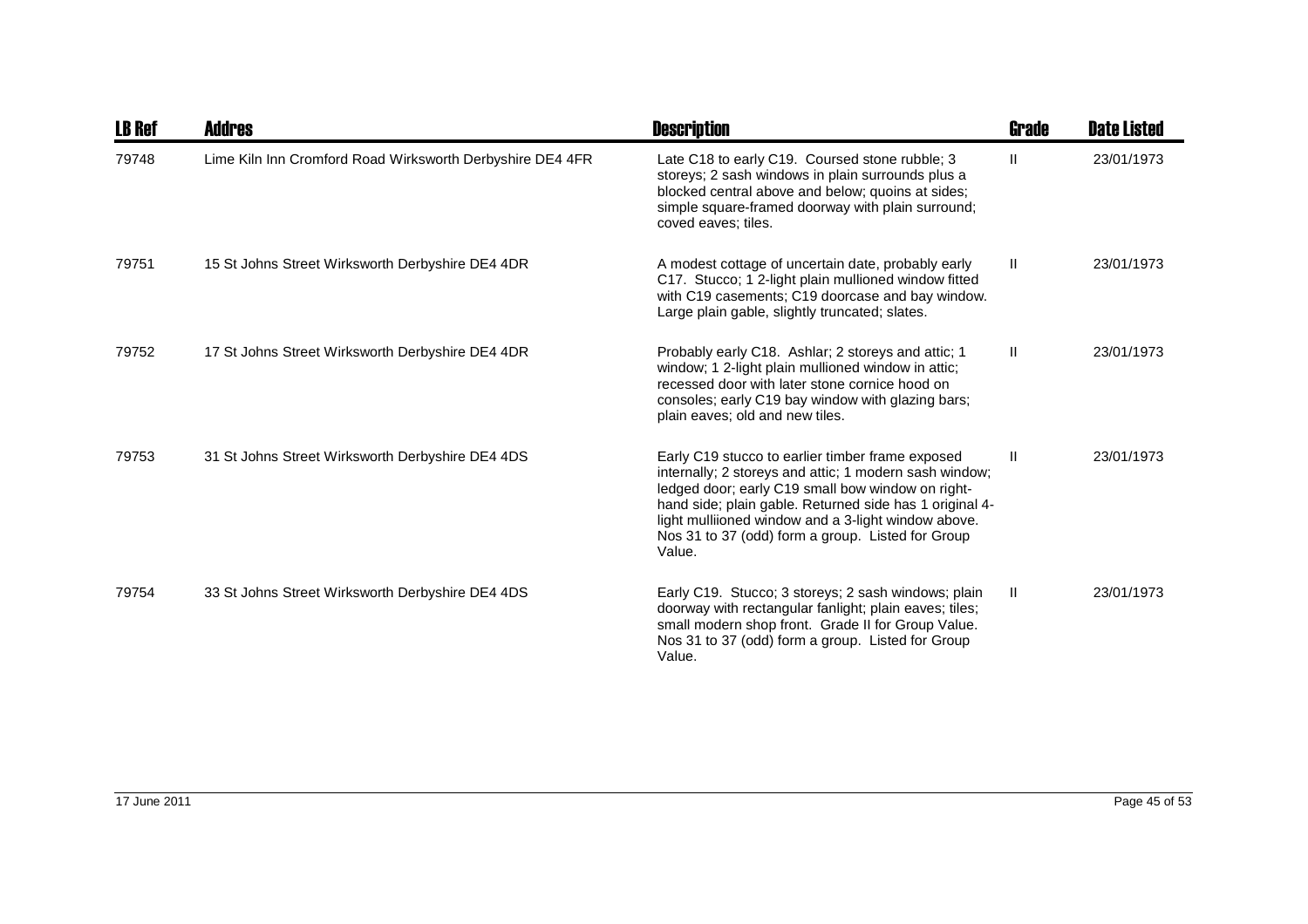| <b>LB Ref</b> | <b>Addres</b>                                                        | <b>Description</b>                                                                                                                                                                                                                                                                                                                                                                                                                                                                                                                        | Grade        | <b>Date Listed</b> |
|---------------|----------------------------------------------------------------------|-------------------------------------------------------------------------------------------------------------------------------------------------------------------------------------------------------------------------------------------------------------------------------------------------------------------------------------------------------------------------------------------------------------------------------------------------------------------------------------------------------------------------------------------|--------------|--------------------|
| 79755         | 35 St Johns Street Wirksworth Derbyshire DE4 4DS                     | Early C19. Stucco; 2 storeys; 2 casement windows;<br>plain eaves; tiles. Mid C19 shop front and doorway;<br>small bow window on ight-hand side of ground floor,<br>with glazing bars. Nos 31 to 37 (odd) form a group.<br>Listed for Group Value.                                                                                                                                                                                                                                                                                         | $\mathbf{H}$ | 23/01/1973         |
| 79756         | 37 St Johns Street Wirksworth Derbyshire DE4 4DS                     | Dated 1719. Coursed stone rubble; 2 storeys; 1 later<br>3-light sash window: plain doorway and C19 shop<br>front; plain eaves; slates. Returned side has a later 3-<br>light window, a blocked 2-light mullioned window and a<br>doorway in plain surround with hood on consoles and<br>lintel dated 1719. Nos 31 to 37 (odd) form a group.<br>Listed for Group Value.                                                                                                                                                                    | - 11         | 23/01/1973         |
| 79757         | 57 - 59 St Johns Street Wirksworth Derbyshire DE4 4DS                | Late C18 to early C19. Coursed stone rubble; 3<br>storeys; 2 2-light mullioned windows in plain<br>surrounds; 2 simple doorways with steps up; plain<br>eaves; slates and some old stone tiles.                                                                                                                                                                                                                                                                                                                                           | $\mathbf{H}$ | 23/01/1973         |
| 79758         | Lloyds TSB Bank Plc St Johns Street Wirksworth Derbyshire DE4<br>4DR | Mid C19. Stucco. The main block is of storeys with a II<br>2-storeyed 1 window wing on the left-hand side; 3<br>sash windows, plus 1 blocked to splayed return on<br>right-hand side, all in moulded architraves; doorway<br>on splayed return has moulded architrave with<br>segmental head and fanlight; bold moulded eaves;<br>part tiles and part slates. 4-windowed returned side to<br>The Causeway. Premises occupied by Lloyd's Bank<br>Nos 6 to 14 (even) and Wirksworth Maternity Home<br>form a group. Listed for Group Value. |              | 23/01/1973         |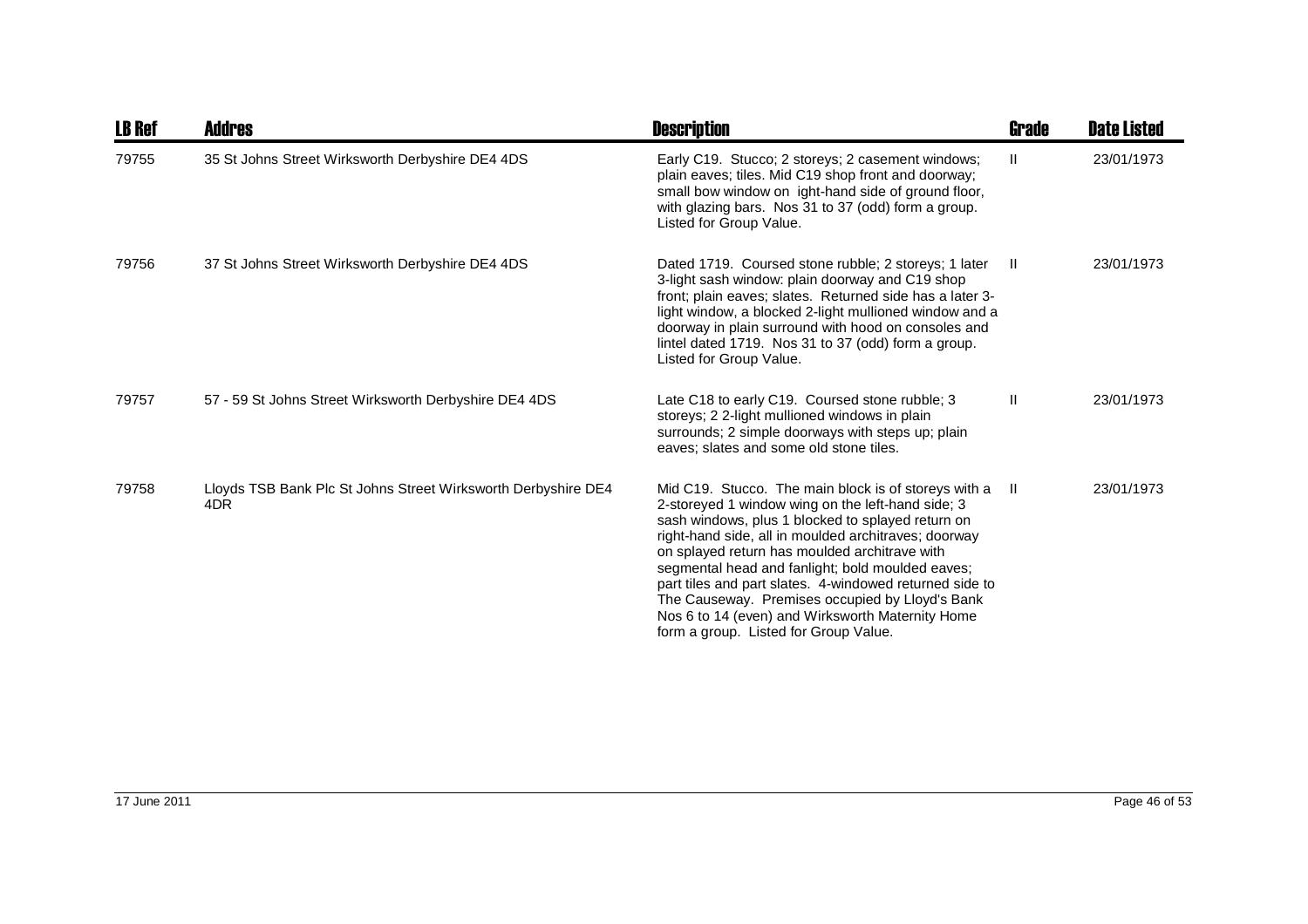| <b>LB Ref</b> | <b>Addres</b>                                                      | <b>Description</b>                                                                                                                                                                                                                                                                                                                                                                                                                                                                                                                                                            | Grade | <b>Date Listed</b> |
|---------------|--------------------------------------------------------------------|-------------------------------------------------------------------------------------------------------------------------------------------------------------------------------------------------------------------------------------------------------------------------------------------------------------------------------------------------------------------------------------------------------------------------------------------------------------------------------------------------------------------------------------------------------------------------------|-------|--------------------|
| 79759         | 6 St Johns Street Wirksworth Derbyshire DE4 4DR                    | Mid C19. Ashlar; 2 storeys, the lower rusticated; 3<br>sash windows in plain architraves with cornice hoods<br>on consoles; sill band and plain floor band; recessed<br>doorcase on right-hand side has rectangular fanlight,<br>coupled pilasters at sides, plain entablature and<br>cornice hood; bold modillion cornice; blocking course.<br>Screen wall on right-hand side has 2 arched openings<br>plus 1 blocked and a 9-panel door. Premises<br>occupied by Lloyd's Bank, Nos 6 to 14 (even) and<br>Wirksworth Maternity Home form a group. Listed for<br>Group Value. | Ш     | 23/01/1973         |
| 79760         | Veterinary Surgery 8 St Johns Street Wirksworth Derbyshire DE4 4DS | Late C18 to early C19. Red brick; 2 sash windows<br>and a 3-light window (no glazing bars) on curved<br>return at right-hand side; 2 simple wood doorcases<br>with 6-panel doors; dentilled eaves; old tiles. Grade II<br>for Group Value. Premises occupied by Lloyd's Bank<br>Nos 6 to 14 (even) and Wirksworth Maternity form a<br>group. Listed for Group Value.                                                                                                                                                                                                          | Ш     | 23/01/1973         |
| 79761         | 10 To 16 St Johns Street Wirksworth Derbyshire DE4 4DS             | Early C19. Stone; 3 storeys; 3 3-light wood mullioned<br>windows plus a small sash window, all with plain<br>lintels; 2 simple doorways in plain surrounds. No 10<br>has a 6-panel door in a rusticated surround with semi-<br>circular head and fanlight with "Gothic" glazing bars;<br>steps up; plain eaves; old tiles. Grade II for Group<br>Value. Premises occupied by Lloyd's Bank, Nos 6 to<br>14 (even) and Wirksworth Maternity Home form a<br>group. Listed for Group Value.                                                                                       | - II  | 23/01/1973         |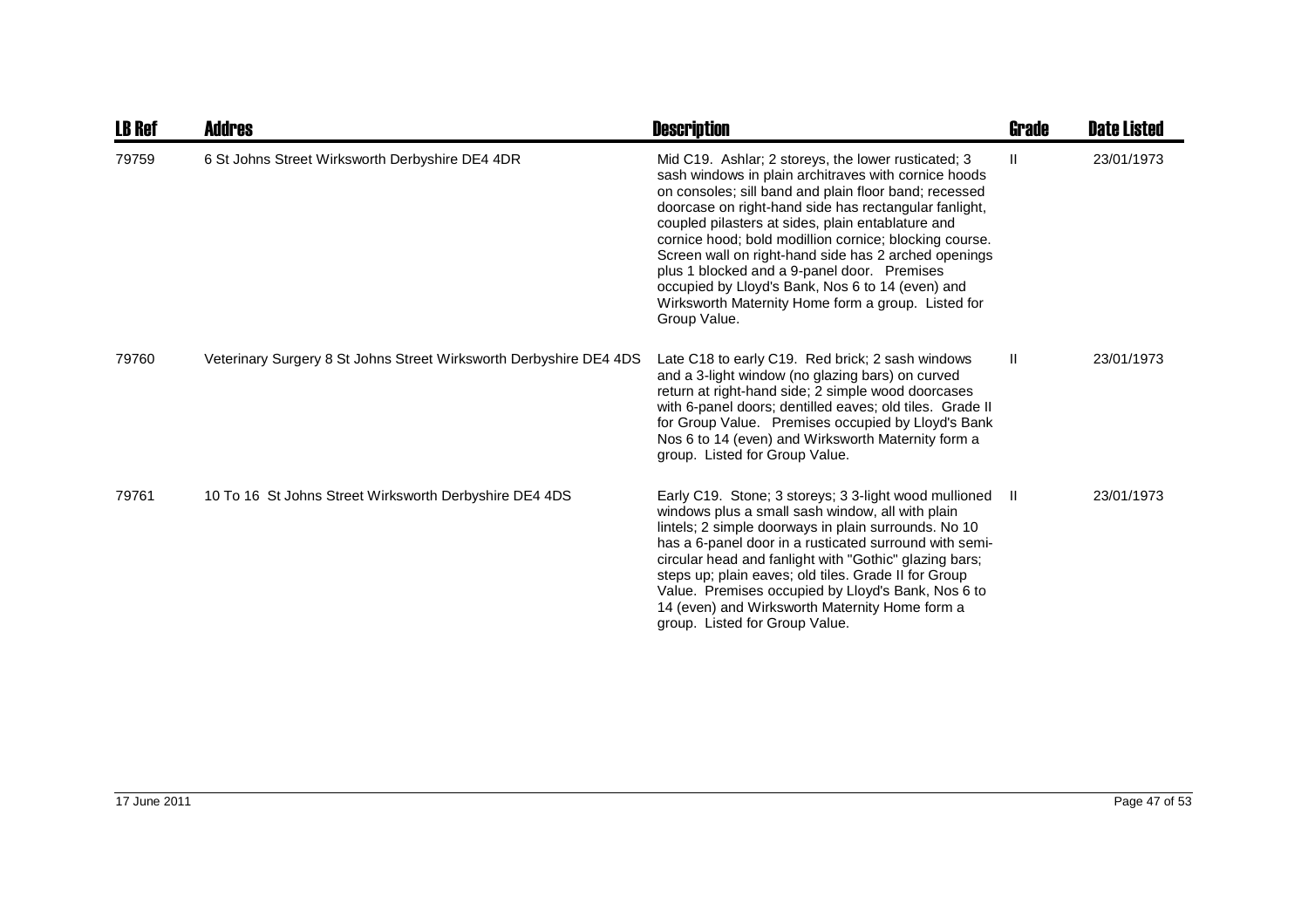| <b>LB Ref</b> | <b>Addres</b>                                                               | <b>Description</b>                                                                                                                                                                                                                                                                                                                                                                                                                                                                                                                                                                                                                                                                                                                                                                                                          | <b>Grade</b> | <b>Date Listed</b> |
|---------------|-----------------------------------------------------------------------------|-----------------------------------------------------------------------------------------------------------------------------------------------------------------------------------------------------------------------------------------------------------------------------------------------------------------------------------------------------------------------------------------------------------------------------------------------------------------------------------------------------------------------------------------------------------------------------------------------------------------------------------------------------------------------------------------------------------------------------------------------------------------------------------------------------------------------------|--------------|--------------------|
| 79762         | Wirksworth Methodist Church St Johns Street Wirksworth Derbyshire<br>DE64DS | Early C19. Ashlar; 3 storeys; 3 sash windows, the<br>outers of 3 lights, in moulded architraves with cornice<br>hoods on consoles; plain sill bands; quoins at sides;<br>moulded wood doorcase with rectangular fanlight, and<br>portico with coupled Tuscan pilasters, entablature and<br>cornice surmounted by an open balustrade; 2 wood<br>mullioned 3-light sash windows to ground floor (no<br>glazing bars) with moulded architraves and shallow<br>pediments on consoles; modillion eaves cornice;<br>blocking course; end gables with stone copings and<br>stacks. On right-hand side a slightly later 2-storeyed<br>wing having 1 window above, and 2 below minus<br>glazing bars. Premises occupied by Lloyd's Bank Nos<br>6 to 14 (even) and Wirksworth Maternity Home form a<br>group. Listed for Group Value. | $\mathbf{H}$ | 23/01/1973         |
| 79763         | 32 St Johns Street Wirksworth Derbyshire DE4 4DS                            | Late C17 or early C18. Stucco; 3 storeys; 3 3-light<br>mullioned casement windows (no glazing bars) in plain<br>surrounds; quoins at sides; plain wood doorcase; plain<br>eaves; stone coped end gables with kneelers; modern<br>tiles. Grade II for Group Value. Nos 32 to 42 (even)<br>form a group. Listed for Group Value.                                                                                                                                                                                                                                                                                                                                                                                                                                                                                              | Ш            | 23/01/1973         |
| 79764         | 34 St Johns Street Wirksworth Derbyshire DE4 4DS                            | Early C19. Red brick; 3 storeys; 3 sash windows with<br>plain lintels; 2 simple doorways; dentilled eaves;<br>modern tiles. Segmental arched covered-way on right-<br>hand side of No 34. Grade II for Group Value. Nos 32<br>to 42 (even) form a group. Listed for Group Value.                                                                                                                                                                                                                                                                                                                                                                                                                                                                                                                                            | - II         | 23/01/1973         |
| 79765         | 38 St Johns Street Wirksworth Derbyshire DE4 4DS                            | Early C19, the core perhaps earlier. Red brick; 2<br>storeys; 2 sash windows; corbelled eaves; stone-<br>coped end gable on left-hand side; slates. Grade II for<br>Group Value. Nos 32 to 42 (even) form a group.<br>Listed for Group Value.                                                                                                                                                                                                                                                                                                                                                                                                                                                                                                                                                                               | Ш            | 23/01/1973         |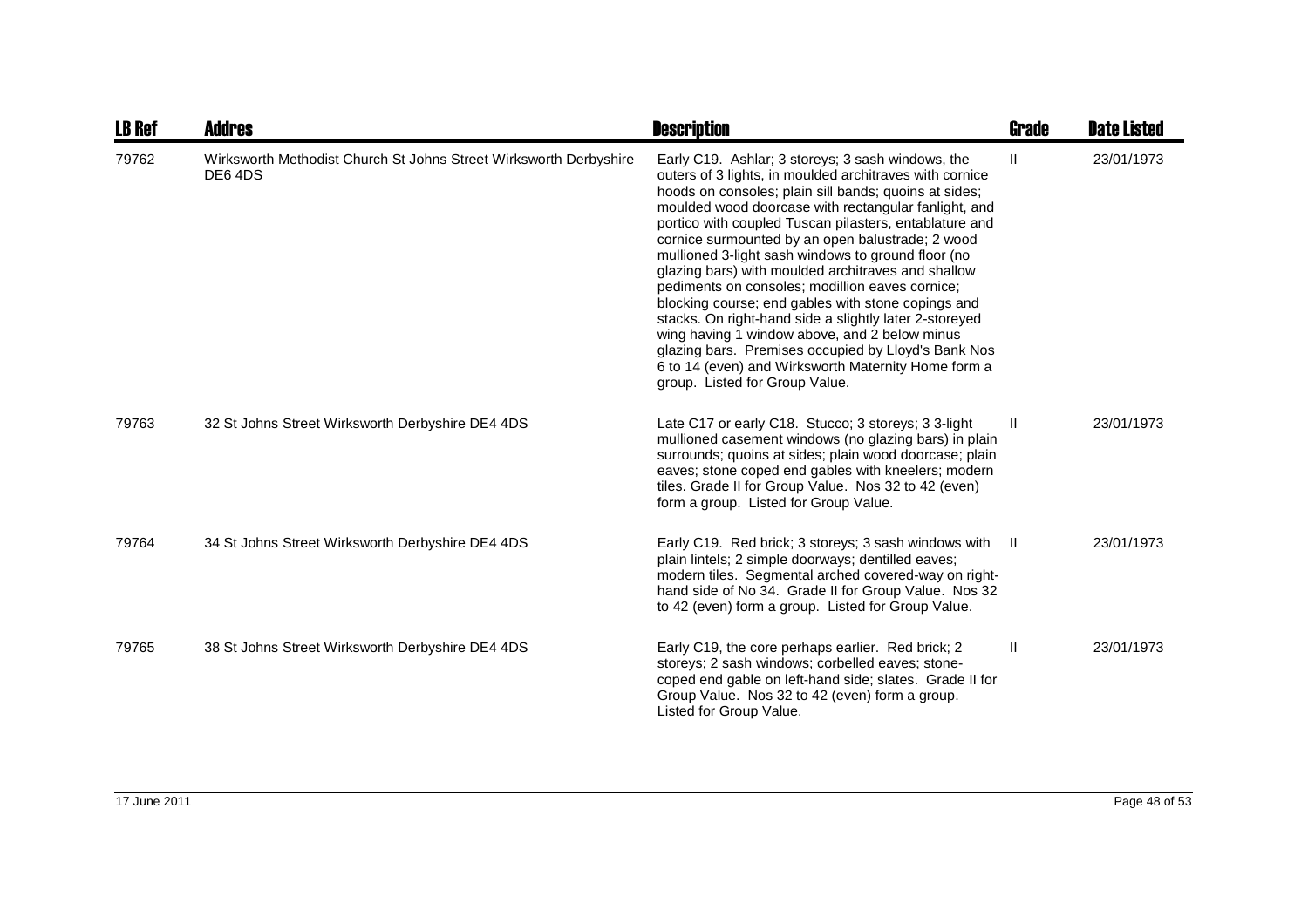| <b>LB Ref</b> | Addres                                                  | <b>Description</b>                                                                                                                                                                                                                                                                                                                                                                     | <b>Grade</b> | <b>Date Listed</b> |
|---------------|---------------------------------------------------------|----------------------------------------------------------------------------------------------------------------------------------------------------------------------------------------------------------------------------------------------------------------------------------------------------------------------------------------------------------------------------------------|--------------|--------------------|
| 79766         | 40 And 42 St Johns Street Wirksworth Derbyshire DE4 4DS | Early C18. Coursed stone rubble; 3 storeys; 3+2+1+3<br>mullioned windows with C19 casements (no glazing<br>bars); 2 identical doorcases in moulded stone<br>architraves with semi-circular heads and fanlights<br>having "Gothic" glazing bars; quoins at sides; moulded<br>eaves; coped end gables with kneelers; tiles. Nos 32<br>to 42 (even) form a group. Listed for Group Value. | -II.         | 23/01/1973         |
| 79767         | 5 St Marys Gate Wirksworth Derbyshire DE4 4DQ           | Early C19 stucco to earlier timber frame exposed<br>internally; 2 storeys and attic; 3-light plain mullioned<br>window fitted with C19 casements; recessed door in<br>slight architrave; plain gable. C19 shop front.                                                                                                                                                                  | $\mathbf{H}$ | 23/01/1973         |
| 79768         | 45 Wash Green Wirksworth Derbyshire DE4 4FD             | Early C19. Red brick; 2 storeys; 2 small-paned<br>windows above and below with "Gothic" glazing bars,<br>the lowers having stone cornice hoods on small<br>consoles; stone pilaster doorcase, the cornice topped<br>with false castellation and a plain window above with<br>single glazing bars; plain eaves slates. Small recessed<br>1-window wing on left-hand side.               | $\mathbf{H}$ | 26/10/1972         |
| 79769         | 50 Wash Green Wirksworth Derbyshire DE4 4FD             | A late C18 range of 4 simple cottages. Coursed stone II<br>rubble; 2 storeys; 4 later windows in semi-circular<br>rusticated surrounds plus 1 small casement; 4 simple<br>doorways in rusticated surrounds with semi-circular<br>heads and with small windows at sides; coved eaves;<br>coped end gables; tiles.                                                                       |              | 23/01/1973         |
| 79770         | 1 West End Wirksworth Derbyshire DE4 4EG                | Late C18. Red brick; 3 storeys; 3 sash windows and<br>all windows with modern shutters; 6-panel door with<br>rectangular fanlight in moulded stucco architrave with<br>slight cornice hood; band; moulded plaster eaves;<br>slates. Forecourt railings have been removed.                                                                                                              | Ш.           | 24/10/1950         |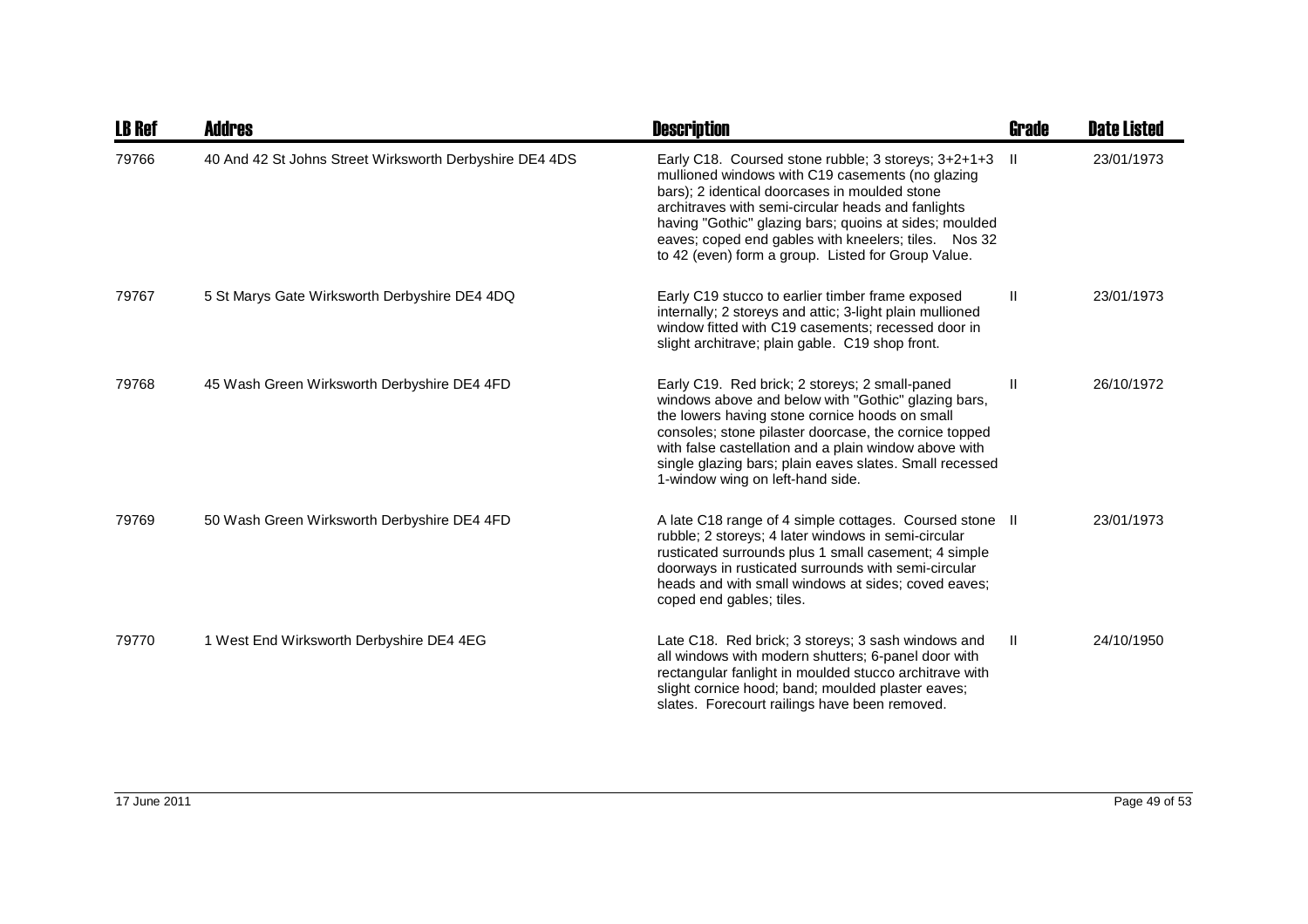| <b>LB Ref</b> | <b>Addres</b>                                              | <b>Description</b>                                                                                                                                                                                                                                                                                                                               | Grade         | <b>Date Listed</b> |
|---------------|------------------------------------------------------------|--------------------------------------------------------------------------------------------------------------------------------------------------------------------------------------------------------------------------------------------------------------------------------------------------------------------------------------------------|---------------|--------------------|
| 79771         | 13 West End Wirksworth Derbyshire DE4 4EG                  | Early C19. Red brick; 2 storeys and attic; 1 sash<br>window; moulded stone doorcase, the door having<br>glazed upper panels with "Gothic" glazing bars;<br>moulded stone eaves; rainwater head, dated 1830;<br>slates. Iron railings enclosing small forecourt.                                                                                  | H.            | 23/01/1973         |
| 79772         | Wigwell Grange Wirksworth Moor Bolehill Derbyshire DE4 4GS | Regency. Ashlar; 2 storeys; convex bays at sides; 5<br>sash windows; cornice hood porch with coupled<br>pilasters, surmounted by a balustrade with ball-head<br>finials; parapet with ball-head finials. A 3-light convex<br>bay to returned side on right. On the site of an earlier<br>house and a monastic grange of the convent at<br>Derby. | <b>IISTAR</b> | 24/10/1950         |
| 79773         | Home Farm Wirksworth Moor Bolehill Derbyshire DE4 4GS      | Late C17 to early C18. Coursed stone rubble; 3<br>storeys; 2 small-paned 2-light millioned windows plus<br>a small window between, all in plain, painted<br>surrounds; later plain doorway inserted; plain eaves;<br>tiles.                                                                                                                      | $\mathbf{I}$  | 23/01/1973         |
| 79774         | Mile Stone Wirksworth Moor Bolehill Derbyshire             | Early C19. Stone with splayed sides inscribed "To<br>Alfreton 8 miles; To Ashbourne 11 miles, Wirksworth 1<br>mile".                                                                                                                                                                                                                             | Ш             | 23/01/1973         |
| 79775         | Mile Stone Whatstandwell Derbyshire                        | Early C19. Stone with splayed sides inscribed "To<br>Alfreton 7 miles: To Ashbourne 12 miles, Wirksworth 2<br>miles".                                                                                                                                                                                                                            | Ш             | 23/01/1973         |
| 79778         | Mile Stone Market Place Wirksworth Derbyshire              | Telephone kiosk. Type K6. Designed 1935 by Sir Giles II<br>Gilbert Scott. Made by various contractors. Cast iron.<br>Square kiosk with domed roof. Unperforated crowns to<br>top panels and margin glazing to windows and door.<br>Listed for Group Value.                                                                                       |               | 15/04/1988         |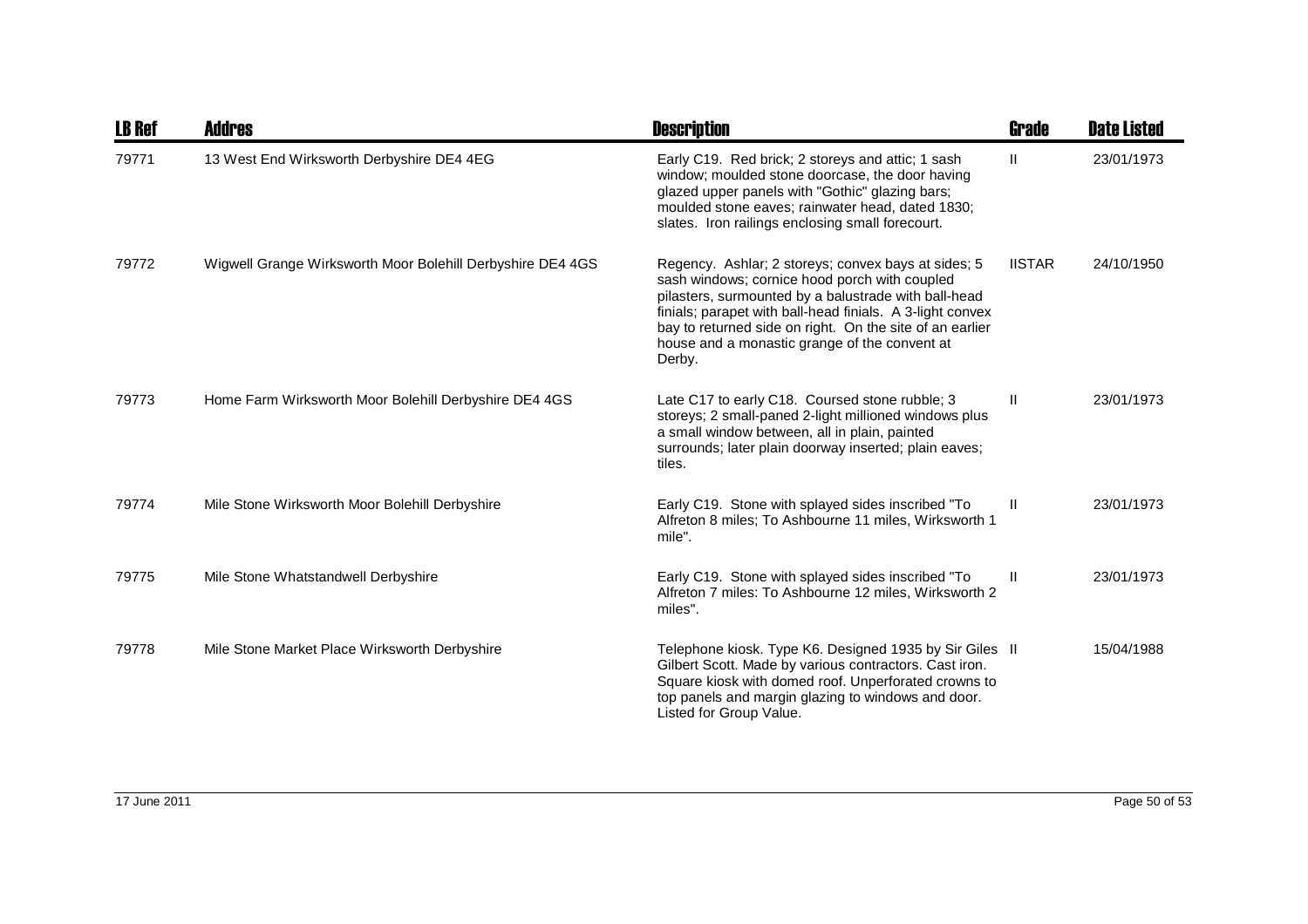| <b>LB Ref</b> | <b>Addres</b>                                               | <b>Description</b>                                                                                                                                                                                                                                                                                                                                                                                                                                                                                                                                                                                                                                                                                                                                                                                                                                                                                                                                                                                                                                                                                                                                                                                                                                                                                                 | Grade | <b>Date Listed</b> |
|---------------|-------------------------------------------------------------|--------------------------------------------------------------------------------------------------------------------------------------------------------------------------------------------------------------------------------------------------------------------------------------------------------------------------------------------------------------------------------------------------------------------------------------------------------------------------------------------------------------------------------------------------------------------------------------------------------------------------------------------------------------------------------------------------------------------------------------------------------------------------------------------------------------------------------------------------------------------------------------------------------------------------------------------------------------------------------------------------------------------------------------------------------------------------------------------------------------------------------------------------------------------------------------------------------------------------------------------------------------------------------------------------------------------|-------|--------------------|
| 79779         | Pittywood Farm 53 Summer Lane Wirksworth Derbyshire DE4 4EB | Farmhouse with barn attached. Circa 1820. Coursed<br>rubble sandstone; tiled gable-end roof. 2-room plan<br>house with central entrance/stair and integral storeyed<br>barn in series; the outshut to the house is a little later.<br>2 storeys. Exterior: house, regular fenestration: 2<br>large 30-pane cast-iron windows with central 4-pane<br>casements to each floor; central stone slab porch with<br>comtemporary ledge door, and tiny stair light above.<br>All principal windows have large stone sills and lintels,<br>the letter decoratively tooled. 2 brick ridge stacks.<br>Barn with 2 windows (one with sash) and planked<br>door; left-hand return to house with one ground-floor<br>window (20 pane, cast iron); end door to outshut; rear<br>(outshut) with cast-iron window (with no sill or lintel),<br>and wooden sash. Later brick corner stack. Interior:<br>contemporary features survive largely intact, all very<br>simple. Planked doors in pegged surrounds; plain and<br>panelled cupboard doors; plain wooden firesurrounds.<br>king-post roof. The exact date of erection is not known<br>but the farm is marked on the 1851 tithe map and<br>contains a complete set of locally manufactured cast-<br>iron casement which are normally placed within the<br>first third of C19. | H.    | 29/09/1989         |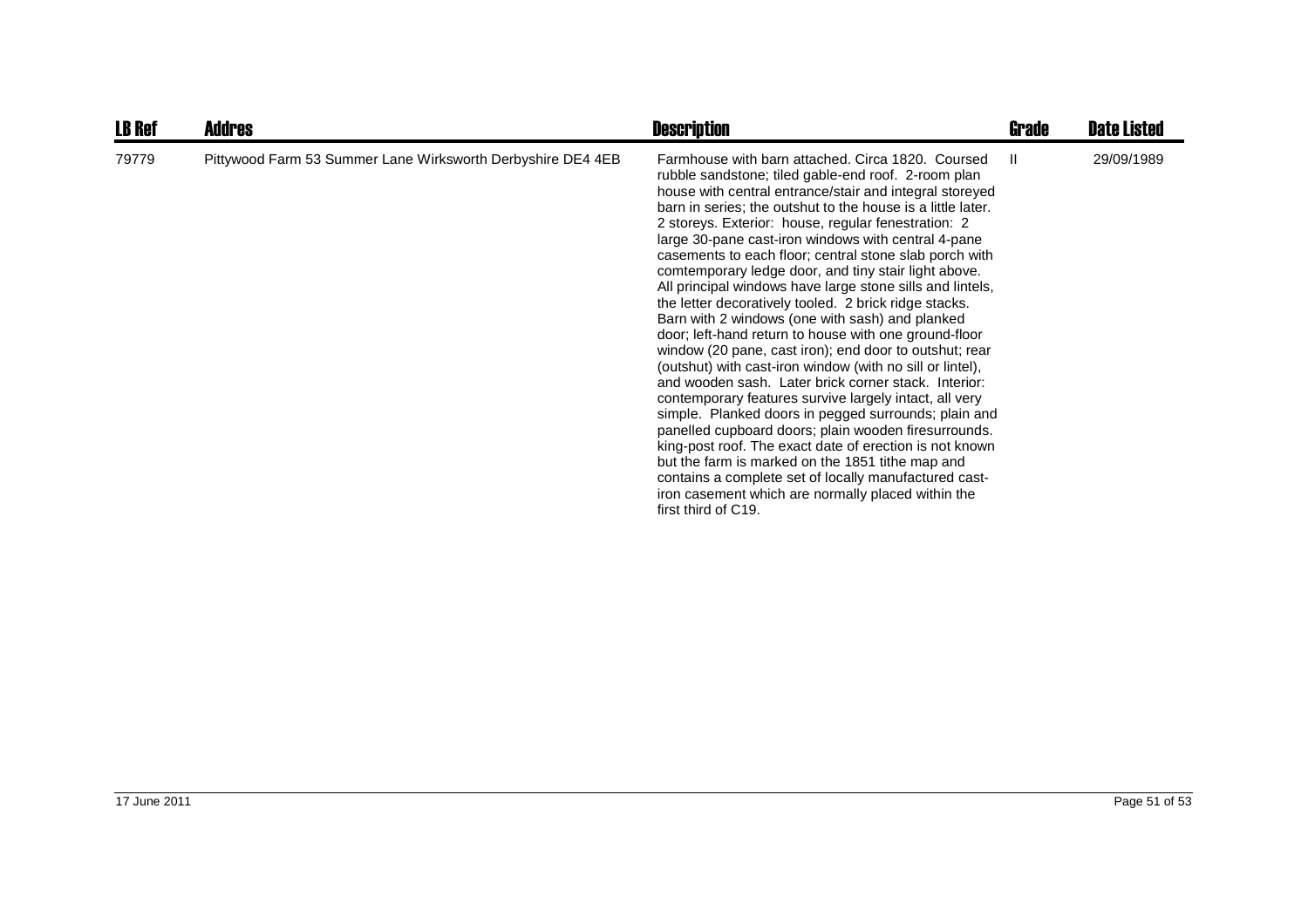| <b>LB Ref</b> | <b>Addres</b>                                              | <b>Description</b>                                                                                                                                                                                                                                                                                                                                                                                                                                                                                                                                                                                                                                                                                                                                                                                                                                                                                                                                                                                                                                                                                                                                                                                                                                                                                                                                                                                                   | <b>Grade</b> | <b>Date Listed</b> |
|---------------|------------------------------------------------------------|----------------------------------------------------------------------------------------------------------------------------------------------------------------------------------------------------------------------------------------------------------------------------------------------------------------------------------------------------------------------------------------------------------------------------------------------------------------------------------------------------------------------------------------------------------------------------------------------------------------------------------------------------------------------------------------------------------------------------------------------------------------------------------------------------------------------------------------------------------------------------------------------------------------------------------------------------------------------------------------------------------------------------------------------------------------------------------------------------------------------------------------------------------------------------------------------------------------------------------------------------------------------------------------------------------------------------------------------------------------------------------------------------------------------|--------------|--------------------|
| 79780         | The Old Coach House The Dale Wirksworth Derbyshire DE4 4EJ | Coachhouse, formerly house. Late C18, with mid C19<br>and C20 alterations. Red brick and rendered rubble<br>gritstone, with ashlar dressings, on a coursed ashlar<br>plinth, repaired in lined out render in part. Hipped<br>plain tiled roof, above a moulded stone eaves cornice<br>to east elevation, and with a dentilled eaves band to<br>north and south elevations. Two storeys, three bays.<br>East elevation with advanced central bay beneath a<br>pediment with stone eaves cornice and band. Central<br>doorway, C19, with semicircular head, formerly a<br>fanlight, now with plank infill. Arch head with<br>advanced double keyblock and pronounced imposts.<br>Bay to left with 4 x 4 glazing bar sash window beneath<br>plain stone lintel, and with plain planked door. Bay to<br>right with C20 garage doors in former C19<br>coachhouse opening, now enlarged. First floor to<br>each bay has a shallow 4 x 4 glazing bar sash window,<br>now altered to pivot windows, beneath flat rubbed and<br>gauged brick head, each with a plain stone cill.<br>Elevation to street with doorway to west side and<br>central glazing bar sash beneath rubbed and gauged<br>brick head. Plain largely stone rear elevation,<br>completely rendered. Attached boundary wall links<br>house to square stone gatepier, and has stone coping<br>with dropped curved link with pier. Listed for Group<br>Value. | -II          | 13/02/1990         |
| 79781         | 33 To 37 Coldwell Street Wirksworth Derbyshire DE4 4FB     | 2 town houses. c.1800. Red brick, now rendered<br>with painted ashlar dressings, and a slate roof. A<br>gable and two ridge brick stacks. 3 storey. 3 window<br>front. Off-centre doorway with part- glazed 6 panel<br>door, with to the right a single and to the left 2 glazing<br>bar sashes, beyond to the left a 4 panel part-glazed<br>door. Above three, 12-pane glazing bar sashes, and<br>above again 3 smaller 8-pane glazing bar sashes.                                                                                                                                                                                                                                                                                                                                                                                                                                                                                                                                                                                                                                                                                                                                                                                                                                                                                                                                                                  | Ш            | 17/01/1992         |